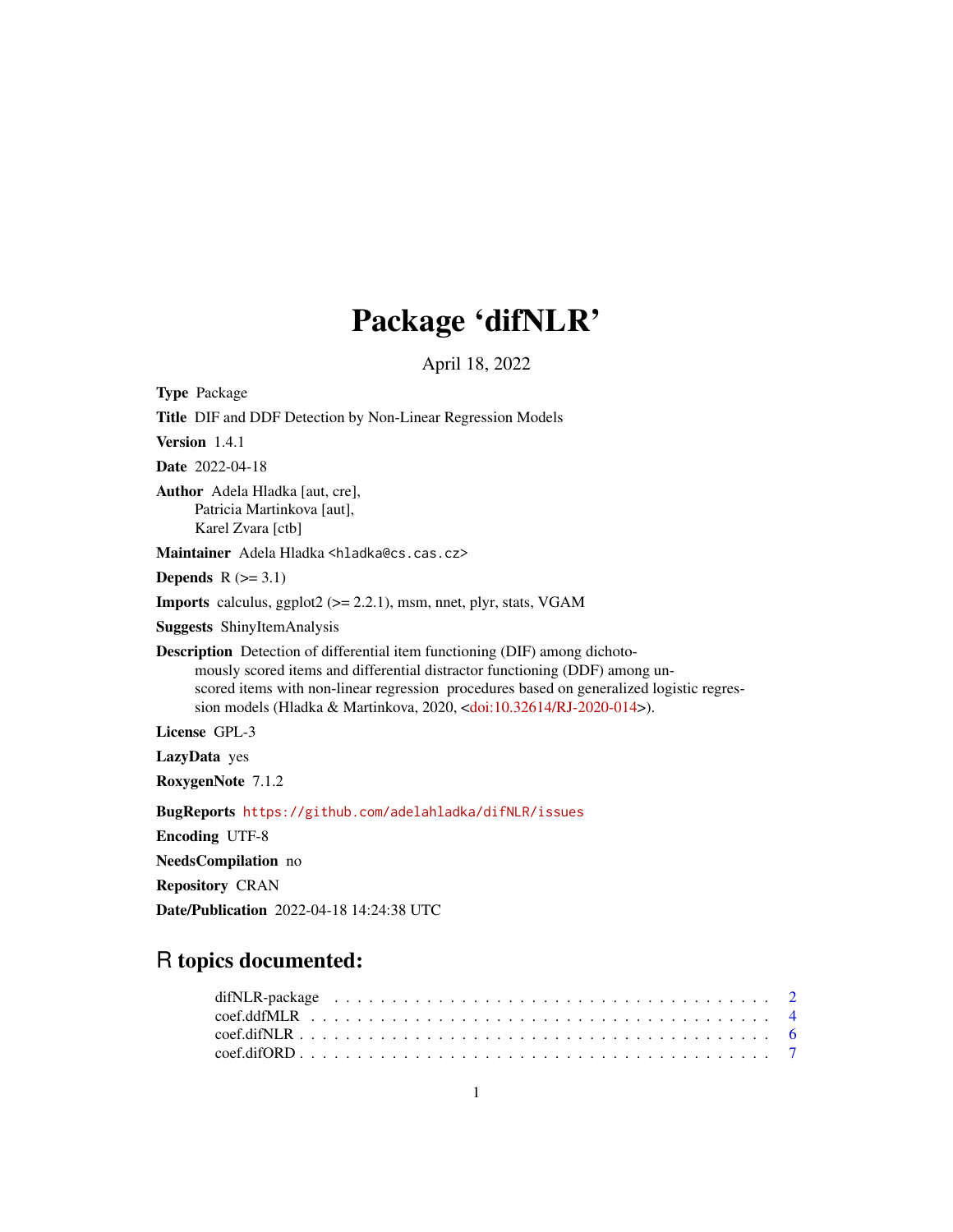<span id="page-1-0"></span>

| Index | startNLR      | 65       |
|-------|---------------|----------|
|       |               | 61<br>63 |
|       |               | 60       |
|       |               | 58       |
|       |               | 56       |
|       |               | 55       |
|       |               | 52       |
|       |               | 48       |
|       |               | 47       |
|       |               | 46       |
|       |               | 45       |
|       |               | 42       |
|       | logLik.difNLR | 39<br>41 |
|       |               | 38       |
|       |               | 37       |
|       |               | 36       |
|       |               | 35       |
|       |               | 34       |
|       |               | 33       |
|       |               | 31       |
|       |               | 29       |
|       |               | 27       |
|       | fitted.difNLR | 25       |
|       |               | 23       |
|       | difORD.       | 19       |
|       |               | 13       |
|       |               | <b>9</b> |

difNLR-package *DIF and DDF Detection by Non-Linear Regression Models.*

#### Description

The difNLR package contains method for detection of differential item functioning (DIF) based on non-linear regression. Both uniform and non-uniform DIF effects can be detected when considering one focal group. The method also allows to test the difference in guessing or inattention parameters between reference and focal group. DIF detection method is based either on likelihood-ratio test, F-test, or Wald's test of a submodel. Package also offers methods for detection of differential distractor functioning (DDF) based on multinomial log-linear regression model and newly methods for DIF detection among ordinal data via adjacent category logit and cumulative logit regression models.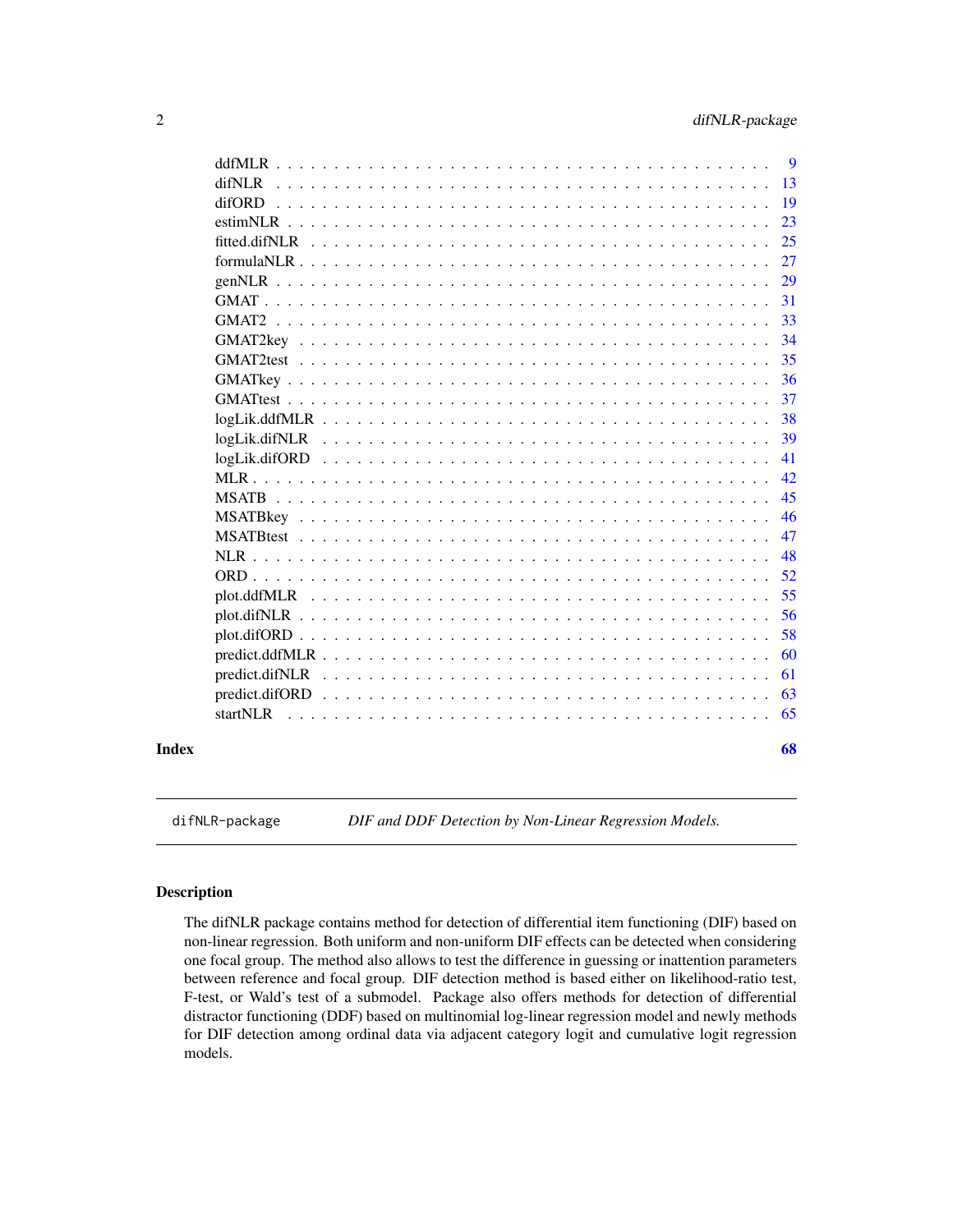# <span id="page-2-0"></span>difNLR-package 3

# Details

Package: difNLR Type: Package Version: 1.4.1 Date: 2022-04-18 Depends:  $R$  ( $>=$  3.1) Imports: calculus, ggplot2 (>= 2.2.1), msm, nnet, plyr, stats, VGAM Suggests: ShinyItemAnalysis License: GPL-3 BugReports: <https://github.com/adelahladka/difNLR/issues> Encoding: UTF-8

# Functions

- [ddfMLR](#page-8-1)
- [difNLR](#page-12-1)
- [difORD](#page-18-1)
- [estimNLR](#page-22-1)
- [formulaNLR](#page-26-1)
- [MLR](#page-41-1)
- [NLR](#page-47-1)
- [ORD](#page-51-1)
- [startNLR](#page-64-1)

# **Datasets**

- [GMAT](#page-30-1)
- [GMAT2](#page-32-1)
- [MSATB](#page-44-1)

#### Note

This package was supported by grant funded by Czech Science foundation under number GJ15- 15856Y.

# Author(s)

Adela Hladka (nee Drabinova) Institute of Computer Science of the Czech Academy of Sciences Faculty of Mathematics and Physics, Charles University <hladka@cs.cas.cz>

Patricia Martinkova Institute of Computer Science of the Czech Academy of Sciences <martinkova@cs.cas.cz>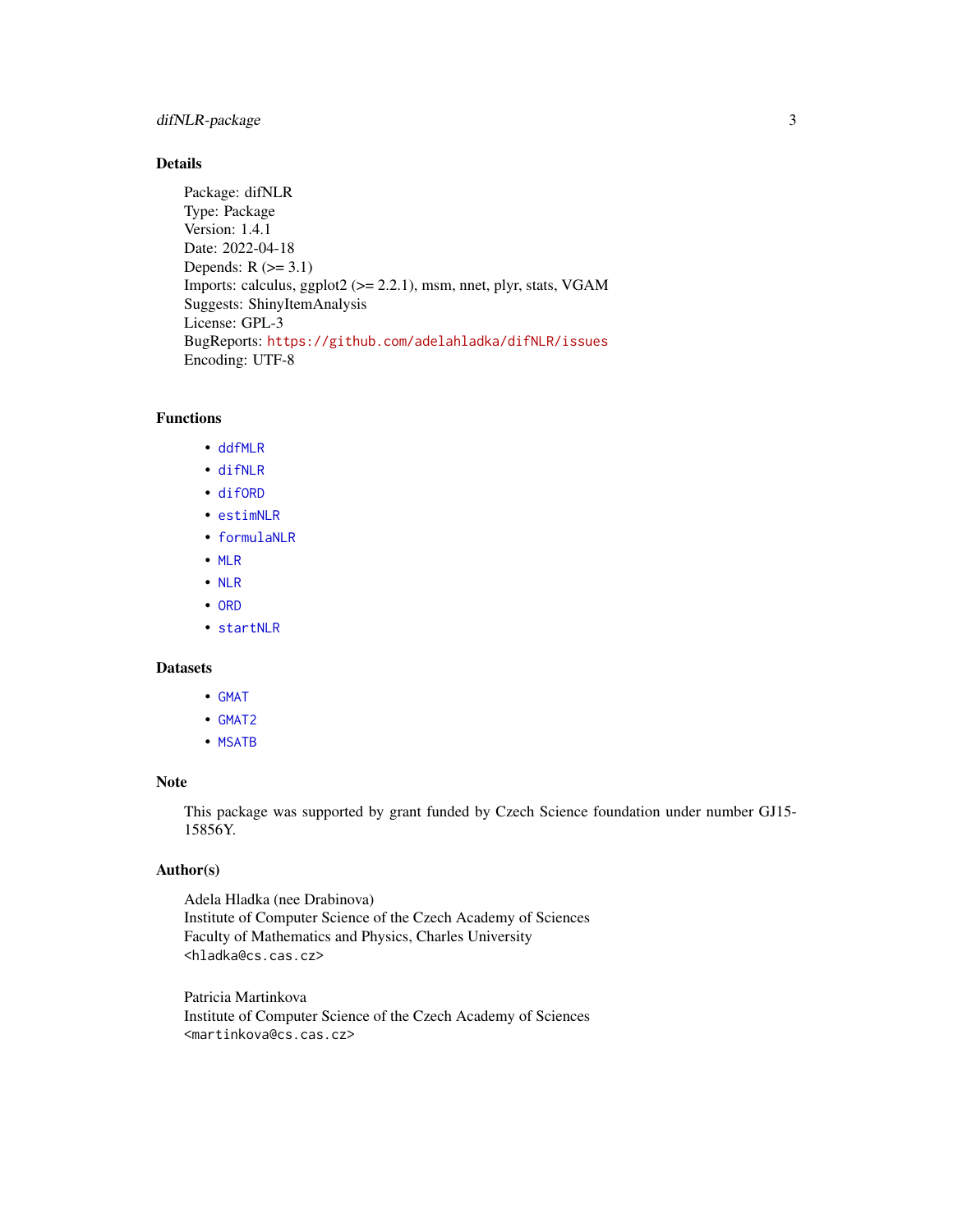#### <span id="page-3-0"></span>References

Agresti, A. (2010). Analysis of ordinal categorical data. Second edition. John Wiley & Sons.

Drabinova, A. & Martinkova, P. (2017). Detection of differential item functioning with nonlinear regression: A non-IRT approach accounting for guessing. Journal of Educational Measurement, 54(4), 498–517, doi: [10.1111/jedm.12158.](https://doi.org/10.1111/jedm.12158)

Hladka, A. (2021). Statistical models for detection of differential item functioning. Dissertation thesis. Faculty of Mathematics and Physics, Charles University.

Hladka, A. & Martinkova, P. (2020). difNLR: Generalized logistic regression models for DIF and DDF detection. The R Journal, 12(1), 300–323, doi: [10.32614/RJ2020014.](https://doi.org/10.32614/RJ-2020-014)

Kingston, N., Leary, L., & Wightman, L. (1985). An exploratory study of the applicability of item response theory methods to the Graduate Management Admission Test. ETS Research Report Series, 1985(2): 1–64.

Martinkova, P., Drabinova, A., Liaw, Y. L., Sanders, E. A., McFarland, J. L., & Price, R. M. (2017). Checking equity: Why differential item functioning analysis should be a routine part of developing conceptual assessments. CBE–Life Sciences Education, 16(2), rm2, doi: [10.1187/cbe.16100307.](https://doi.org/10.1187/cbe.16-10-0307)

Swaminathan, H. & Rogers, H. J. (1990). Detecting differential item functioning using logistic regression procedures. Journal of Educational Measurement, 27(4), 361–370, doi: [10.1111/j.1745-](https://doi.org/10.1111/j.1745-3984.1990.tb00754.x) [3984.1990.tb00754.x](https://doi.org/10.1111/j.1745-3984.1990.tb00754.x)

Vlckova, K. (2014). Test and item fairness. Master's thesis. Faculty of Mathematics and Physics, Charles University.

# See Also

Useful links:

• Report bugs at <https://github.com/adelahladka/difNLR/issues>

<span id="page-3-1"></span>coef.ddfMLR *Extract model coefficients from an object of* "ddfMLR" *class.*

#### Description

S3 method for extracting estimated model coefficients from an object of "ddfMLR" class.

#### Usage

```
## S3 method for class 'ddfMLR'
coef(object, SE = FALSE, simplify = FALSE, IRTpars = TRUE, CI = 0.95, ...)
```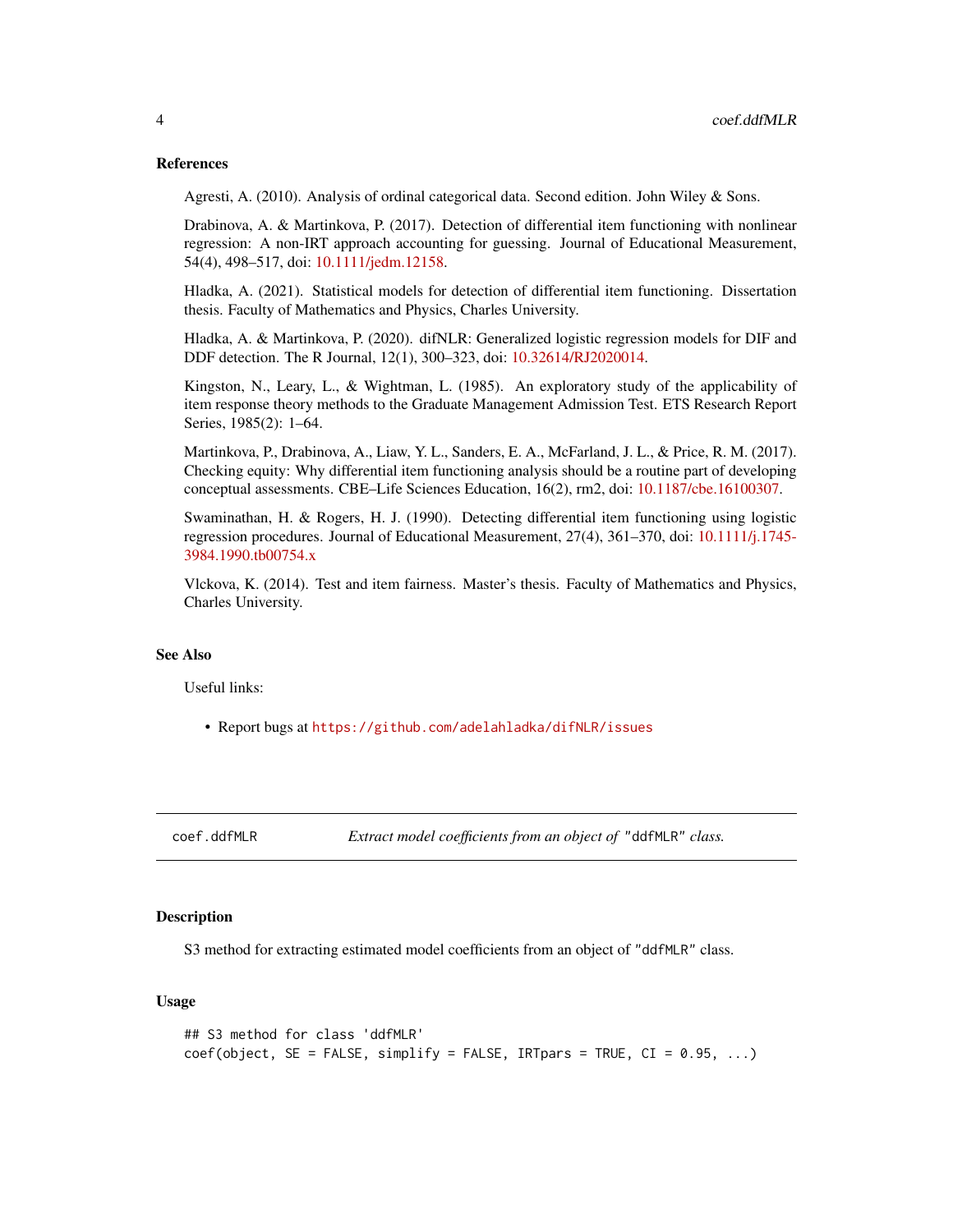# <span id="page-4-0"></span>coef.ddfMLR 5

# Arguments

| object    | an object of "ddfMLR" class.                                                                               |
|-----------|------------------------------------------------------------------------------------------------------------|
| <b>SE</b> | logical: should the standard errors of estimated parameters be also returned?<br>(default is FALSE).       |
| simplify  | logical: should the estimated parameters be simplified to a matrix? (default is<br>FALSE).                 |
| IRTpars   | logical: should the estimated parameters be returned in IRT parameterization?<br>(default is TRUE).        |
| CT.       | numeric: level of confidence interval for parameters, default is $0.95$ for $95\%$<br>confidence interval. |
| $\ddotsc$ | other generic parameters for coef () function.                                                             |

# Author(s)

Adela Hladka (nee Drabinova) Institute of Computer Science of the Czech Academy of Sciences Faculty of Mathematics and Physics, Charles University <hladka@cs.cas.cz>

Patricia Martinkova Institute of Computer Science of the Czech Academy of Sciences <martinkova@cs.cas.cz>

# See Also

[ddfMLR](#page-8-1) for DDF detection among nominal data. [coef](#page-0-0) for generic function extracting model coefficients.

# Examples

```
## Not run:
# loading data
data(GMATtest, GMATkey)
Data <- GMATtest[, 1:20] # items
group <- GMATtest[, "group"] # group membership variable
key <- GMATkey # correct answers
# testing both DDF effects
(x \leq d) ddfMLR(Data, group, focal.name = 1, key))
# estimated parameters
coef(x)
# includes standard errors
coef(x, SE = TRUE)# includes standard errors and simplifies to matrix
coef(x, SE = TRUE, simplify = TRUE)# intercept-slope parameterization
```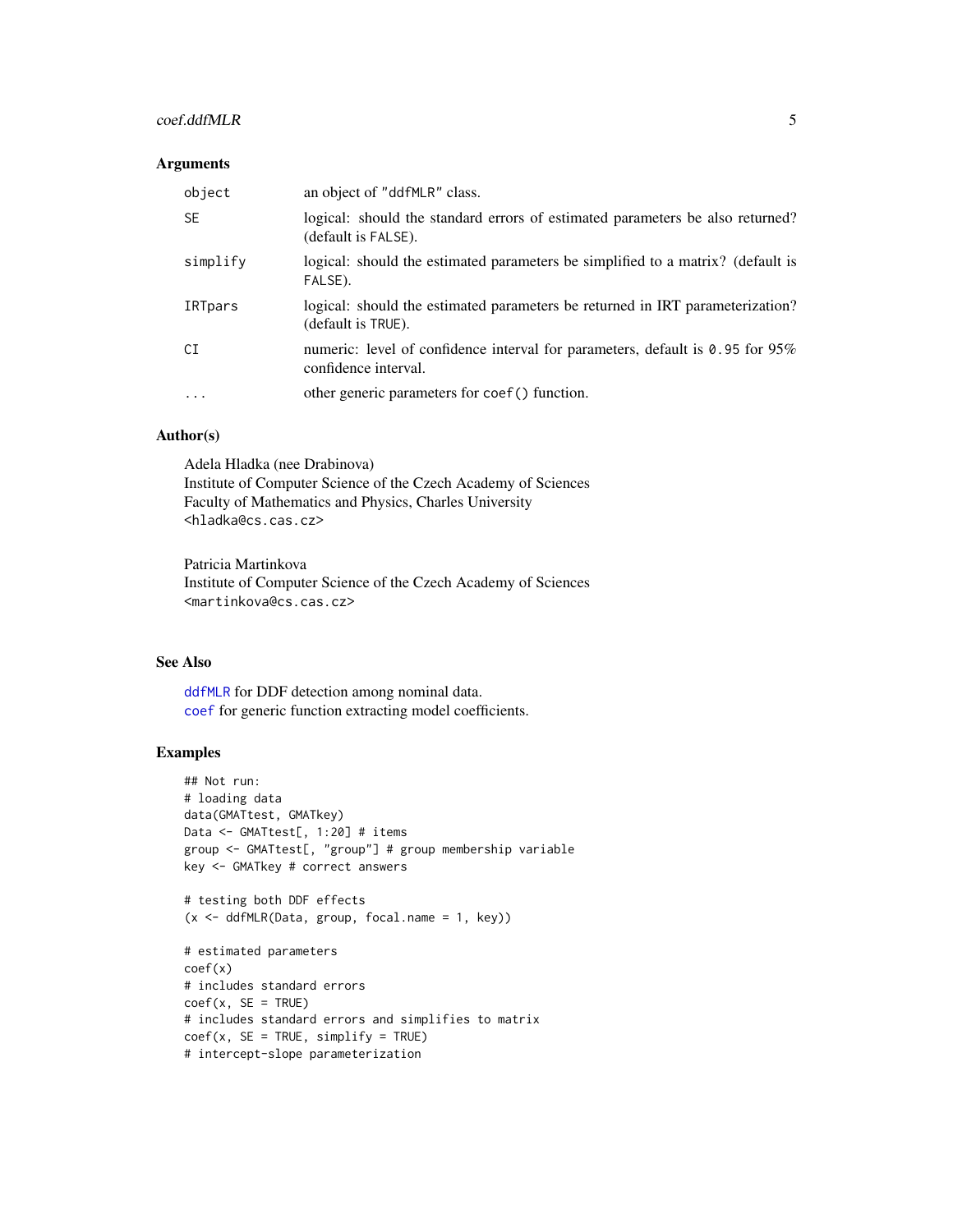```
coef(x, IRTparse = FALSE)# intercept-slope parameterization, simplifies to matrix, turn off confidence intervals
coef(x, IRTpars = FALSE, simplify = TRUE, CI = 0)## End(Not run)
```
<span id="page-5-1"></span>coef.difNLR *Extract model coefficients from an object of* "difNLR" *class.*

#### Description

S3 method for extracting model coefficients from an object of "difNLR" class.

# Usage

## S3 method for class 'difNLR'  $coef(object, SE = FALSE, simplify = FALSE, IRTpars = TRUE, CI = 0.95, ...)$ 

#### Arguments

| object    | an object of "difNLR" class.                                                                               |
|-----------|------------------------------------------------------------------------------------------------------------|
| <b>SE</b> | logical: should the standard errors of estimated parameters be also returned?<br>(default is FALSE).       |
| simplify  | logical: should the estimated parameters be simplified to a matrix? (default is<br>FALSE).                 |
| IRTpars   | logical: should the estimated parameters be returned in IRT parameterization?<br>(default is TRUE).        |
| CI        | numeric: level of confidence interval for parameters, default is $0.95$ for $95\%$<br>confidence interval. |
| .         | other generic parameters for coef () function.                                                             |

# Author(s)

Adela Hladka (nee Drabinova) Institute of Computer Science of the Czech Academy of Sciences Faculty of Mathematics and Physics, Charles University <hladka@cs.cas.cz>

Patricia Martinkova Institute of Computer Science of the Czech Academy of Sciences <martinkova@cs.cas.cz>

Karel Zvara Faculty of Mathematics and Physics, Charles University

<span id="page-5-0"></span>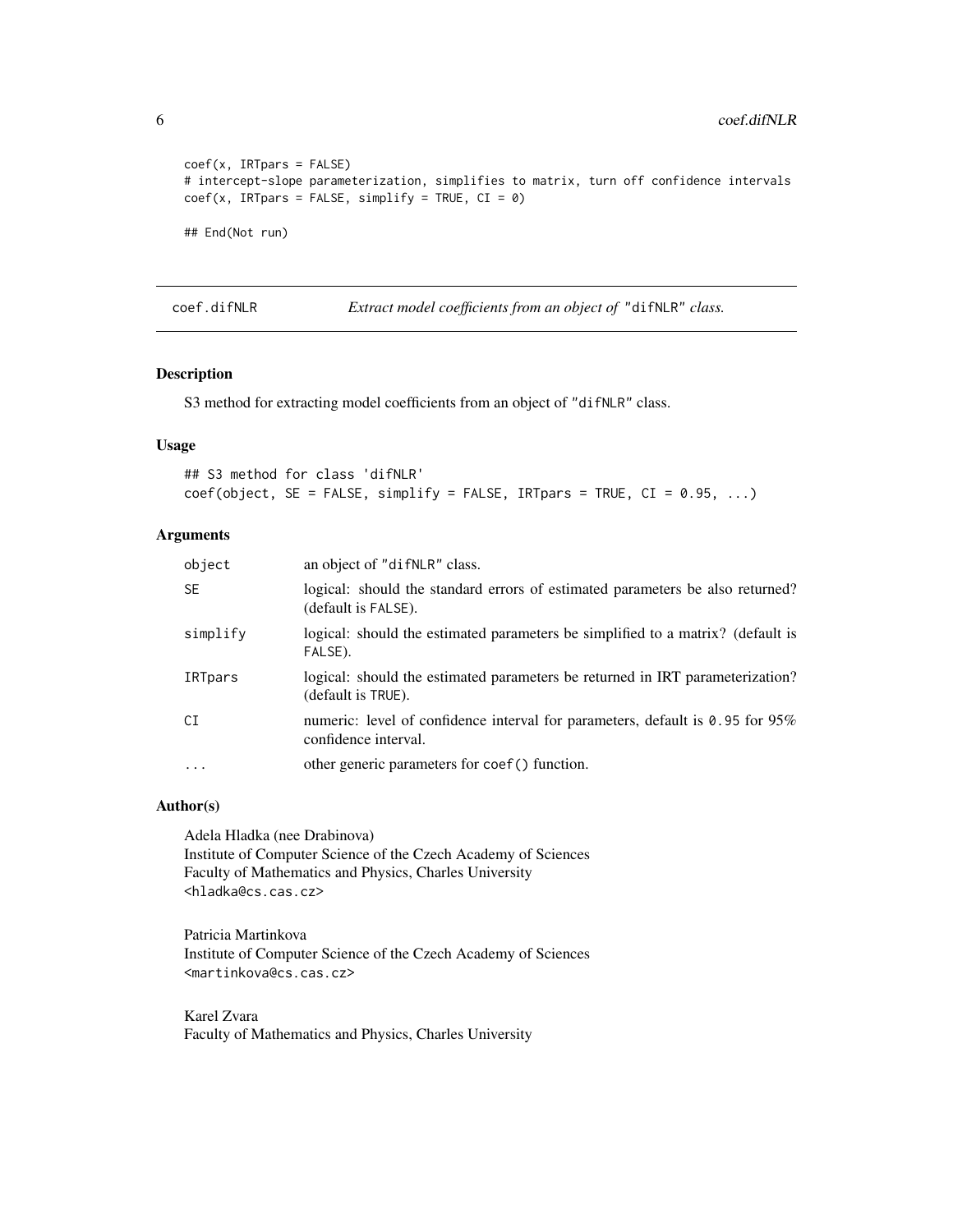#### <span id="page-6-0"></span>coef.difORD 7

#### References

Drabinova, A. & Martinkova, P. (2017). Detection of differential item functioning with nonlinear regression: A non-IRT approach accounting for guessing. Journal of Educational Measurement, 54(4), 498–517, doi: [10.1111/jedm.12158.](https://doi.org/10.1111/jedm.12158)

Hladka, A. & Martinkova, P. (2020). difNLR: Generalized logistic regression models for DIF and DDF detection. The R Journal, 12(1), 300–323, doi: [10.32614/RJ2020014.](https://doi.org/10.32614/RJ-2020-014)

Swaminathan, H. & Rogers, H. J. (1990). Detecting differential item functioning using logistic regression procedures. Journal of Educational Measurement, 27(4), 361–370, doi: [10.1111/j.1745-](https://doi.org/10.1111/j.1745-3984.1990.tb00754.x) [3984.1990.tb00754.x](https://doi.org/10.1111/j.1745-3984.1990.tb00754.x)

# See Also

[difNLR](#page-12-1) for DIF detection among binary data using generalized logistic regression model. [coef](#page-0-0) for generic function extracting model coefficients.

#### Examples

```
## Not run:
# loading data
data(GMAT)
Data \leq GMAT[, 1:20] # items
group <- GMAT[, "group"] # group membership variable
# testing both DIF effects using likelihood-ratio test and
# 3PL model with fixed guessing for groups
(x \leq -\text{diffNLR}(Data, group, focal.name = 1, model = "3PLcg"))# estimated parameters
coef(x)
# includes standard errors
coef(x, SE = TRUE)# includes standard errors and simplifies to matrix
coef(x, SE = TRUE, simplify = TRUE)# intercept-slope parameterization
coef(x, IRTparse = FALSE)# intercept-slope parameterization, simplifies to matrix, turn off confidence intervals
coef(x, IRTparse = FALSE, simplify = TRUE, CI = 0)## End(Not run)
```
<span id="page-6-1"></span>coef.difORD *Extract model coefficients from an object of* "difORD" *class.*

#### **Description**

S3 method for extracting estimated model coefficients from an object of "difORD" class.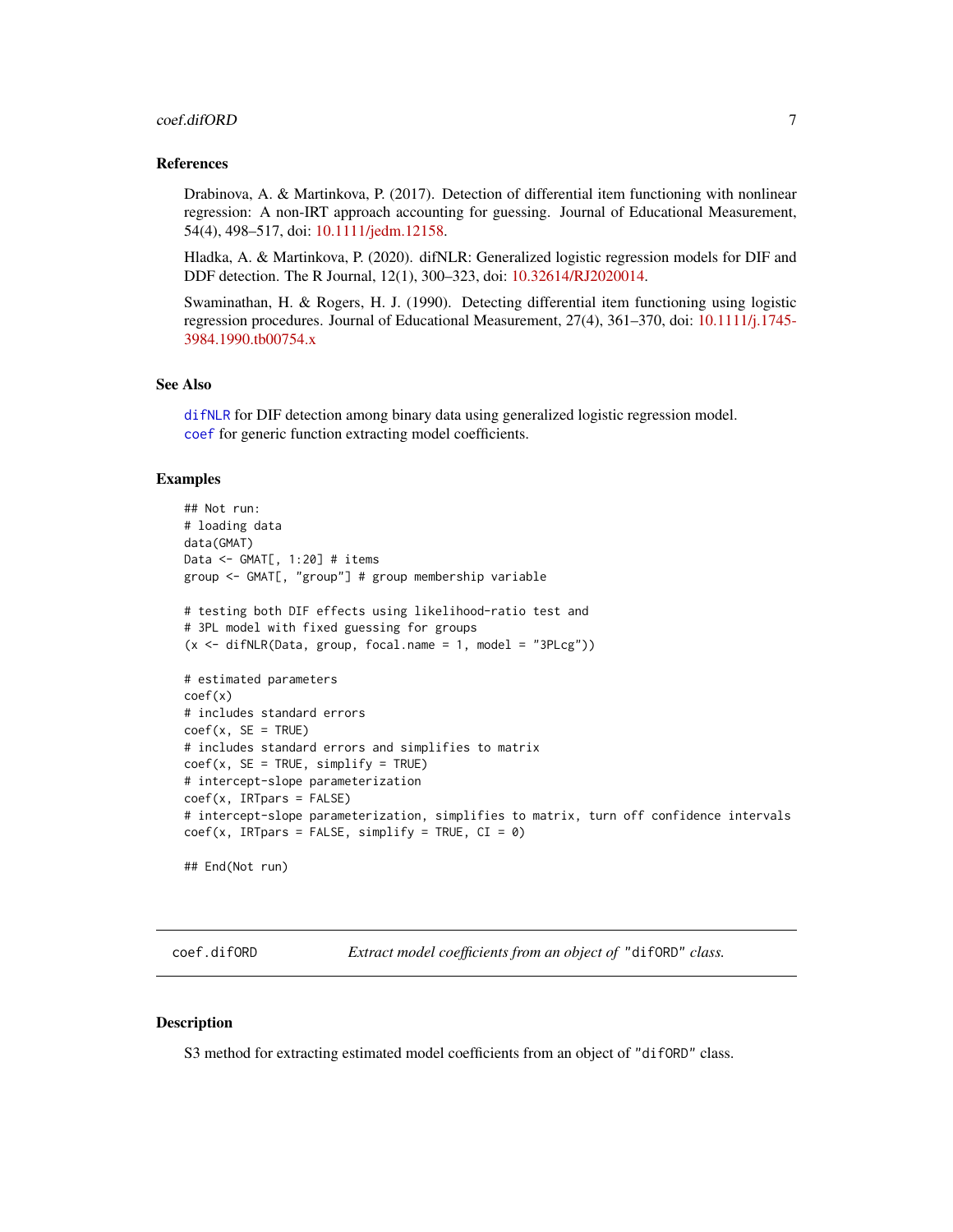#### <span id="page-7-0"></span>Usage

```
## S3 method for class 'difORD'
coef(object, SE = FALSE, simplify = FALSE, IRTpars = TRUE, CI = 0.95, ...)
```
#### Arguments

| object    | an object of "diformore" class.                                                                            |
|-----------|------------------------------------------------------------------------------------------------------------|
| <b>SE</b> | logical: should the standard errors of estimated parameters be also returned?<br>(default is FALSE).       |
| simplify  | logical: should the estimated parameters be simplified to a matrix? (default is<br>FALSE).                 |
| IRTpars   | logical: should the estimated parameters be returned in IRT parameterization?<br>(default is TRUE).        |
| CI        | numeric: level of confidence interval for parameters, default is $0.95$ for $95\%$<br>confidence interval. |
| $\cdot$   | other generic parameters for coef () function.                                                             |
|           |                                                                                                            |

# Author(s)

Adela Hladka (nee Drabinova) Institute of Computer Science of the Czech Academy of Sciences Faculty of Mathematics and Physics, Charles University <hladka@cs.cas.cz>

Patricia Martinkova Institute of Computer Science of the Czech Academy of Sciences <martinkova@cs.cas.cz>

# See Also

[difORD](#page-18-1) for DIF detection among ordinal data. [coef](#page-0-0) for generic function extracting model coefficients.

# Examples

```
## Not run:
# loading data
data(dataMedicalgraded, package = "ShinyItemAnalysis")
Data <- dataMedicalgraded[, 1:5] # items
group <- dataMedicalgraded[, 101] # group membership variable
# testing both DIF effects with adjacent category logit model
(x \leq -\text{difoRD}(Data, group, focal.name = 1, model = "adjacent"))# estimated parameters
coef(x)
# includes standard errors
```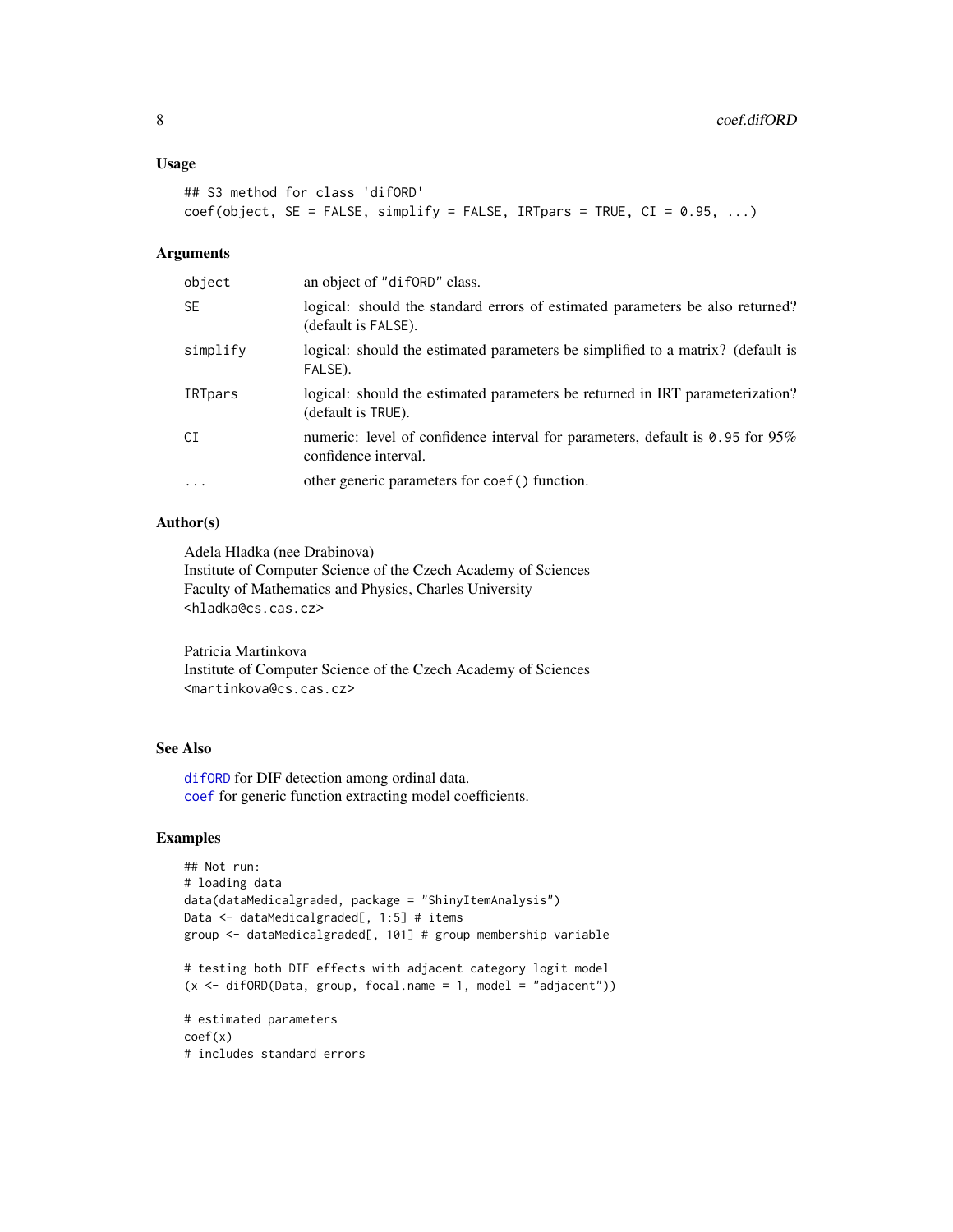#### <span id="page-8-0"></span>ddfMLR 99

```
coef(x, SE = TRUE)# includes standard errors and simplifies to matrix
coef(x, SE = TRUE, simplify = TRUE)# intercept-slope parameterization
coef(x, IRTpars = FALSE)
# intercept-slope parameterization, simplifies to matrix, turn off confidence intervals
coef(x, IRTparse = FALSE, simplify = TRUE, CI = 0)
```
## End(Not run)

<span id="page-8-1"></span>

ddfMLR *DDF detection for nominal data.*

#### Description

Performs DDF detection procedure for nominal data based on multinomial log-linear regression model and likelihood ratio test of a submodel.

# Usage

```
ddfMLR(Data, group, focal.name, key, type = "both", match = "zscore", anchor = NULL,
       purify = FALSE, nrIter = 10, p.adjust.method = "none",
       alpha = 0.05, parametrization)
```
#### Arguments

| Data       | data. frame or matrix: dataset which rows represent unscored examinee answers<br>(nominal) and columns correspond to the items. In addition, Data can hold the<br>vector of group membership.                                                                                                                                                                                                                     |
|------------|-------------------------------------------------------------------------------------------------------------------------------------------------------------------------------------------------------------------------------------------------------------------------------------------------------------------------------------------------------------------------------------------------------------------|
| group      | numeric or character: a dichotomous vector of the same length as $nrow(Data)$<br>or a column identifier of Data.                                                                                                                                                                                                                                                                                                  |
| focal.name | numeric or character: indicates the level of group which corresponds to focal<br>group.                                                                                                                                                                                                                                                                                                                           |
| key        | character: the answer key. Each element corresponds to the correct answer of<br>one item.                                                                                                                                                                                                                                                                                                                         |
| type       | character: type of DDF to be tested. Either "both" for uniform and non-uniform<br>DDF (i.e., difference in parameters "a" and "b") (default), or "udif" for uni-<br>form DDF only (i.e., difference in difficulty parameter "b"), or "nudif" for<br>non-uniform DDF only (i.e., difference in discrimination parameter "a"). Can<br>be specified as a single value (for all items) or as an item-specific vector. |
| match      | numeric or character: matching criterion to be used as an estimate of trait. Can<br>be either "zscore" (default, standardized total score), "score" (total test score),<br>or vector of the same length as number of observations in Data.                                                                                                                                                                        |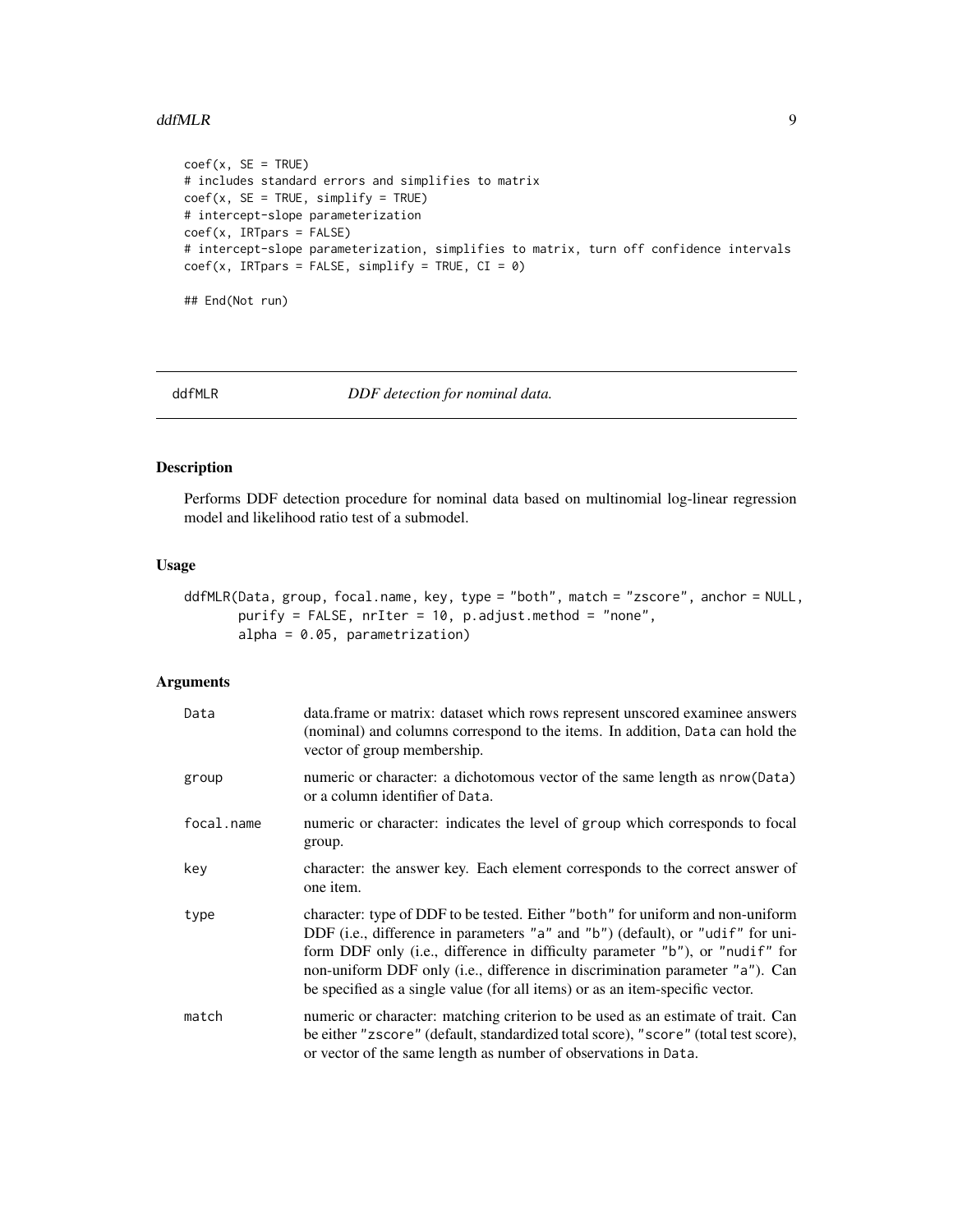<span id="page-9-0"></span>

| anchor          | numeric or character: specification of DDF free items. Either NULL (default),<br>or a vector of item names (column names of Data), or item identifiers (integers<br>specifying the column number) determining which items are currently consid-<br>ered as anchor (DDF free) items. Argument is ignored if match is not "zscore"<br>or "score". |
|-----------------|-------------------------------------------------------------------------------------------------------------------------------------------------------------------------------------------------------------------------------------------------------------------------------------------------------------------------------------------------|
| purify          | logical: should the item purification be applied? (default is FALSE).                                                                                                                                                                                                                                                                           |
| nrIter          | numeric: the maximal number of iterations in the item purification (default is<br>10).                                                                                                                                                                                                                                                          |
| p.adjust.method |                                                                                                                                                                                                                                                                                                                                                 |
|                 | character: method for multiple comparison correction. Possible values are "holm",<br>"hochberg", "hommel", "bonferroni", "BH", "BY", "fdr", and "none" (de-<br>fault). For more details see p. adjust.                                                                                                                                          |
| alpha           | numeric: significance level (default is 0.05).                                                                                                                                                                                                                                                                                                  |
| parametrization |                                                                                                                                                                                                                                                                                                                                                 |
|                 | deprecated. Use coef.ddfMLR for different parameterizations.                                                                                                                                                                                                                                                                                    |

#### Details

Performs DDF detection procedure for nominal data based on multinomial log-linear regression model and likelihood ratio test of submodel. Probability of selection the k-th category (distractor) is

$$
P(y = k) = exp((a_k + a_k Dif * g) * (x - b_k - b_k Dif * g)) / (1 + \sum exp((a_l + a_l Dif * g) * (x - b_l - b_l Dif * g))),
$$

where  $x$  is by default standardized total score (also called Z-score) and  $g$  is a group membership. Parameters  $a_k$  and  $b_k$  are discrimination and difficulty for the k-th category. Terms  $a_kDif$  and  $b_kDif$  then represent differences between two groups (reference and focal) in relevant parameters. Probability of correct answer (specified in argument key) is

$$
P(y = k) = 1/(1 + \sum exp((a_l + a_l Dif * g) * (x - b_l - b_l Dif * g))).
$$

Parameters are estimated via neural networks. For more details see [multinom](#page-0-0).

Missing values are allowed but discarded for item estimation. They must be coded as NA for both, Data and group arguments.

## Value

The ddfMLR() function returns an object of class "ddfMLR". The output including values of the test statistics, p-values, and items marked as DDF is displayed by the print() method.

A list of class "ddfMLR" with the following arguments:

Sval the values of likelihood ratio test statistics.

mlrPAR the estimates of final model.

mlrSE standard errors of the estimates of final model.

parM0 the estimates of null model.

parM1 the estimates of alternative model.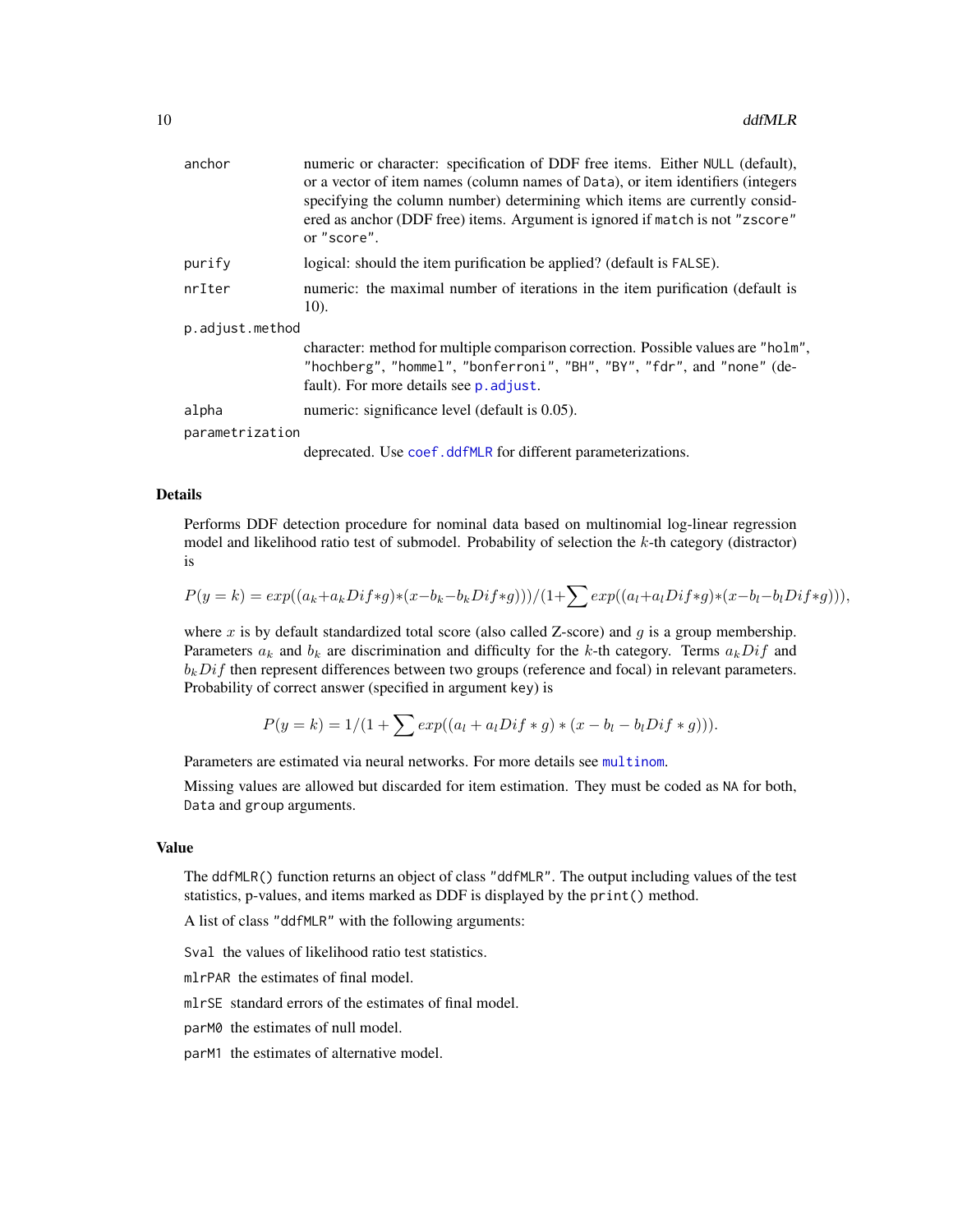#### $ddfMLR$  11

- llM0 log-likelihood of null model.
- llM1 log-likelihood of alternative model.
- AIC0 AIC of null model.
- AIC1 AIC of alternative model.
- BIC0 BIC of null model.
- BIC1 BIC of alternative model.
- DDFitems either the column identifiers of the items which were detected as DDF, or "No DDF item detected" in case no item was detected as DDF.
- type character: type of DDF that was tested.
- purification purify value.
- nrPur number of iterations in item purification process. Returned only if purify is TRUE.
- ddfPur a binary matrix with one row per iteration of item purification and one column per item. "1" in i-th row and j-th column means that j-th item was identified as DDF in i-th iteration. Returned only if purify is TRUE.
- conv.puri logical indicating whether item purification process converged before the maximal number nrIter of iterations. Returned only if purify is TRUE.
- p.adjust.method character: method for multiple comparison correction which was applied.
- pval the p-values by likelihood ratio test.
- adj.pval the adjusted p-values by likelihood ratio test using p.adjust.method.
- df the degress of freedom of likelihood ratio test.
- alpha numeric: significance level.
- Data the data matrix.
- group the vector of group membership.
- group.names levels of grouping variable.
- key key of correct answers.
- match matching criterion.

For an object of class "ddfMLR" several methods are available (e.g. methods(class = "ddfMLR")).

## Author(s)

Adela Hladka (nee Drabinova) Institute of Computer Science of the Czech Academy of Sciences Faculty of Mathematics and Physics, Charles University <hladka@cs.cas.cz>

Patricia Martinkova Institute of Computer Science of the Czech Academy of Sciences <martinkova@cs.cas.cz>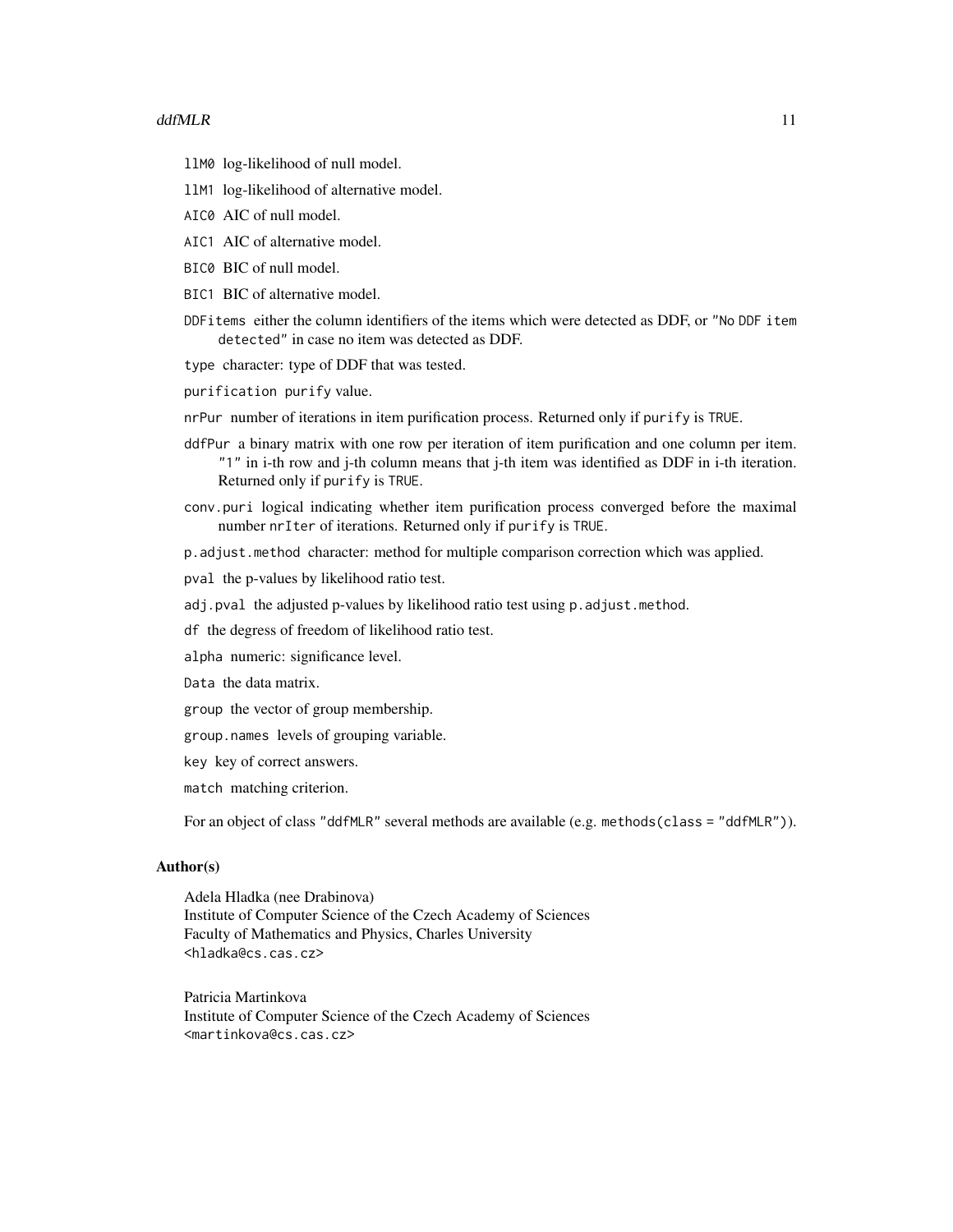#### <span id="page-11-0"></span>References

Agresti, A. (2010). Analysis of ordinal categorical data. Second edition. John Wiley & Sons.

Hladka, A. (2021). Statistical models for detection of differential item functioning. Dissertation thesis. Faculty of Mathematics and Physics, Charles University.

Hladka, A. & Martinkova, P. (2020). difNLR: Generalized logistic regression models for DIF and DDF detection. The R Journal, 12(1), 300–323, doi: [10.32614/RJ2020014.](https://doi.org/10.32614/RJ-2020-014)

#### See Also

[plot.ddfMLR](#page-54-1) for graphical representation of item characteristic curves. [coef.ddfMLR](#page-3-1) for extraction of item parameters with their standard errors. [logLik.ddfMLR](#page-37-1), [AIC.ddfMLR](#page-37-2), [BIC.ddfMLR](#page-37-2) for extraction of log-likelihood and information criteria.

[p.adjust](#page-0-0) for multiple comparison corrections. [multinom](#page-0-0) for estimation function using neural networks.

# Examples

```
## Not run:
# loading data
data(GMATtest, GMATkey)
Data <- GMATtest[, 1:20] # items
group <- GMATtest[, "group"] # group membership variable
key <- GMATkey # correct answers
# testing both DDF effects
(x <- ddfMLR(Data, group, focal.name = 1, key))
# graphical devices
plot(x, item = "Item1", group.name = c("Group 1", "Group 2"))plot(x, item = x$DDFitems)
plot(x, item = 1)# AIC, BIC, log-likelihood
AIC(x)BIC(x)
logLik(x)
# AIC, BIC, log-likelihood for the first item
AIC(x, item = 1)BIC(x, item = 1)logLik(x, item = 1)# estimated parameters
coef(x)
coef(x, SE = TRUE)coef(x, SE = TRUE, simplify = TRUE)
```
# testing both DDF effects with Benjamini-Hochberg adjustment method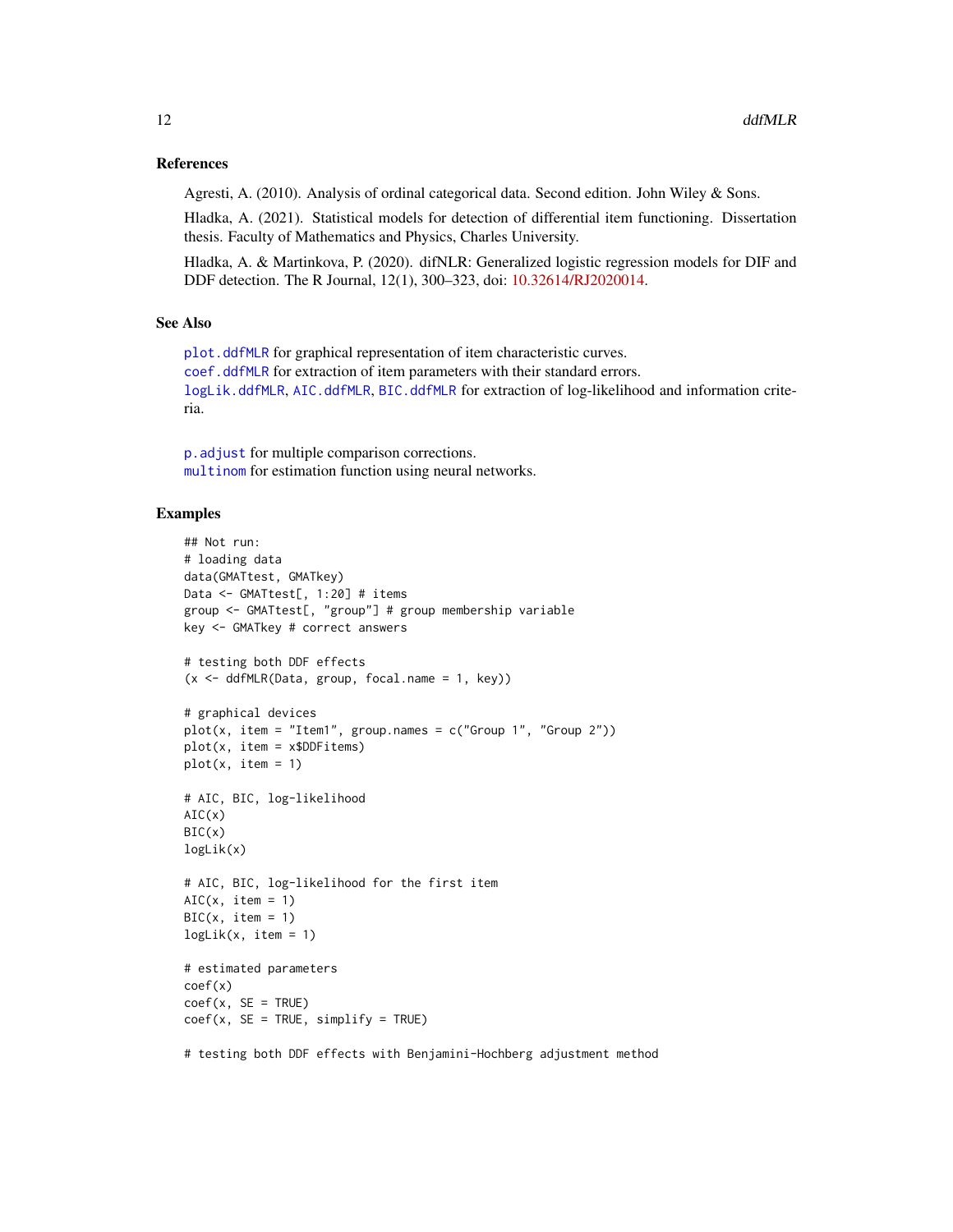#### <span id="page-12-0"></span> $diffNLR$  and the set of the set of the set of the set of the set of the set of the set of the set of the set of the set of the set of the set of the set of the set of the set of the set of the set of the set of the set of th

```
ddfMLR(Data, group, focal.name = 1, key, p.addjust method = "BH")# testing both DDF effects with item purification
ddfMLR(Data, group, focal.name = 1, key, purify = TRUE)
# testing uniform DDF effects
ddfMLR(Data, group, focal.name = 1, key, type = "udif")
# testing non-uniform DDF effects
ddfMLR(Data, group, focal.name = 1, key, type = "nudif")
# testing both DDF effects with total score as matching criterion
ddfMLR(Data, group, focal.name = 1, key, match = "score")
## End(Not run)
```
<span id="page-12-1"></span>difNLR *DIF detection using non-linear regression method.*

#### Description

Performs DIF detection procedure for dichotomous data based on non-linear regression model (generalized logistic regression) and either likelihood-ratio test, F-test, or Wald's test of a submodel.

#### Usage

```
difNLR(
 Data, group, focal.name, model, constraints, type = "all", method = "nls",
 match = "zscore", anchor = NULL, purify = FALSE, nrIter = 10, test = "LR",
 alpha = 0.05, p.adjust.method = "none", start, initboot = TRUE, nrBo = 20,
  sandwich = FALSE
)
```
#### Arguments

| Data        | data.frame or matrix: dataset which rows represent scored examinee answers<br>("1" correct, "0" incorrect) and columns correspond to the items. In addition,<br>Data can hold the vector of group membership. |
|-------------|---------------------------------------------------------------------------------------------------------------------------------------------------------------------------------------------------------------|
| group       | numeric or character: a dichotomous vector of the same length as nrow(Data)<br>or a column identifier of Data.                                                                                                |
| focal.name  | numeric or character: indicates the level of group which corresponds to focal<br>group.                                                                                                                       |
| model       | character: generalized logistic regression model to be fitted. See <b>Details</b> .                                                                                                                           |
| constraints | character: which parameters should be the same for both groups. Possible values<br>are any combinations of parameters "a", "b", "c", and "d". See <b>Details</b> .                                            |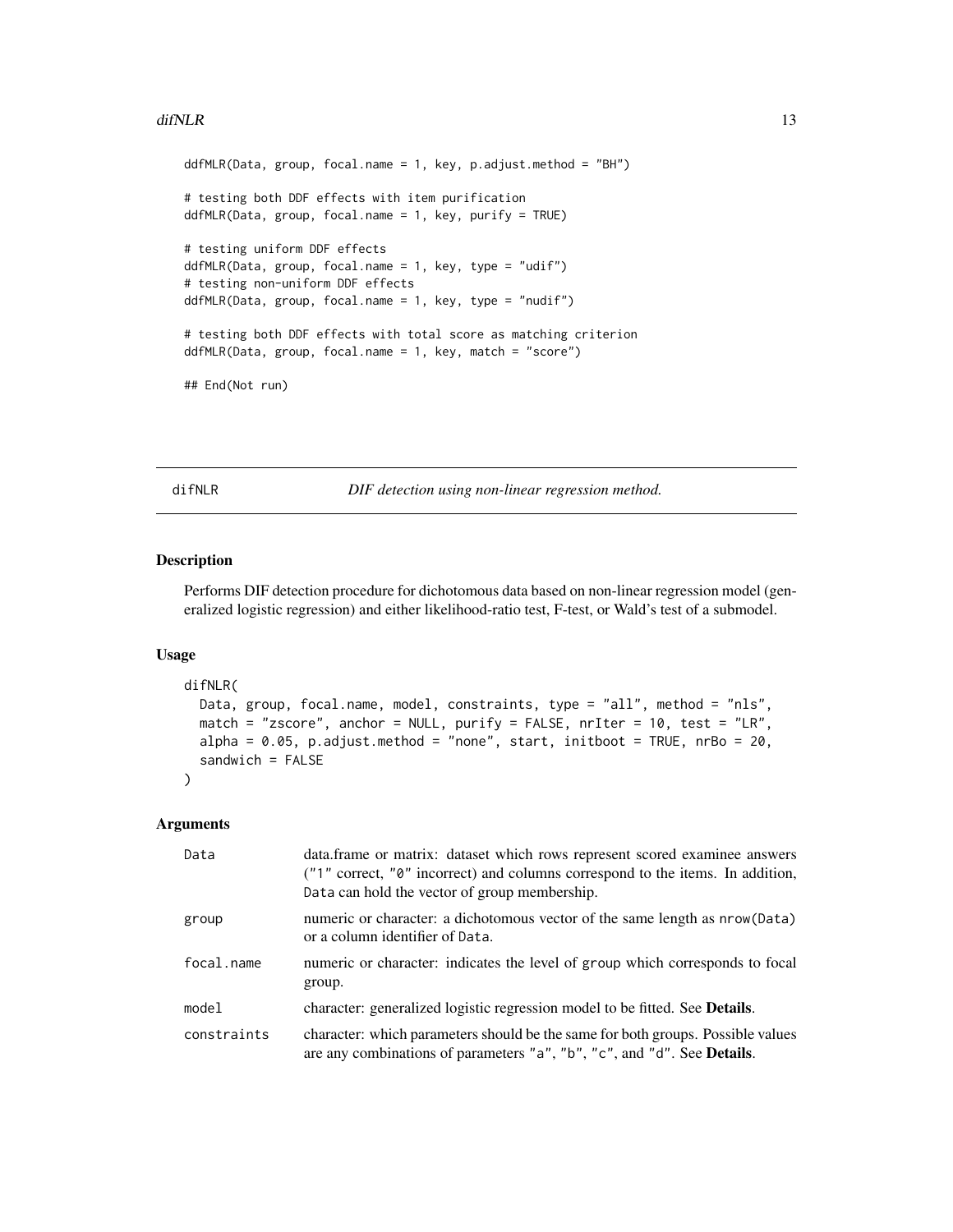<span id="page-13-0"></span>

| type            | character: type of DIF to be tested. Possible values are "all" for detecting<br>difference in any parameter (default), "udif" for uniform DIF only (i.e., differ-<br>ence in difficulty parameter "b"), "nudif" for non-uniform DIF only (i.e., dif-<br>ference in discrimination parameter "a"), "both" for uniform and non-uniform<br>DIF (i.e., difference in parameters "a" and "b"), or combination of parameters<br>"a", "b", "c", and "d". Can be specified as a single value (for all items) or as<br>an item-specific vector.                                                                 |
|-----------------|--------------------------------------------------------------------------------------------------------------------------------------------------------------------------------------------------------------------------------------------------------------------------------------------------------------------------------------------------------------------------------------------------------------------------------------------------------------------------------------------------------------------------------------------------------------------------------------------------------|
| method          | character: method used to estimate parameters. The options are "nls" for non-<br>linear least squares (default), "likelihood" for maximum likelihood method<br>with "L-BFGS-B" algorithm, or "irls" for maximum likelihood method with<br>iteratively reweighted least squares (available only for model = "2PL").                                                                                                                                                                                                                                                                                     |
| match           | numeric or character: matching criterion to be used as an estimate of trait. Can<br>be either "zscore" (default, standardized total score), "score" (total test score),<br>or vector of the same length as number of observations in Data.                                                                                                                                                                                                                                                                                                                                                             |
| anchor          | numeric or character: specification of DIF free items. Either NULL (default), or<br>a vector of item names (column names of Data), or item identifiers (integers<br>specifying the column number) determining which items are currently consid-<br>ered as anchor (DIF free) items. Argument is ignored if match is not "zscore"<br>or "score".                                                                                                                                                                                                                                                        |
| purify          | logical: should the item purification be applied? (default is FALSE).                                                                                                                                                                                                                                                                                                                                                                                                                                                                                                                                  |
| nrIter          | numeric: the maximal number of iterations in the item purification (default is<br>10).                                                                                                                                                                                                                                                                                                                                                                                                                                                                                                                 |
| test            | character: test to be performed for DIF detection. Can be either "LR" for likeli-<br>hood ratio test of a submodel (default), "W" for Wald test, or "F" for F-test of a<br>submodel.                                                                                                                                                                                                                                                                                                                                                                                                                   |
| alpha           | numeric: significance level (default is 0.05).                                                                                                                                                                                                                                                                                                                                                                                                                                                                                                                                                         |
| p.adjust.method |                                                                                                                                                                                                                                                                                                                                                                                                                                                                                                                                                                                                        |
|                 | character: method for multiple comparison correction. Possible values are "holm",<br>"hochberg", "hommel", "bonferroni", "BH", "BY", "fdr", and "none" (de-<br>fault). For more details see p. adjust.                                                                                                                                                                                                                                                                                                                                                                                                 |
| start           | numeric: initial values for estimation of parameters. If not specified, starting<br>values are calculated with startNLR function. Otherwise, list with as many ele-<br>ments as a number of items. Each element is a named numeric vector of length<br>8 representing initial values for parameter estimation. Specifically, parameters<br>"a", "b", "c", and "d" are initial values for discrimination, difficulty, guessing,<br>and inattention for reference group. Parameters "aDif", "bDif", "cDif", and<br>"dDif" are then differences in these parameters between reference and focal<br>group. |
| initboot        | logical: in case of convergence issues, should be starting values re-calculated<br>based on bootstrapped samples? (default is TRUE; newly calculated initial values<br>are applied only to items/models with convergence issues).                                                                                                                                                                                                                                                                                                                                                                      |
| nrBo            | numeric: the maximal number of iterations for calculation of starting values<br>using bootstrapped samples (default is 20).                                                                                                                                                                                                                                                                                                                                                                                                                                                                            |
| sandwich        | logical: should be sandwich estimator used for covariance matrix of parameters<br>when using method = "nls"? Default is FALSE.                                                                                                                                                                                                                                                                                                                                                                                                                                                                         |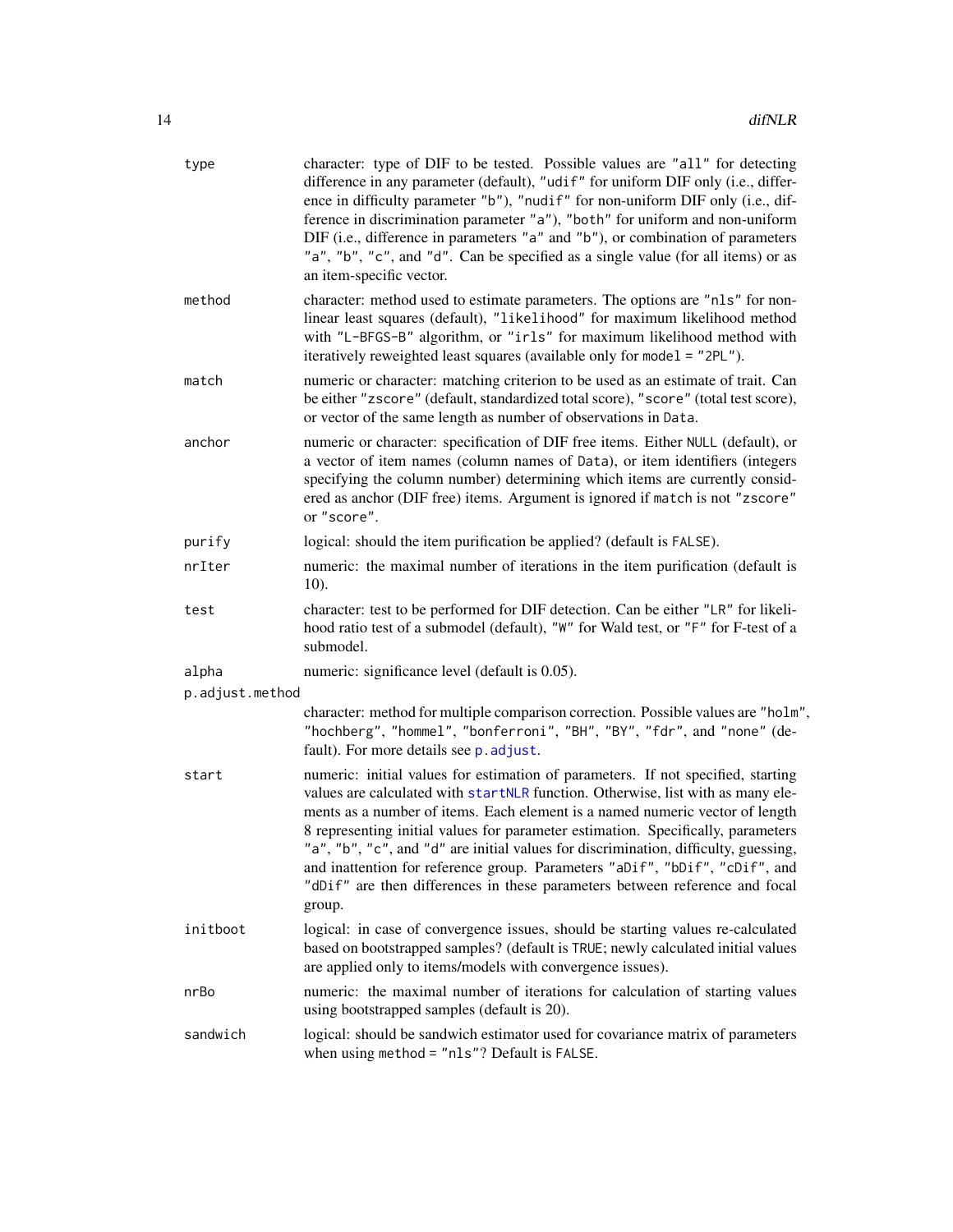#### difNLR to the contract of the contract of the contract of the contract of the contract of the contract of the contract of the contract of the contract of the contract of the contract of the contract of the contract of the

#### Details

DIF detection procedure based on non-linear regression is the extension of the logistic regression procedure (Swaminathan & Rogers, 1990) accounting for possible guessing and/or inattention when responding (Drabinova & Martinkova, 2017; Hladka & Martinkova, 2020).

The unconstrained form of 4PL generalized logistic regression model for probability of correct answer (i.e.,  $y = 1$ ) is

$$
P(y=1) = (c + cDif*g) + (d + dDif*g - c - cDif*g)/(1 + exp(-(a + aDif*g)*(x - b - bDif*g))),
$$

where  $x$  is by default standardized total score (also called Z-score) and  $g$  is a group membership. Parameters a, b, c, and d are discrimination, difficulty, guessing, and inattention. Terms  $aDif$ ,  $bDiff$ ,  $cDiff$ , and  $dDiff$  then represent differences between two groups (reference and focal) in relevant parameters.

This 4PL model can be further constrained by model and constraints arguments. The arguments model and constraints can be also combined. Both arguments can be specified as a single value (for all items) or as an item-specific vector (where each element correspond to one item).

The model argument offers several predefined models. The options are as follows: Rasch for 1PL model with discrimination parameter fixed on value 1 for both groups, 1PL for 1PL model with discrimination parameter fixed for both groups, 2PL for logistic regression model, 3PLcg for 3PL model with fixed guessing for both groups, 3PLdg for 3PL model with fixed inattention for both groups, 3PLc (alternatively also 3PL) for 3PL regression model with guessing parameter, 3PLd for 3PL model with inattention parameter, 4PLcgdg for 4PL model with fixed guessing and inattention parameter for both groups, 4PLcgd (alternatively also 4PLd) for 4PL model with fixed guessing for both groups, 4PLcdg (alternatively also 4PLc) for 4PL model with fixed inattention for both groups, or 4PL for 4PL model.

The model can be specified in more detail with constraints argument which specifies what parameters should be fixed for both groups. For example, choice "ad" means that discrimination (parameter "a") and inattention (parameter "d") are fixed for both groups and other parameters ("b" and "c") are not. The NA value for constraints means no constraints.

Missing values are allowed but discarded for item estimation. They must be coded as NA for both, Data and group arguments.

In case that model considers difference in guessing or inattention parameter, the different parameterization is used and parameters with standard errors are re-calculated by delta method. However, covariance matrices stick with alternative parameterization.

# Value

The difNLR() function returns an object of class "difNLR". The output including values of the test statistics, p-values, and items detected as function differently is displayed by the print() method.

Object of class "difNLR" is a list with the following components:

Sval the values of the test statistics.

nlrPAR the estimates of final model.

nlrSE the standard errors of estimates of final model.

parM0 the estimates of null model.

seM0 the standard errors of estimates of null model.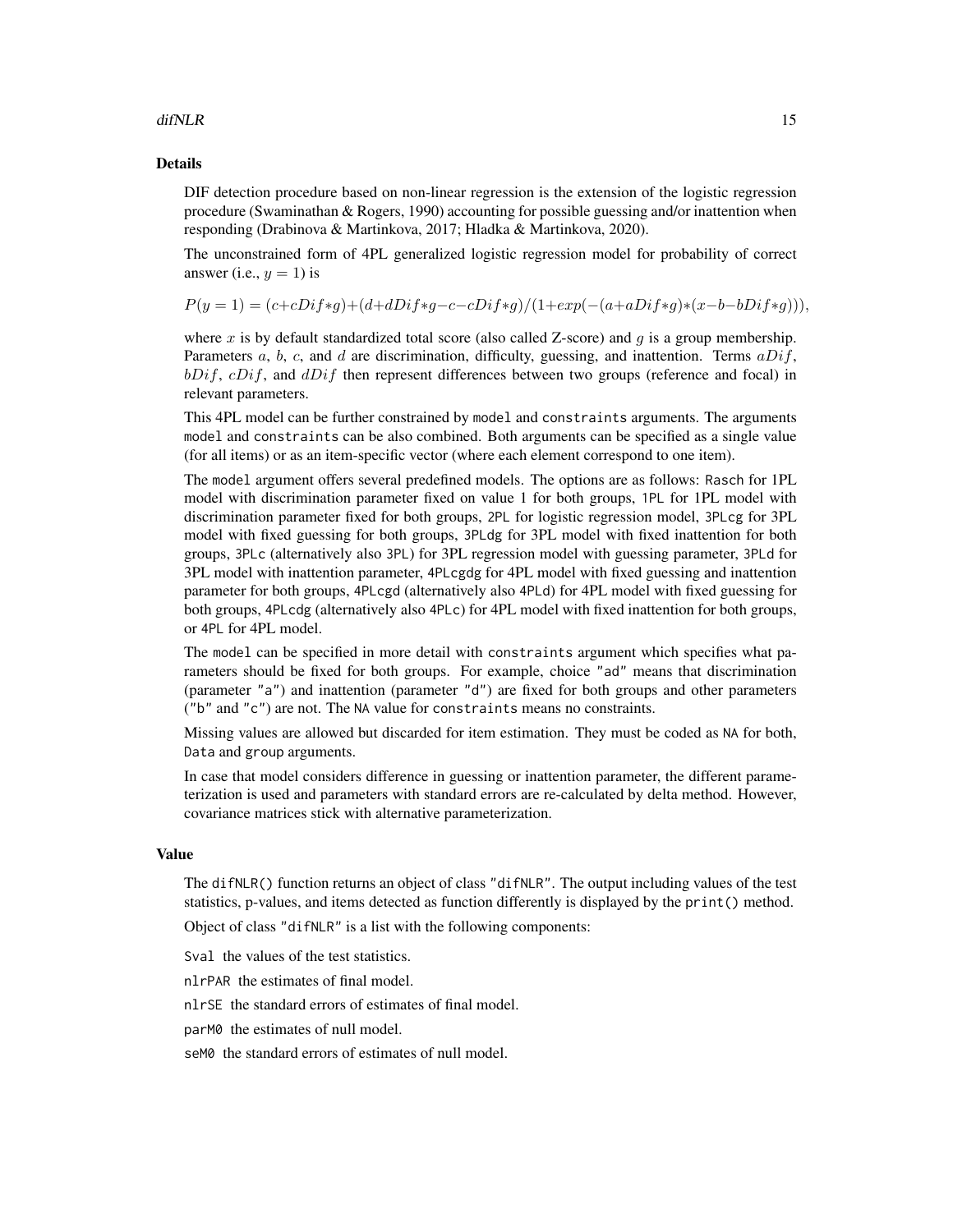- llM0 log-likelihood of null model.
- parM1 the estimates of alternative model.
- seM1 the standard errors of estimates of alternative model.
- covM1 the covariance matrices of estimates of alternative model.
- llM1 log-likelihood of alternative model.
- DIFitems either the column identifiers of the items which were detected as DIF, or "No DIF item detected" in case no item was detected as function differently.

model fitted model.

- constraints constraints for the model.
- type character: type of DIF that was tested. If parameters were specified, the value is "other".
- types character: the parameters (specified by user, type has value "other") which were tested for difference.
- p.adjust.method character: method for multiple comparison correction which was applied.
- pval the p-values of the test.
- adj.pval the adjusted p-values of the test using p.adjust.method.
- df the degress of freedom of the test.

test used test.

- purification purify value.
- nrPur number of iterations in item purification process. Returned only if purify is TRUE.
- difPur a binary matrix with one row per iteration of item purification and one column per item. "1" in i-th row and j-th column means that j-th item was identified as DIF in i-th iteration. Returned only if purify is TRUE.
- conv.puri logical: indicating whether item purification process converged before the maximal number nrIter of iterations. Returned only if purify is TRUE.
- method used estimation method.
- conv.fail numeric: number of convergence issues.
- conv.fail.which the identifiers of the items which did not converge.
- alpha numeric: significance level.

Data the data matrix.

group the vector of group membership.

group.names names of groups.

match matching criterion.

For an object of class "difNLR" several methods are available (e.g., methods (class = "difNLR")).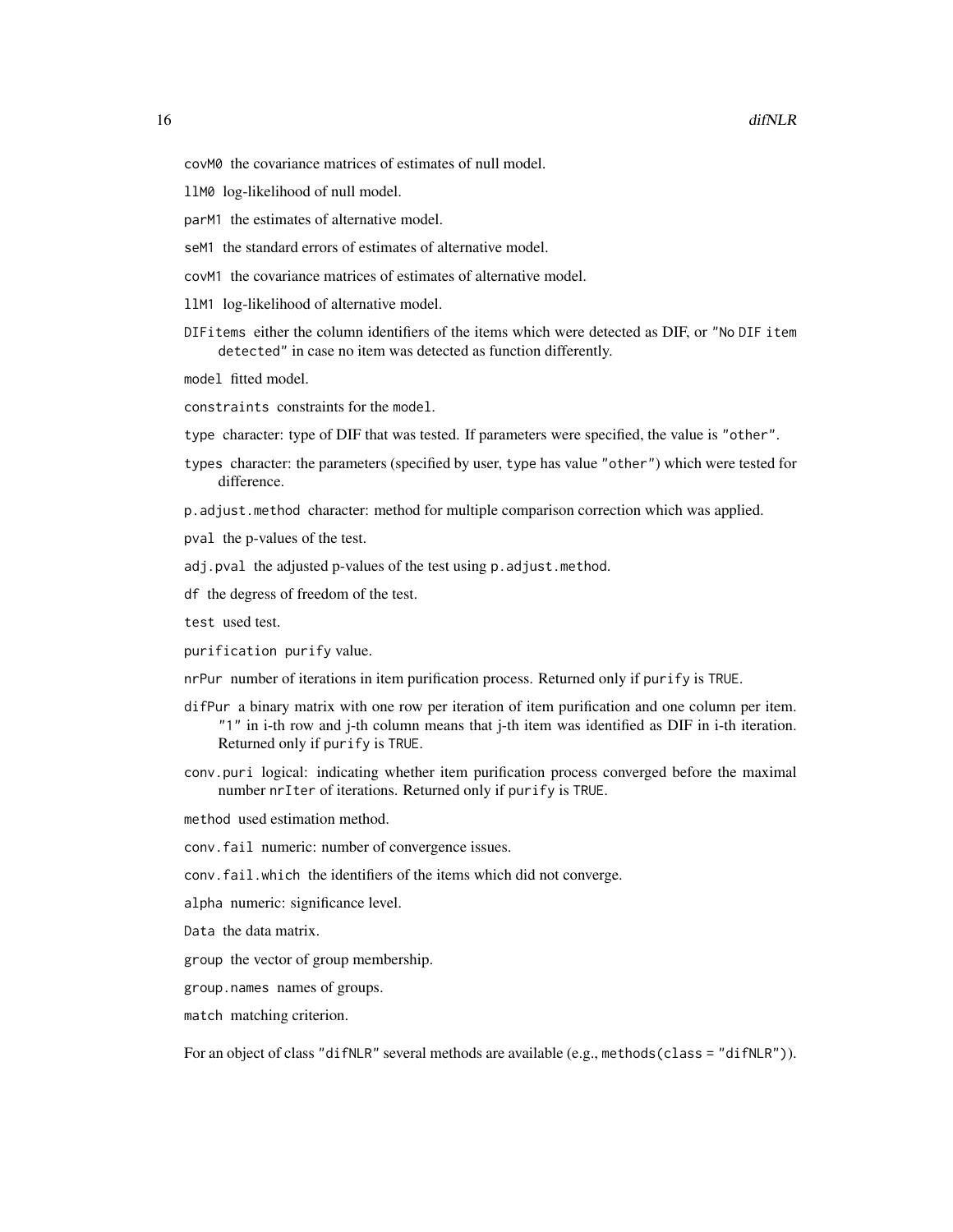#### <span id="page-16-0"></span>difNLR to the contract of the contract of the contract of the contract of the contract of the contract of the contract of the contract of the contract of the contract of the contract of the contract of the contract of the

## Author(s)

Adela Hladka (nee Drabinova) Institute of Computer Science of the Czech Academy of Sciences Faculty of Mathematics and Physics, Charles University <hladka@cs.cas.cz>

Patricia Martinkova Institute of Computer Science of the Czech Academy of Sciences <martinkova@cs.cas.cz>

Karel Zvara Faculty of Mathematics and Physics, Charles University

# References

Drabinova, A. & Martinkova, P. (2017). Detection of differential item functioning with nonlinear regression: A non-IRT approach accounting for guessing. Journal of Educational Measurement, 54(4), 498–517, doi: [10.1111/jedm.12158.](https://doi.org/10.1111/jedm.12158)

Hladka, A. (2021). Statistical models for detection of differential item functioning. Dissertation thesis. Faculty of Mathematics and Physics, Charles University.

Hladka, A. & Martinkova, P. (2020). difNLR: Generalized logistic regression models for DIF and DDF detection. The R Journal, 12(1), 300–323, doi: [10.32614/RJ2020014.](https://doi.org/10.32614/RJ-2020-014)

Swaminathan, H. & Rogers, H. J. (1990). Detecting differential item functioning using logistic regression procedures. Journal of Educational Measurement, 27(4), 361–370, doi: [10.1111/j.1745-](https://doi.org/10.1111/j.1745-3984.1990.tb00754.x) [3984.1990.tb00754.x](https://doi.org/10.1111/j.1745-3984.1990.tb00754.x)

# See Also

[plot.difNLR](#page-55-1) for graphical representation of item characteristic curves and DIF statistics. [coef.difNLR](#page-5-1) for extraction of item parameters with their standard errors. [predict.difNLR](#page-60-1) for prediction. [fitted.difNLR](#page-24-1) and [residuals.difNLR](#page-24-2) for extraction of fitted values and residuals. [logLik.difNLR](#page-38-1), [AIC.difNLR](#page-38-2), [BIC.difNLR](#page-38-2) for extraction of log-likelihood and information criteria.

[p.adjust](#page-0-0) for multiple comparison corrections. [nls](#page-0-0) for nonlinear least squares estimation. [startNLR](#page-64-1) for calculation of initial values of fitting algorithms in difNLR().

# Examples

```
# loading data
data(GMAT)
Data <- GMAT[, 1:20] # items
group <- GMAT[, "group"] # group membership variable
```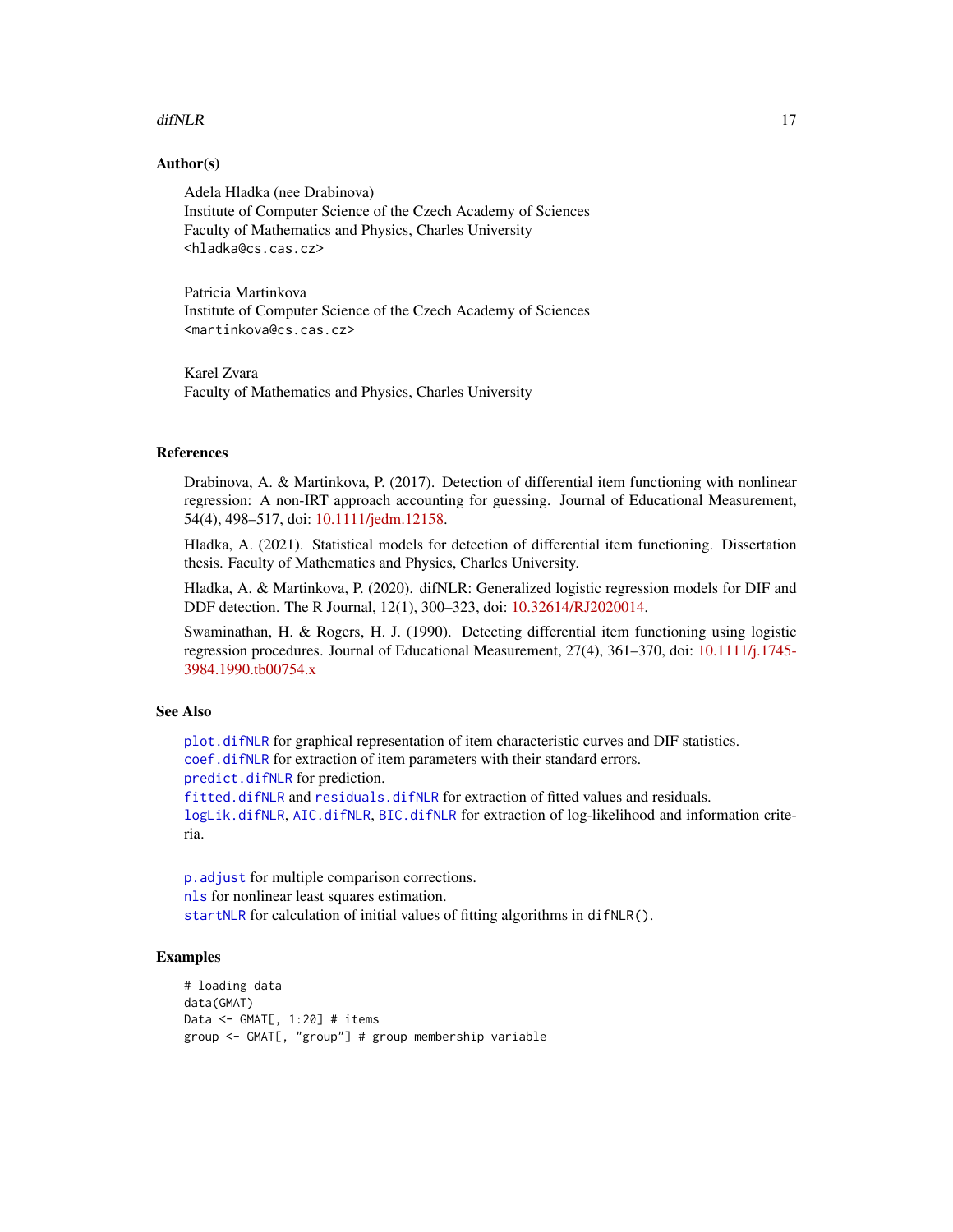```
# testing both DIF effects using likelihood-ratio test and
# 3PL model with fixed guessing for groups
(x \leq -\text{diffNLR}(Data, group, focal.name = 1, model = "3PLcg"))## Not run:
# graphical devices
plot(x, item = x$DIFitems)
plot(x, item = "Item1")
plot(x, item = 1, group.name = c("Group 1", "Group 2"))plot(x, plot_type = "stat")# coefficients
coef(x)
coef(x, SE = TRUE)coef(x, SE = TRUE, simplify = TRUE)# fitted values
fitted(x)
fitted(x, item = 1)
# residuals
residuals(x)
residuals(x, item = 1)
# predicted values
predict(x)
predict(x, item = 1)# predicted values for new subjects
predict(x, item = 1, match = 0, group = 0)predict(x, item = 1, match = 0, group = 1)# AIC, BIC, log-likelihood
AIC(x)BIC(x)logLik(x)
# AIC, BIC, log-likelihood for the first item
AIC(x, item = 1)BIC(x, item = 1)logLik(x, item = 1)# testing both DIF effects using Wald test and
# 3PL model with fixed guessing for groups
difNLR(Data, group, focal.name = 1, model = "3PLcg", test = "W")
# testing both DIF effects using F test and
# 3PL model with fixed guessing for groups
difNLR(Data, group, focal.name = 1, model = "3PLcg", test = "F")
# testing both DIF effects using
# 3PL model with fixed guessing for groups and sandwich estimator
# of the covariance matrices
difNLR(Data, group, focal.name = 1, model = "3PLcg", sandwich = TRUE)
```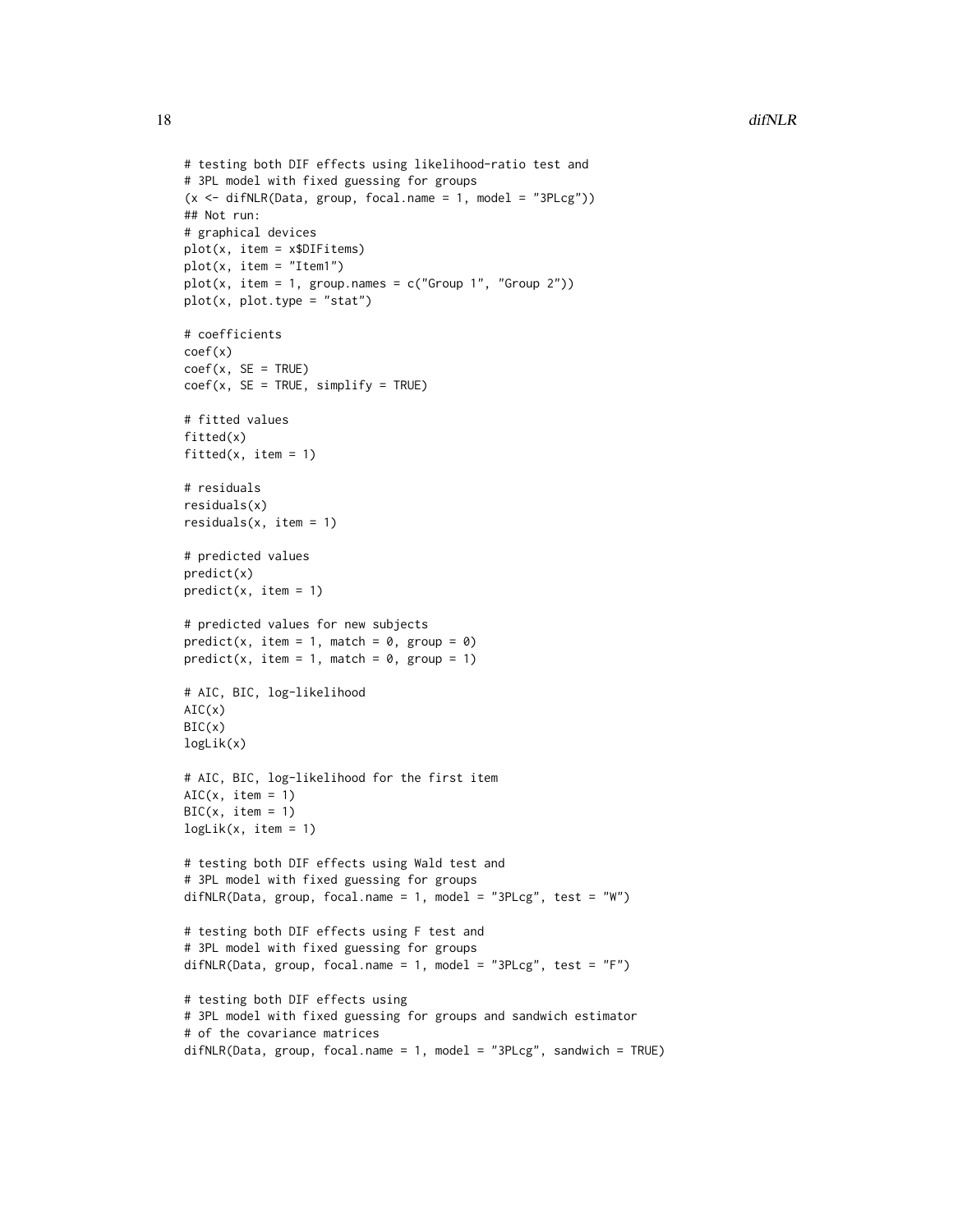#### <span id="page-18-0"></span>difORD 19

```
# testing both DIF effects using LR test,
# 3PL model with fixed guessing for groups
# and Benjamini-Hochberg correction
difNLR(Data, group, focal.name = 1, model = "3PLcg", p.adjust.method = "BH")
# testing both DIF effects using LR test,
# 3PL model with fixed guessing for groups
# and item purification
difNLR(Data, group, focal.name = 1, model = "3PLcg", purify = TRUE)
# testing both DIF effects using 3PL model with fixed guessing for groups
# and total score as matching criterion
difNLR(Data, group, focal.name = 1, model = "3PLcg", match = "score")
# testing uniform DIF effects using 4PL model with the same
# guessing and inattention
difNLR(Data, group, focal.name = 1, model = "4PLcgdg", type = "udif")
# testing non-uniform DIF effects using 2PL model
difNLR(Data, group, focal.name = 1, model = "2PL", type = "nudif")
# testing difference in parameter b using 4PL model with fixed
# a and c parameters
difNLR(Data, group, focal.name = 1, model = "4PL", constraints = "ac", type = "b")
# testing both DIF effects using LR test,
# 3PL model with fixed guessing for groups
# using maximum likelihood estimation method with L-BFGS-B algorithm
difNLR(Data, group, focal.name = 1, model = "3PLcg", method = "likelihood")
# testing both DIF effects using LR test and 2PL model
# using maximum likelihood estimation method with iteratively reweighted least squares algorithm
difNLR(Data, group, focal.name = 1, model = "2PL", method = "irls")
## End(Not run)
```
<span id="page-18-1"></span>difORD *DIF detection among ordinal data.*

# Description

Performs DIF detection procedure for ordinal data based either on adjacent category logit model or on cumulative logit model and likelihood ratio test of a submodel.

#### Usage

```
difORD(Data, group, focal.name, model = "adjacent", type = "both", match = "zscore",
       anchor = NULL, purity = FALSE, nIter = 10, p.addjust.method = "none",alpha = 0.05, parametrization)
```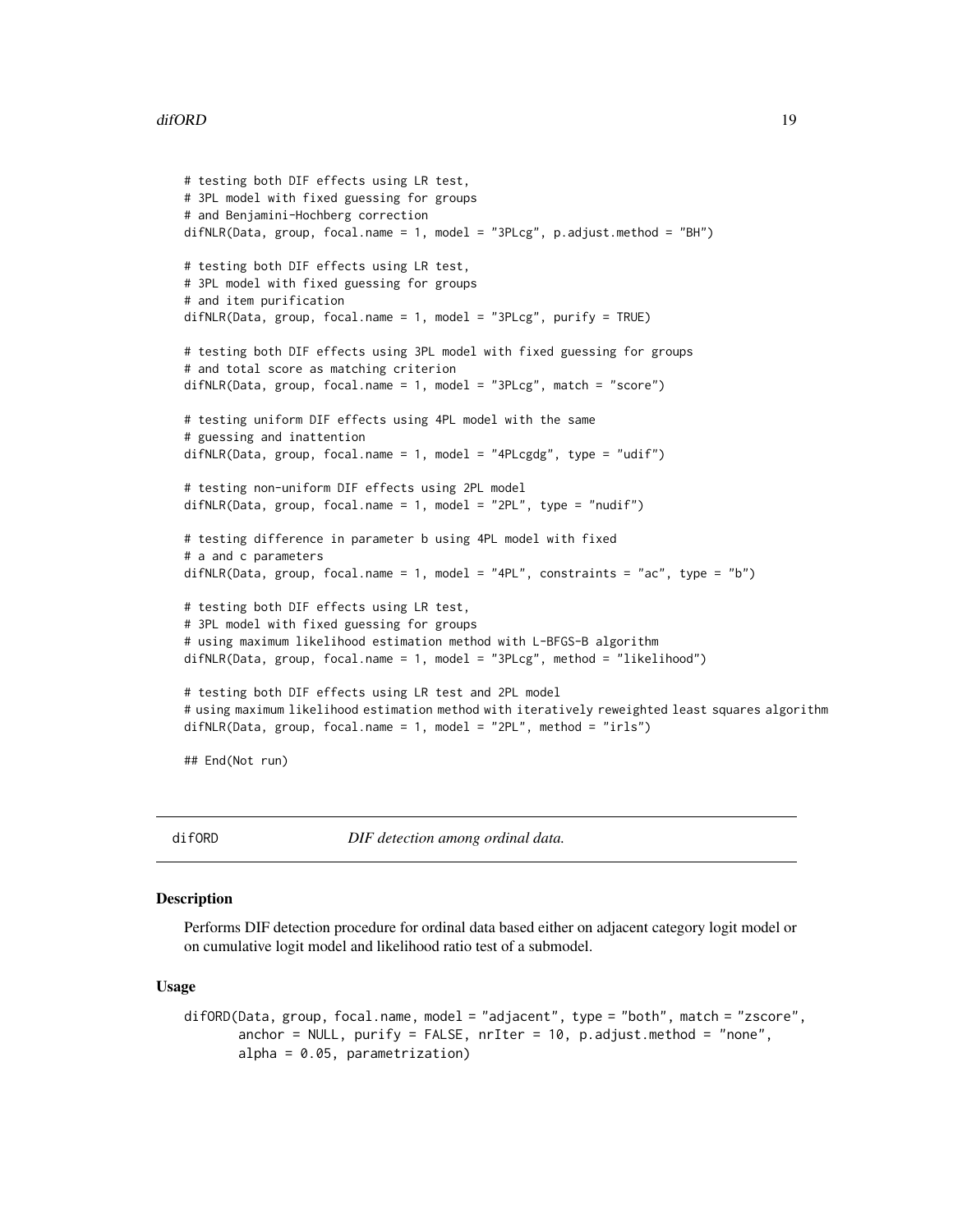# <span id="page-19-0"></span>Arguments

| Data            | data.frame or matrix: dataset which rows represent ordinaly scored examinee<br>answers and columns correspond to the items. In addition, Data can hold the<br>vector of group membership.                                                                                                                                                       |
|-----------------|-------------------------------------------------------------------------------------------------------------------------------------------------------------------------------------------------------------------------------------------------------------------------------------------------------------------------------------------------|
| group           | numeric or character: a dichotomous vector of the same length as $nrow(Data)$<br>or a column identifier of Data.                                                                                                                                                                                                                                |
| focal.name      | numeric or character: indicates the level of group which corresponds to focal<br>group.                                                                                                                                                                                                                                                         |
| model           | character: logistic regression model for ordinal data (either "adjacent" (de-<br>fault) or "cumulative"). See Details.                                                                                                                                                                                                                          |
| type            | character: type of DIF to be tested. Either "both" for uniform and non-uniform<br>DIF (default), or "udif" for uniform DIF only, or "nudif" for non-uniform<br>DIF only. Can be specified as a single value (for all items) or as an item-specific<br>vector.                                                                                   |
| match           | numeric or character: matching criterion to be used as an estimate of trait. Can<br>be either "zscore" (default, standardized total score), "score" (total test score),<br>or vector of the same length as number of observations in Data.                                                                                                      |
| anchor          | numeric or character: specification of DIF free items. Either NULL (default), or<br>a vector of item names (column names of Data), or item identifiers (integers<br>specifying the column number) determining which items are currently consid-<br>ered as anchor (DIF free) items. Argument is ignored if match is not "zscore"<br>or "score". |
| purify          | logical: should the item purification be applied? (default is FALSE).                                                                                                                                                                                                                                                                           |
| nrIter          | numeric: the maximal number of iterations in the item purification (default is<br>$10$ ).                                                                                                                                                                                                                                                       |
| p.adjust.method |                                                                                                                                                                                                                                                                                                                                                 |
|                 | character: method for multiple comparison correction. Possible values are "holm",<br>"hochberg", "hommel", "bonferroni", "BH", "BY", "fdr", and "none" (de-<br>fault). For more details see p. adjust.                                                                                                                                          |
| alpha           | numeric: significance level (default is 0.05).                                                                                                                                                                                                                                                                                                  |
| parametrization |                                                                                                                                                                                                                                                                                                                                                 |
|                 | deprecated. Use coef.dif0RD for different parameterizations.                                                                                                                                                                                                                                                                                    |

# Details

Calculates DIF likelihood ratio statistics based either on adjacent category logit model or on cumulative logit model for ordinal data.

Using adjacent category logit model, logarithm of ratio of probabilities of two adjacent categories is

$$
log(P(y = k)/P(y = k - 1)) = b_0k + b_1 * x + b_2k * g + b_3 * x : g,
$$

where  $x$  is by default standardized total score (also called Z-score) and  $g$  is a group membership.

Using cumulative logit model, probability of gaining at least  $k$  points is given by 2PL model, i.e.,

$$
P(y \geq k) = exp(b_0k + b_1*x + b_2k*g + b_3*x : g)/(1 + exp(b_0k + b_1*x + b_2k*g + b_3*x : g)).
$$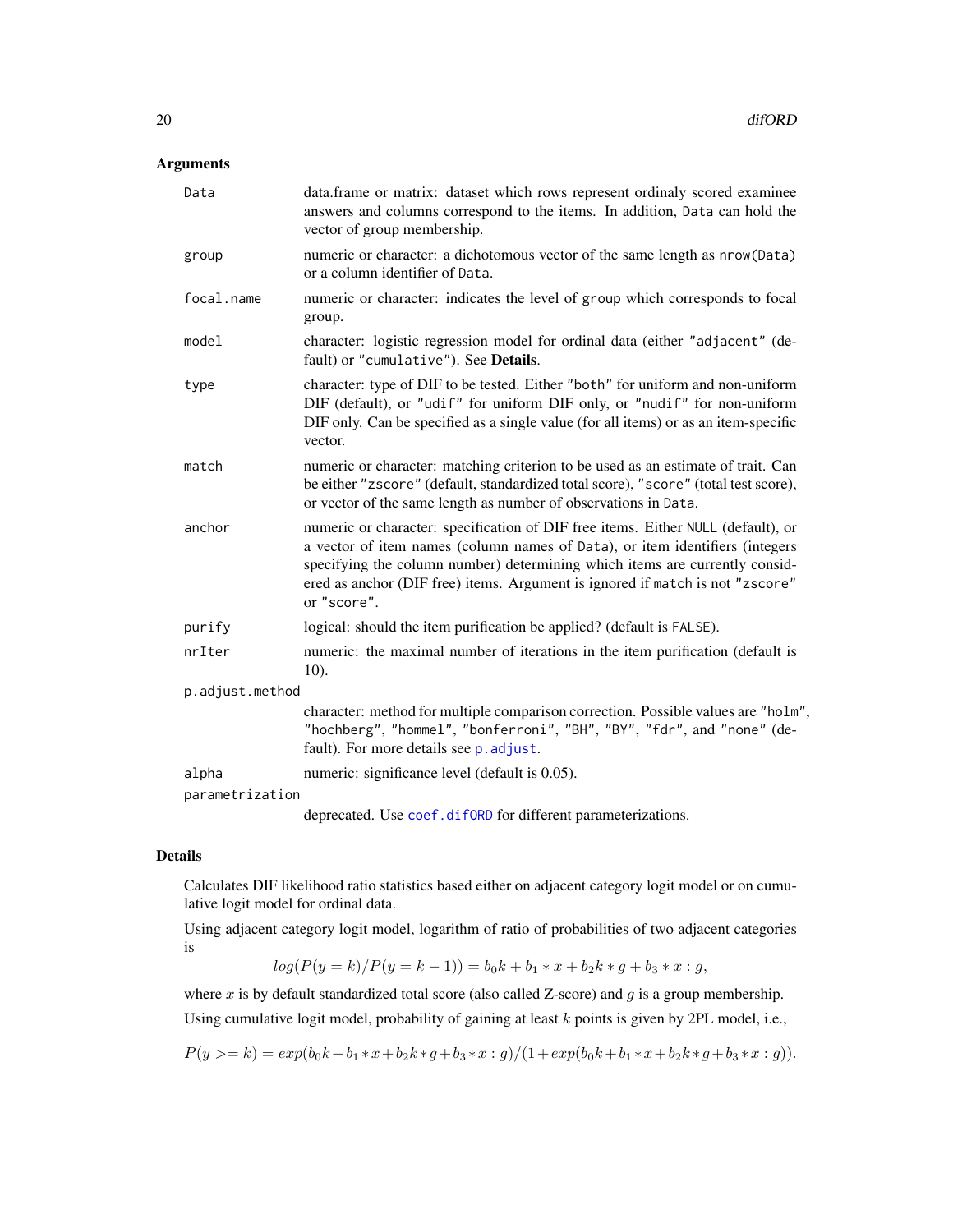#### <span id="page-20-0"></span>difORD 21

The category probability (i.e., probability of gaining exactly k points) is then  $P(y = k) = P(y \geq 0)$  $k$ ) –  $P(y \ge k + 1)$ .

Both models are estimated by iteratively reweighted least squares. For more details see [vglm](#page-0-0).

Missing values are allowed but discarded for item estimation. They must be coded as NA for both, Data and group parameters.

#### Value

The difORD() function returns an object of class "difORD". The output including values of the test statistics, p-values, and items marked as DIF is displayed by the print() method.

A list of class "difORD" with the following arguments:

Sval the values of likelihood ratio test statistics.

ordPAR the estimates of the final model.

ordSE standard errors of the estimates of the final model.

parM0 the estimates of null model.

parM1 the estimates of alternative model.

llM0 log-likelihood of null model.

llM1 log-likelihood of alternative model.

AICM0 AIC of null model.

AICM1 AIC of alternative model.

BICM0 BIC of null model.

BICM1 BIC of alternative model.

DIFitems either the column identifiers of the items which were detected as DIF, or "No DIF item detected" in case no item was detected as DIF.

model model used for DIF detection.

type character: type of DIF that was tested.

purification purify value.

nrPur number of iterations in item purification process. Returned only if purify is TRUE.

- difPur a binary matrix with one row per iteration of item purification and one column per item. "1" in i-th row and j-th column means that j-th item was identified as DIF in i-th iteration. Returned only if purify is TRUE.
- conv.puri logical indicating whether item purification process converged before the maximal number nrIter of iterations. Returned only if purify is TRUE.
- p.adjust.method character: method for multiple comparison correction which was applied.

pval the p-values by likelihood ratio test.

adj.pval the adjusted p-values by likelihood ratio test using p.adjust.method.

df the degress of freedom of likelihood ratio test.

alpha numeric: significance level.

Data the data matrix.

group the vector of group membership.

group.names levels of grouping variable.

match matching criterion.

For an object of class "difORD" several methods are available (e.g., methods (class = "difORD")).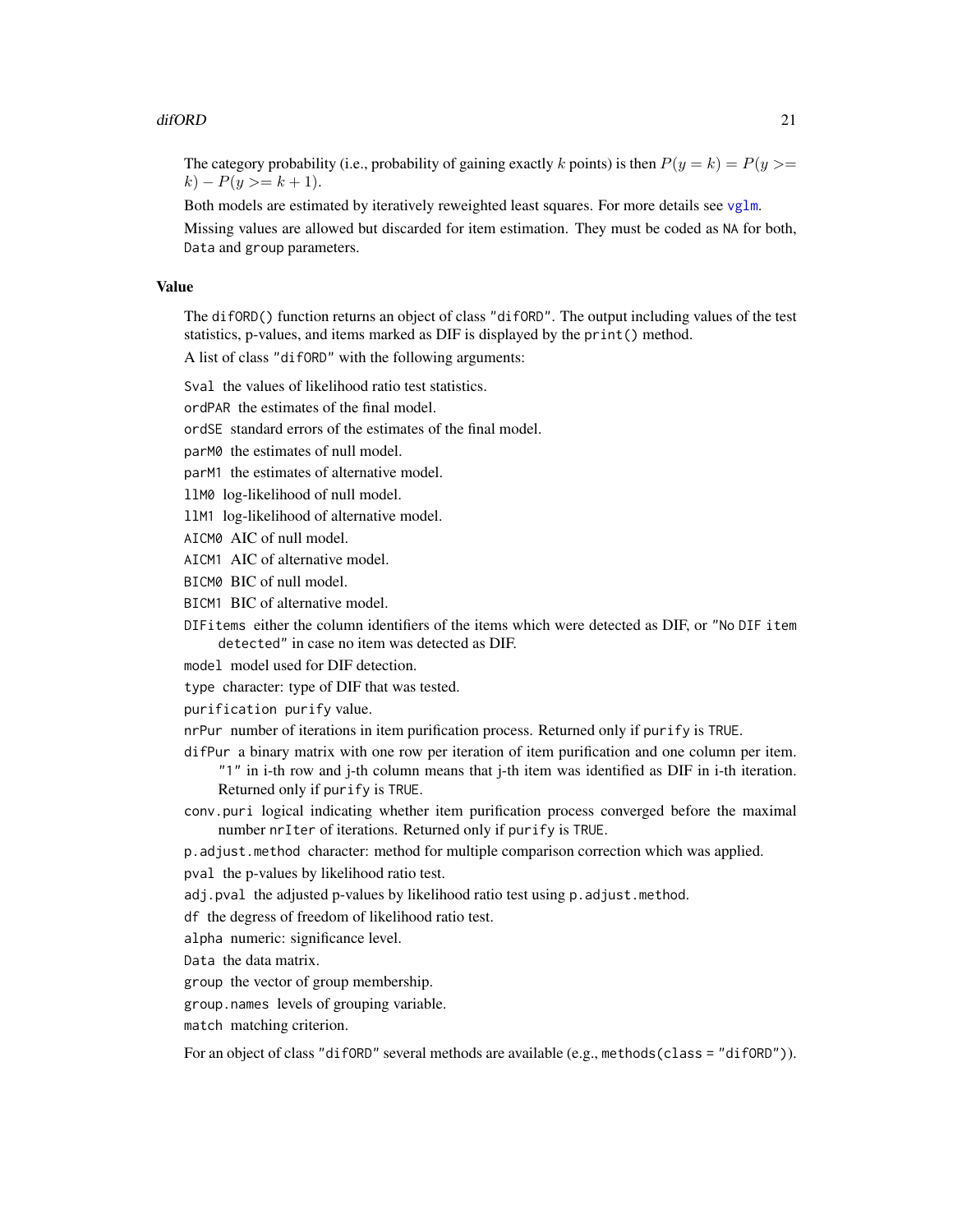22 difORD

#### Author(s)

Adela Hladka (nee Drabinova) Institute of Computer Science of the Czech Academy of Sciences Faculty of Mathematics and Physics, Charles University <hladka@cs.cas.cz>

Patricia Martinkova Institute of Computer Science of the Czech Academy of Sciences <martinkova@cs.cas.cz>

#### References

Agresti, A. (2010). Analysis of ordinal categorical data. Second edition. John Wiley & Sons.

Hladka, A. (2021). Statistical models for detection of differential item functioning. Dissertation thesis. Faculty of Mathematics and Physics, Charles University.

Hladka, A. & Martinkova, P. (2020). difNLR: Generalized logistic regression models for DIF and DDF detection. The R Journal, 12(1), 300–323, doi: [10.32614/RJ2020014.](https://doi.org/10.32614/RJ-2020-014)

#### See Also

[plot.difORD](#page-57-1) for graphical representation of item characteristic curves. [coef.difORD](#page-6-1) for extraction of item parameters with their standard errors. [predict.difORD](#page-62-1) for calculation of predicted values. [logLik.difORD](#page-40-1), [AIC.difORD](#page-40-2), [BIC.difORD](#page-40-2) for extraction of log-likelihood and information criteria.

[p.adjust](#page-0-0) for multiple comparison corrections. [vglm](#page-0-0) for estimation function using iteratively reweighted least squares.

#### Examples

```
# loading data
data(dataMedicalgraded, package = "ShinyItemAnalysis")
Data <- dataMedicalgraded[, 1:5] # items
group <- dataMedicalgraded[, 101] # group membership variable
# testing both DIF effects with adjacent category logit model
(x \le -\text{ difORD}(Data, group, focal.name = 1, model = "adjacent"))## Not run:
# graphical devices
plot(x, item = 3)plot(x, item = "X2003")plot(x, item = "X2003", group.name = c("Group 1", "Group 2"))# estimated parameters
coef(x)
coef(x, SE = TRUE) # with SE
coef(x, SE = TRUE, simplify = TRUE) # with SE, simplified
```
<span id="page-21-0"></span>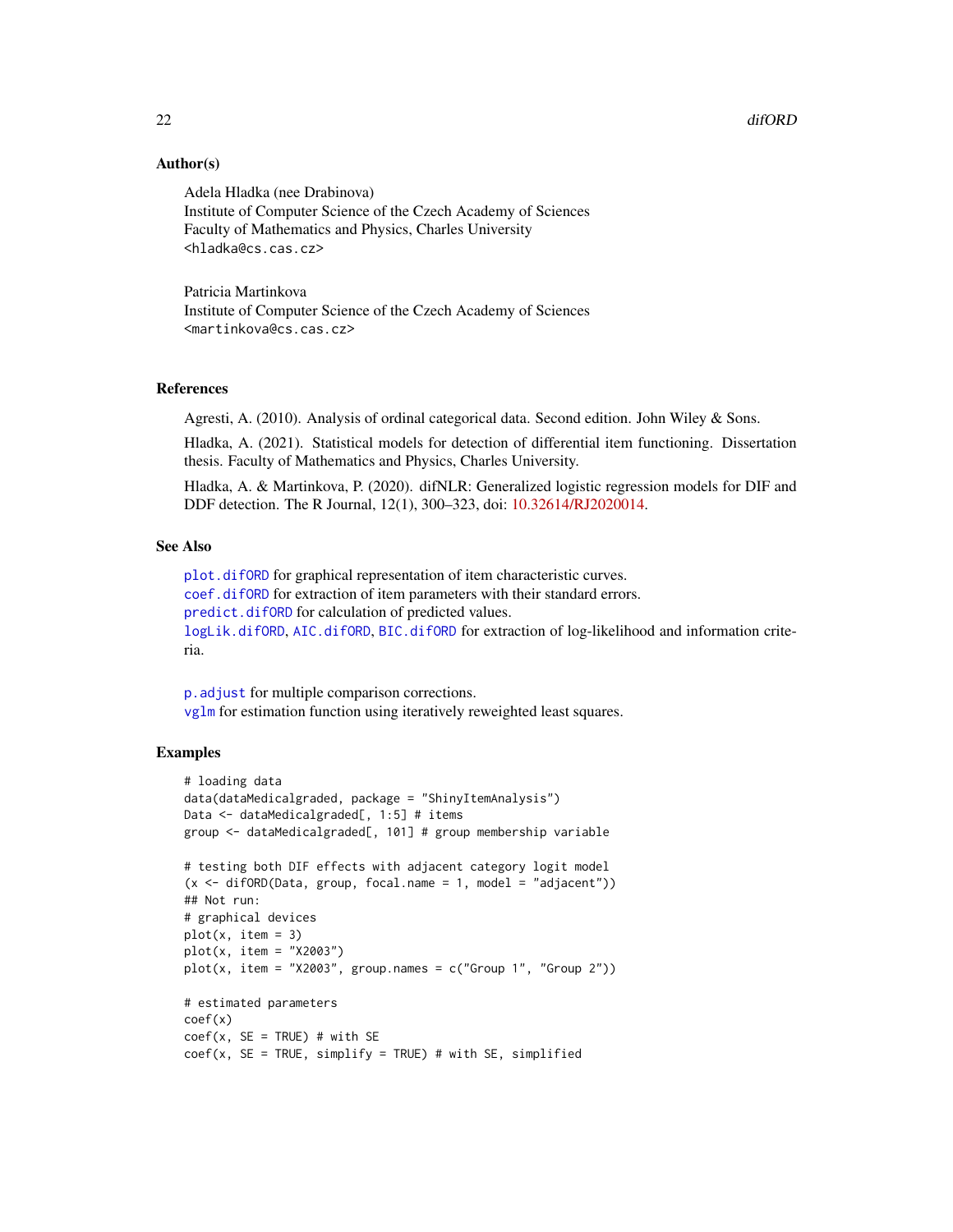```
# AIC, BIC, log-likelihood
AIC(x)
BIC(x)logLik(x)
# AIC, BIC, log-likelihood for the first item
AIC(x, item = 1)BIC(x, item = 1)logLik(x, item = 1)# testing both DIF effects with Benjamini-Hochberg adjustment method
difORD(Data, group, focal.name = 1, model = "adjacent", p.adjust.method = "BH")
# testing both DIF effects with item purification
difORD(Data, group, focal.name = 1, model = "adjacent", purify = TRUE)
# testing uniform DIF effects
difORD(Data, group, focal.name = 1, model = "adjacent", type = "udif")
# testing non-uniform DIF effects
difORD(Data, group, focal.name = 1, model = "adjacent", type = "nudif")
# testing both DIF effects with total score as matching criterion
difORD(Data, group, focal.name = 1, model = "adjacent", match = "score")
# graphical devices
plot(x, item = 3, plot_type = "cumulative")plot(x, item = 3, plot.type = "category")
# estimated parameters
coef(x, simplify = TRUE)## End(Not run)
```
<span id="page-22-1"></span>estimNLR *Non-Linear Regression DIF models estimation.*

#### **Description**

Estimates parameters of non-linear regression models for DIF detection using either non-linear least squares or maximum likelihood method.

#### Usage

estimNLR(y, match, group, formula, method, lower, upper, start)

# Arguments

| y     | numeric: binary vector of responses.   |
|-------|----------------------------------------|
| match | numeric: vector of matching criterion. |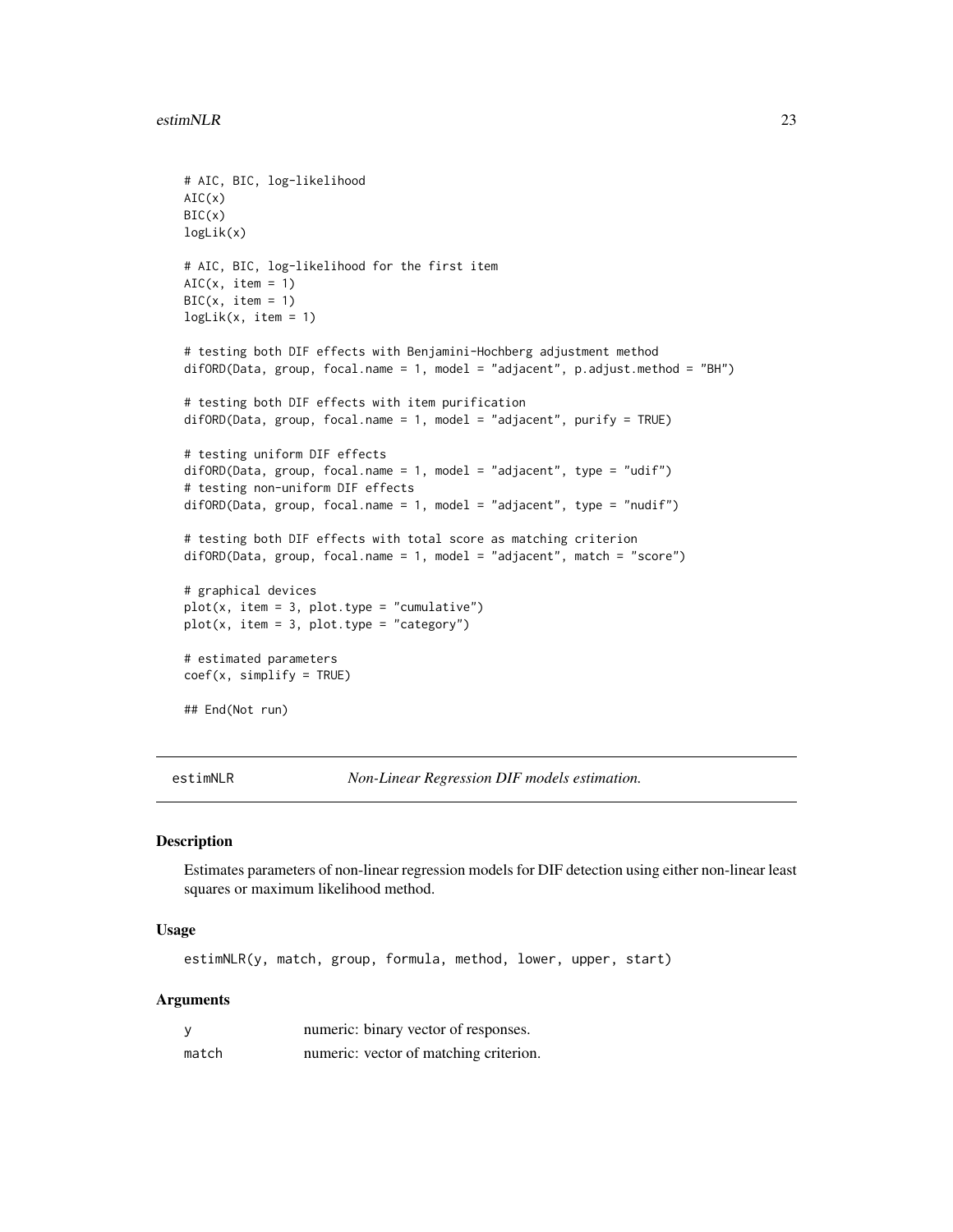<span id="page-23-0"></span>

| group   | numeric: binary vector of group membership. "0" for reference group, "1" for<br>focal group.                                                                                                                                                                                    |
|---------|---------------------------------------------------------------------------------------------------------------------------------------------------------------------------------------------------------------------------------------------------------------------------------|
| formula | formula: specification of the model. Can be obtained by formulan LR() func-<br>tion.                                                                                                                                                                                            |
| method  | character: method used to estimate parameters. The options are "nls" for non-<br>linear least squares (default), "likelihood" for maximum likelihood method,<br>and "irls" for maximum likelihood estimation with iteratively reweighted least<br>squares. See <b>Details</b> . |
| lower   | numeric: lower bounds for parameters of model specified in formula.                                                                                                                                                                                                             |
| upper   | numeric: upper bounds for parameters of model specified in formula.                                                                                                                                                                                                             |
| start   | numeric: initial parameters. Can be obtained by startNLR() function.                                                                                                                                                                                                            |

#### Details

Function offers either non-linear least squares estimation via [nls](#page-0-0) function, maximum likelihood method with "L-BFGS-B" method via [optim](#page-0-0) function, or maximum likelihood method with iteratively reweighted least squares via  $g \ln$  function.

#### Author(s)

Adela Hladka (nee Drabinova) Institute of Computer Science of the Czech Academy of Sciences Faculty of Mathematics and Physics, Charles University <hladka@cs.cas.cz>

Patricia Martinkova Institute of Computer Science of the Czech Academy of Sciences <martinkova@cs.cas.cz>

### References

Hladka, A. (2021). Statistical models for detection of differential item functioning. Dissertation thesis. Faculty of Mathematics and Physics, Charles University.

# Examples

```
# loading data
data(GMAT)
y <- GMAT[, 1] # item 1
match <- scale(rowSums(GMAT[, 1:20])) # standardized total score
group <- GMAT[, "group"] # group membership variable
# formula for 3PL model with the same guessing
M \leftarrow formulaNLR(model = "3PLcg", type = "both")
# starting values for 3PL model with the same guessing for item 1
start <- startNLR(GMAT[, 1:20], group, model = "3PLcg", parameterization = "classic")
start <- start[[1]][M$M0$parameters]
```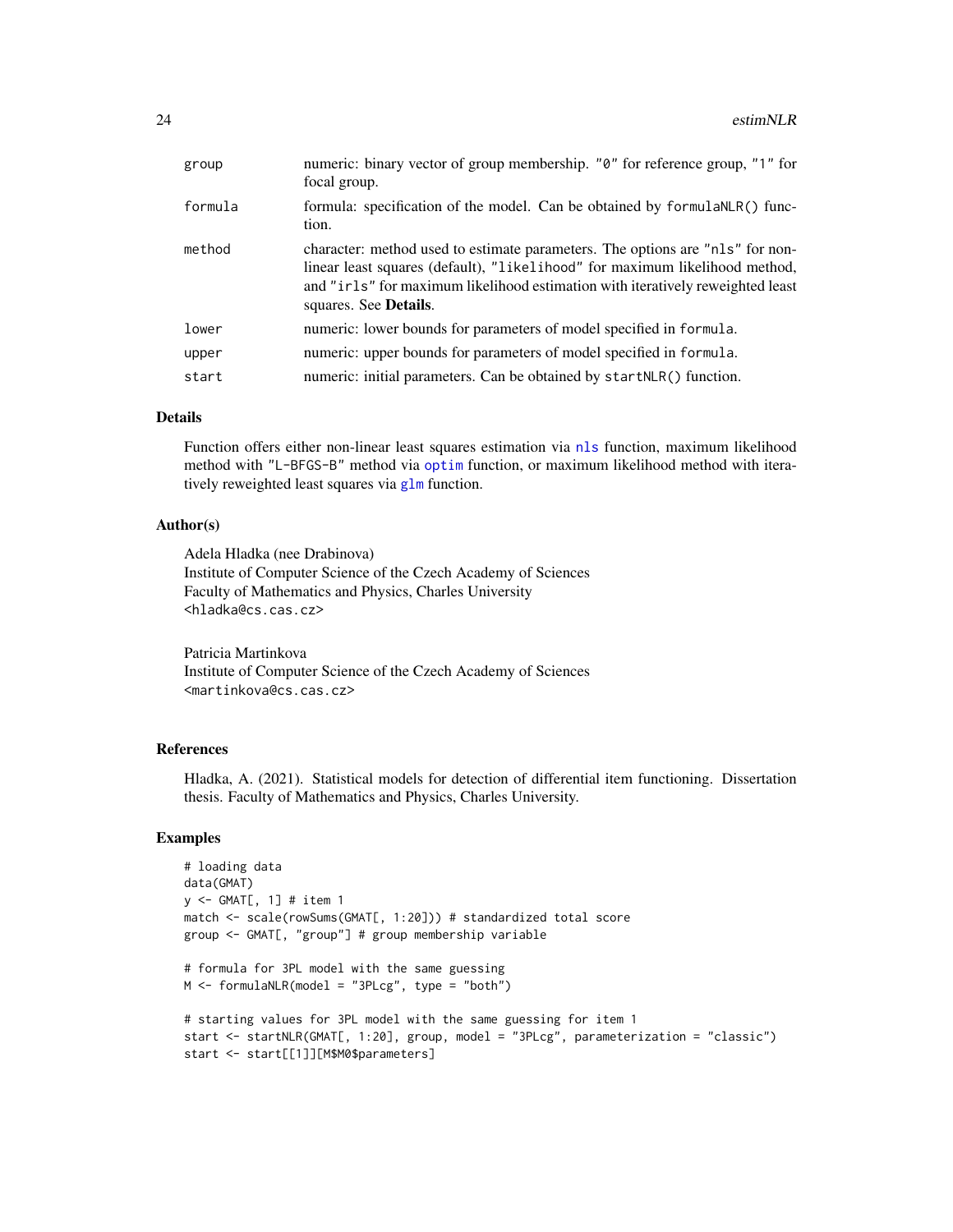```
# non-linear least squares
fitNLSM0 <- estimNLR(
 y = y, match = match, group = group,
  formula = M$M0$formula, method = "nls",
  lower = M$M0$lower, upper = M$M0$upper, start = start
\mathcal{L}fitNLSM0
coef(fitNLSM0)
logLik(fitNLSM0)
vcov(fitNLSM0)
vcov(fitNLSM0, sandwich = TRUE)
fitted(fitNLSM0)
residuals(fitNLSM0)
# maximum likelihood method
fitLKLM0 <- estimNLR(
  y = y, match = match, group = group,
  formula = M$M0$formula, method = "likelihood",
  lower = M$M0$lower, upper = M$M0$upper, start = start
\mathcal{L}fitLKLM0
coef(fitLKLM0)
logLik(fitLKLM0)
vcov(fitLKLM0)
fitted(fitLKLM0)
residuals(fitLKLM0)
# iteratively reweighted least squares for 2PL model
M <- formulaNLR(model = "2PL", parameterization = "logistic")
fitIRLSM1 <- estimNLR(
  y = y, match = match, group = group,
  formula = M$M1$formula, method = "irls"
\lambdafitIRLSM1
coef(fitIRLSM1)
logLik(fitIRLSM1)
vcov(fitIRLSM1)
fitted(fitIRLSM1)
residuals(fitIRLSM1)
```
<span id="page-24-1"></span>fitted.difNLR *Fitted values and residuals for an object of* "difNLR" *class.*

#### <span id="page-24-2"></span>Description

S3 methods for extracting fitted values and residuals for an object of "difNLR" class.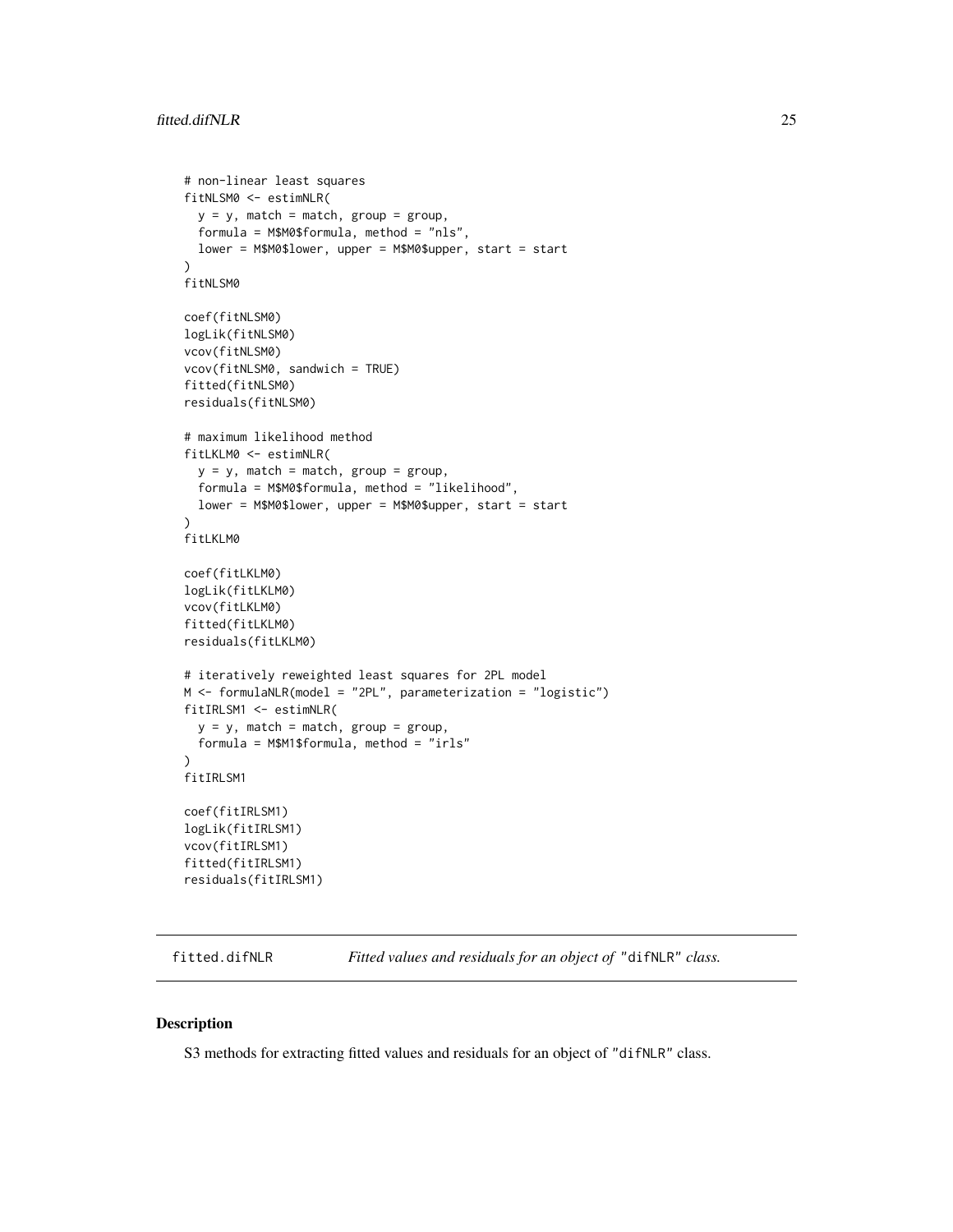#### Usage

```
## S3 method for class 'difNLR'
fitted(object, item = "all", \ldots)
## S3 method for class 'difNLR'
residuals(object, item = "all", ...)
```
# Arguments

| object | an object of "difNLR" class.                                                                                                                                                                                  |
|--------|---------------------------------------------------------------------------------------------------------------------------------------------------------------------------------------------------------------|
| item   | numeric or character: either character "all" to apply for all converged items<br>(default), or a vector of item names (column names of Data), or item identifiers<br>(integers specifying the column number). |
| .      | other generic parameters for S3 methods.                                                                                                                                                                      |

# Author(s)

Adela Hladka (nee Drabinova) Institute of Computer Science of the Czech Academy of Sciences Faculty of Mathematics and Physics, Charles University <hladka@cs.cas.cz>

Patricia Martinkova Institute of Computer Science of the Czech Academy of Sciences <martinkova@cs.cas.cz>

Karel Zvara Faculty of Mathematics and Physics, Charles University

#### References

Drabinova, A. & Martinkova, P. (2017). Detection of differential item functioning with nonlinear regression: A non-IRT approach accounting for guessing. Journal of Educational Measurement, 54(4), 498–517, doi: [10.1111/jedm.12158.](https://doi.org/10.1111/jedm.12158)

Hladka, A. & Martinkova, P. (2020). difNLR: Generalized logistic regression models for DIF and DDF detection. The R Journal, 12(1), 300–323, doi: [10.32614/RJ2020014.](https://doi.org/10.32614/RJ-2020-014)

Swaminathan, H. & Rogers, H. J. (1990). Detecting differential item functioning using logistic regression procedures. Journal of Educational Measurement, 27(4), 361–370, doi: [10.1111/j.1745-](https://doi.org/10.1111/j.1745-3984.1990.tb00754.x) [3984.1990.tb00754.x](https://doi.org/10.1111/j.1745-3984.1990.tb00754.x)

# See Also

[difNLR](#page-12-1) for DIF detection among binary data using generalized logistic regression model. [fitted](#page-0-0) for generic function extracting fitted values. [residuals](#page-0-0) for generic function extracting residuals.

<span id="page-25-0"></span>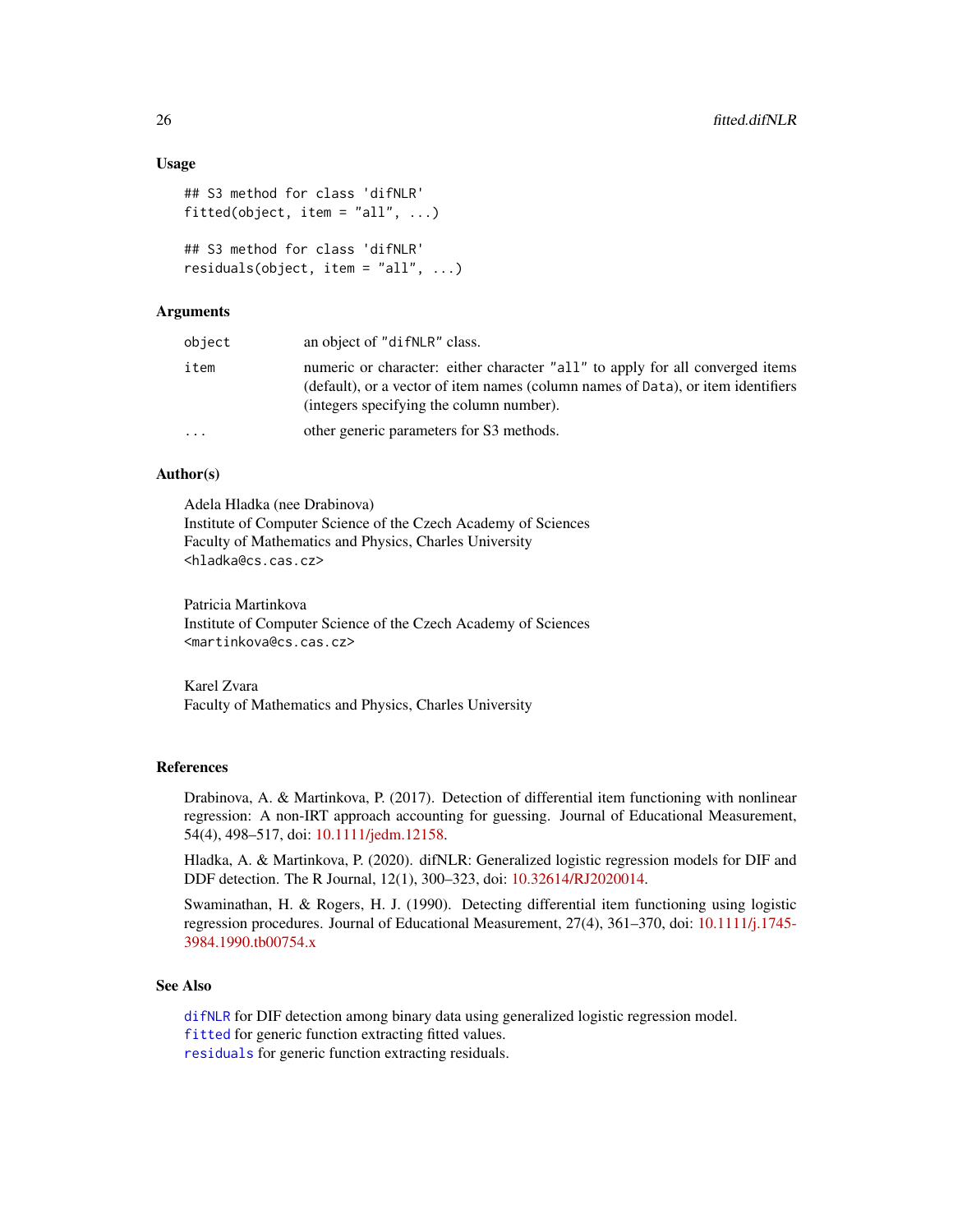#### <span id="page-26-0"></span>formulaNLR 27

# Examples

```
## Not run:
# loading data
data(GMAT)
Data <- GMAT[, 1:20] # items
group <- GMAT[, "group"] # group membership variable
# testing both DIF effects using likelihood-ratio test and
# 3PL model with fixed guessing for groups
(x \leq -\text{diffNLR}(Data, group, focal.name = 1, model = "3PLcg"))# fitted values
fitted(x)
fitted(x, item = 1)
# residuals
residuals(x)
residuals(x, item = 1)
## End(Not run)
```
<span id="page-26-1"></span>formulaNLR *Formula for non-linear regression DIF model.*

# Description

Function returns the formula of the non-linear regression DIF model based on model specification and DIF type to be tested.

# Usage

```
formulaNLR(model, constraints = NULL, type = "all", parameterization = "classic", outcome)
```
# Arguments

| model       | character: generalized logistic regression model for which starting values should<br>be estimated. See Details.                                                                                                                                                                                                                                                                                                                                                                                                                        |
|-------------|----------------------------------------------------------------------------------------------------------------------------------------------------------------------------------------------------------------------------------------------------------------------------------------------------------------------------------------------------------------------------------------------------------------------------------------------------------------------------------------------------------------------------------------|
| constraints | character: which parameters should be the same for both groups. Possible values<br>are any combinations of parameters "a", "b", "c", and "d". Default value is<br>NULL. See <b>Details</b> .                                                                                                                                                                                                                                                                                                                                           |
| type        | character: type of DIF to be tested. Possible values are "all" for detecting<br>difference in any parameter (default), "udif" for uniform DIF only (i.e., differ-<br>ence in difficulty parameter "b"), "nudif" for non-uniform DIF only (i.e., dif-<br>ference in discrimination parameter "a"), "both" for uniform and non-uniform<br>DIF (i.e., difference in parameters "a" and "b"), or combination of parameters<br>"a", "b", "c", and "d". Can be specified as a single value (for all items) or as<br>an item-specific vector. |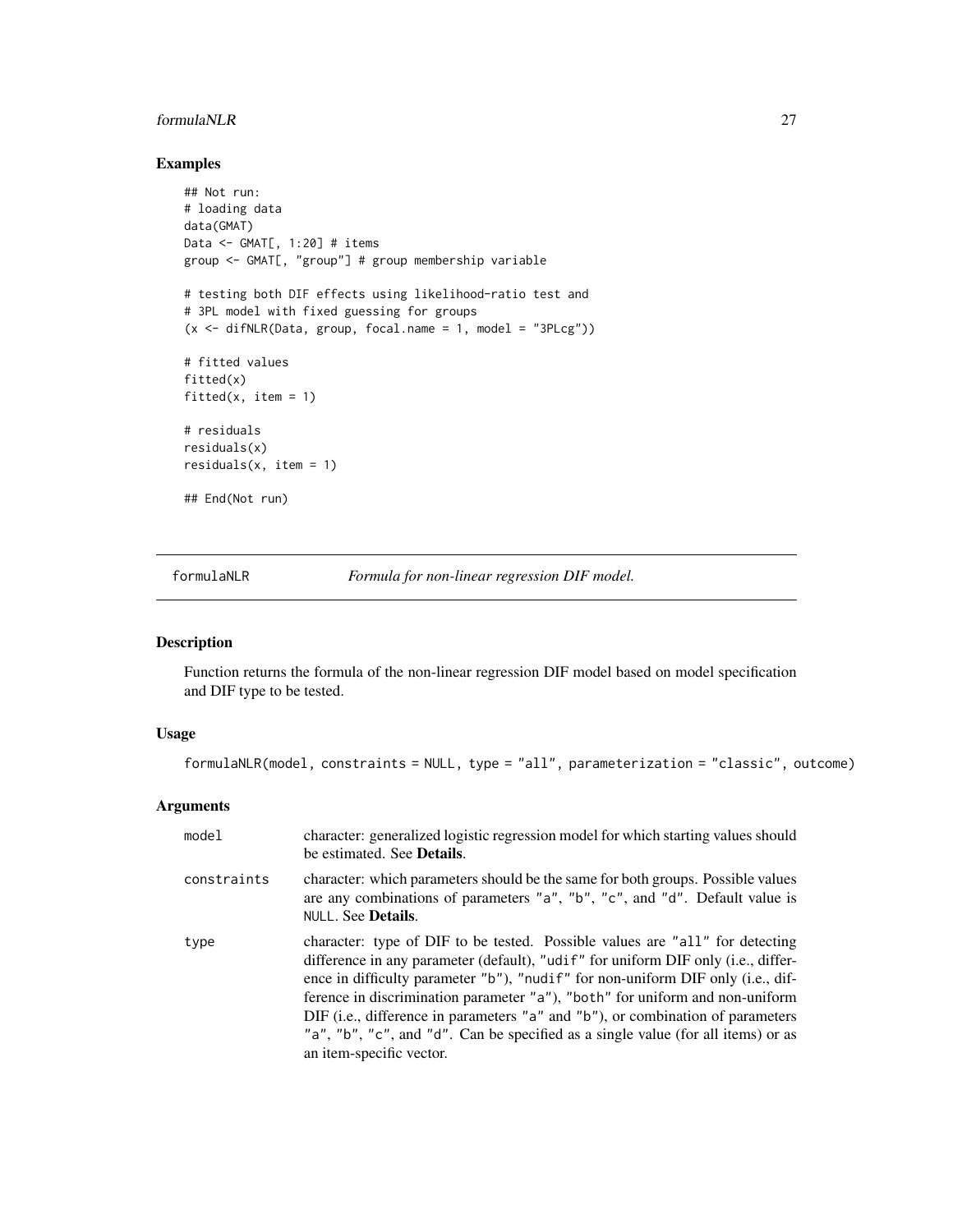| parameterization |                                                                                                                                                                                                           |
|------------------|-----------------------------------------------------------------------------------------------------------------------------------------------------------------------------------------------------------|
|                  | character: parameterization of regression coefficients. Possible options are "classic"<br>(IRT parameterization), "alternative" (default) and "logistic" (logistic re-<br>gression). See <b>Details</b> . |
| outcome          | character: name of outcome to be printed in formula. If not specified " $y$ " is<br>used.                                                                                                                 |

# Details

The unconstrained form of 4PL generalized logistic regression model for probability of correct answer (i.e.,  $y = 1$ ) is

$$
P(y = 1) = (c + cDif * g) + (d + dDif * g - c - cDif * g) / (1 + exp(-a + aDif * g) * (x - b - bDif * g))),
$$

where  $x$  is by default standardized total score (also called Z-score) and  $q$  is a group membership. Parameters a, b, c, and d are discrimination, difficulty, guessing, and inattention. Terms  $aDif$ ,  $bDiff$ ,  $cDiff$ , and  $dDiff$  then represent differences between two groups (reference and focal) in relevant parameters.

The model argument offers several predefined models. The options are as follows: Rasch for 1PL model with discrimination parameter fixed on value 1 for both groups, 1PL for 1PL model with discrimination parameter fixed for both groups, 2PL for logistic regression model, 3PLcg for 3PL model with fixed guessing for both groups, 3PLdg for 3PL model with fixed inattention for both groups, 3PLc (alternatively also 3PL) for 3PL regression model with guessing parameter, 3PLd for 3PL model with inattention parameter, 4PLcgdg for 4PL model with fixed guessing and inattention parameter for both groups, 4PLcgd (alternatively also 4PLd) for 4PL model with fixed guessing for both groups, 4PLcdg (alternatively also 4PLc) for 4PL model with fixed inattention for both groups, or 4PL for 4PL model.

Three possible parameterization can be specified in "parameterization" argument: "classic" returns IRT parameters of reference group and differences in these parameters between reference and focal group. "alternative" returns IRT parameters of reference group, the differences in parameters "a" and "b" between two groups and parameters "c" and "d" for focal group. "logistic" returns parameters in logistic regression parameterization and it is available only for 2PL model.

#### Value

A list of two models. Both includes formula, parameters to be estimated and their lower and upper constraints.

#### Author(s)

Adela Hladka (nee Drabinova) Institute of Computer Science of the Czech Academy of Sciences Faculty of Mathematics and Physics, Charles University <hladka@cs.cas.cz>

Patricia Martinkova Institute of Computer Science of the Czech Academy of Sciences <martinkova@cs.cas.cz>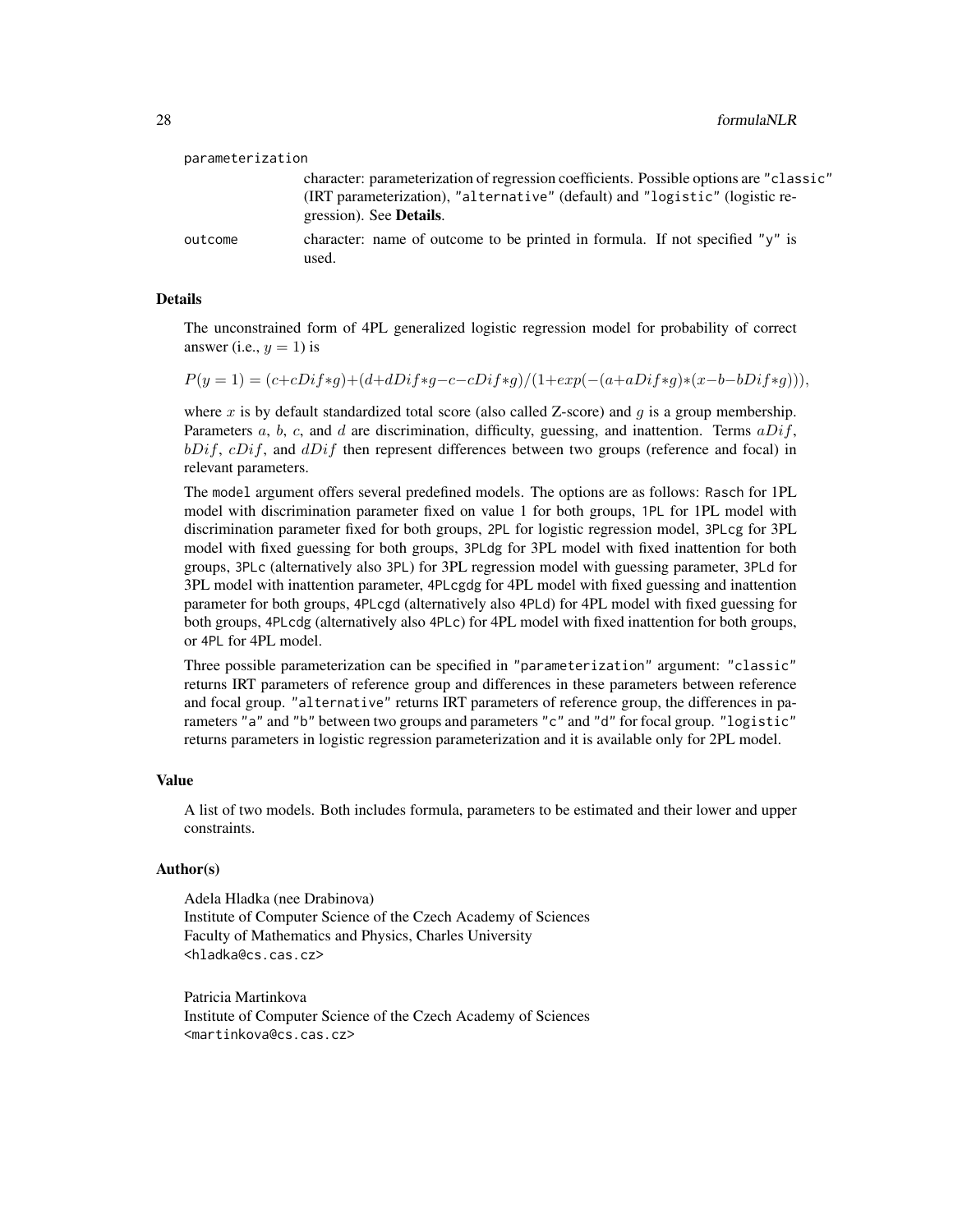#### <span id="page-28-0"></span>genNLR 29

# See Also

[difNLR](#page-12-1)

#### Examples

```
# 3PL model with the same guessing for both groups
# to test both types of DIF
formulaNLR(model = "3PLcg", type = "both")
# 4PL model with the same guessing and inattention
# to test uniform DIF
formulaNLR(model = "4PLcgdg", type = "udif")
# 2PL model to test non-uniform DIF
formulaNLR(model = "2PL", type = "nudif")# 4PL model to test all possible DIF
# with alternative parameterization
formulaNLR(model = "4PL", type = "all", parameterization = "alternative")
# 4PL model with fixed a and c parameter
# to test difference in b with alternative parameterization
formulaNLR(model = "4PL", constraints = "ac", type = "b", parameterization = "alternative")
# 2PL model with logistic parameterization
formulaNLR(model = "2PL", parameterization = "logistic")
```
genNLR *Generates data set based on generalized logistic regression DIF and DDF models.*

# Description

Generates dichotomous, nominal, and ordinal data based on generalized logistic regression models for DIF and DDF detection.

#### Usage

```
genNLR(N = 1000, ratio = 1, itemtype = "dich", a, b, c, d, mu = 0, sigma = 1)
```
#### Arguments

| N        | numeric: number of rows representing respondents. (default is 1000).                                                                                                                                                                                                                                                                                                                         |
|----------|----------------------------------------------------------------------------------------------------------------------------------------------------------------------------------------------------------------------------------------------------------------------------------------------------------------------------------------------------------------------------------------------|
| ratio    | numeric: ratio of respondents number in reference and focal group.                                                                                                                                                                                                                                                                                                                           |
| itemtype | character: type of items to be generated. Options are "dich" (default) for di-<br>chotomous item based on non-linear regression model for DIF detection (see<br>difNLR for details), "nominal" for nominal items based on multinomial model<br>for DDF detection (see ddfMLR for detail), and "ordinal" for ordinal data based<br>on adjacent category logit model (for details see difORD). |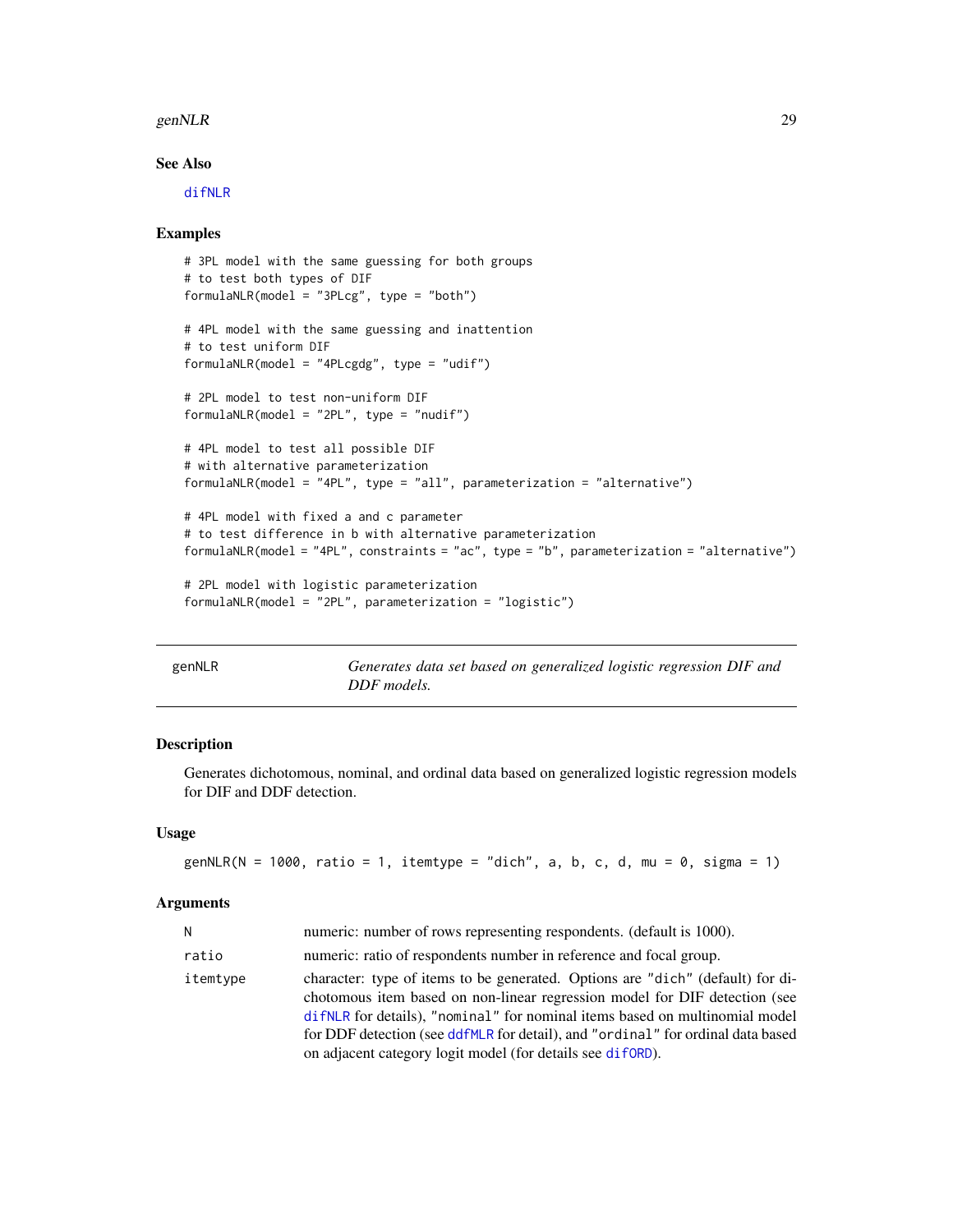| a |       | numeric: matrix representing discriminations with m rows (where m is number<br>of items). Needs to be provided. See <b>Details</b> .                                                      |
|---|-------|-------------------------------------------------------------------------------------------------------------------------------------------------------------------------------------------|
| b |       | numeric: numeric: matrix representing difficulties with m rows (where m is<br>number of items). Needs to be provided. See <b>Details</b> .                                                |
| C |       | numeric: matrix representing guessings (lower asymptotes) with m rows (where<br>m is number of items). Default is NULL. See <b>Details</b> .                                              |
| d |       | numeric: matrix representing inattentions (upper asymptotes) with m rows (where<br>m is number of items). Default is NULL. See <b>Details</b> .                                           |
|   | mu    | numeric: a mean vector of the underlying distribution. The first value corre-<br>sponds to reference group, the second to focal group. Default is 0 value for both<br>groups.             |
|   | sigma | numeric: a standard deviation vector of the underlying distribution. The first<br>value corresponds to reference group, the second to focal group. Default is 1<br>value for both groups. |

#### Details

The a, b, c and d are numeric matrices with m rows (where m is number of items) representing parameters of regression models for DIF and DDF detection.

For option itemtype = "dich", matrices should have two columns. The first column represents parameters of the reference group and the second of the focal group. In case that only one column is provided, parameters are set to be the same for both groups.

For options itemtype = "nominal" and itemtype = "ordinal", matrices c and d are ignored. Matrices a and b contain parameters for distractors. For example, when item with 4 different choices is supposed to be generated, user provide matrices with 6 columns. First 3 columns correspond to distractors parameters for reference group and last three columns for focal group. The number of choices can differ for items. Matrices a and b need to consist of as many columns as is the maximum number of distractors. Items with less choices can containt NAs.

# Value

A data. frame containing N rows representing respondents and  $m + 1$  columns representing m items. The last column is group membership variable with coding "0" for reference group and "1" for focal group.

# Author(s)

Adela Hladka (nee Drabinova) Institute of Computer Science of the Czech Academy of Sciences Faculty of Mathematics and Physics, Charles University <hladka@cs.cas.cz>

Patricia Martinkova Institute of Computer Science of the Czech Academy of Sciences <martinkova@cs.cas.cz>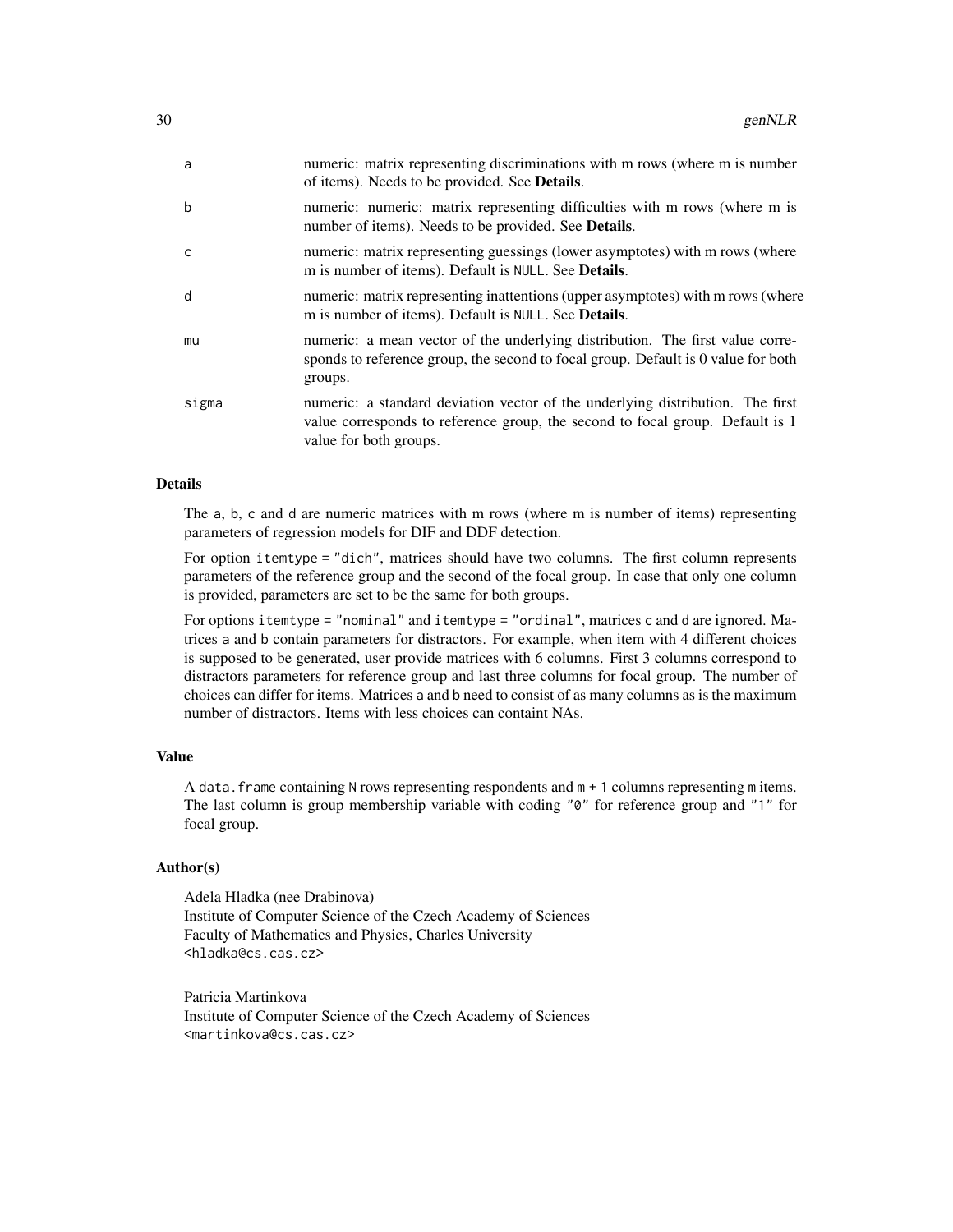#### <span id="page-30-0"></span> $GMAT$  31

## References

Drabinova, A. & Martinkova, P. (2017). Detection of differential item functioning with nonlinear regression: A non-IRT approach accounting for guessing. Journal of Educational Measurement, 54(4), 498–517, doi: [10.1111/jedm.12158.](https://doi.org/10.1111/jedm.12158)

#### See Also

[difNLR](#page-12-1), [difORD](#page-18-1), [ddfMLR](#page-8-1)

#### Examples

```
# seed
set.seed(123)
# generating parameters for dichotomous data with DIF, 5 items
a \le matrix(runif(10, 0.8, 2), ncol = 2)
b \leftarrow matrix(runif(10, -2, 2), ncol = 2)
c \le matrix(runif(10, 0, 0.25), ncol = 2)
d \le - matrix(runif(10, 0.8, 1), ncol = 2)
# generating dichotomous data set with 300 observations (150 each group)
genNLR(N = 300, a = a, b = b, c = c, d = d)
# generating dichotomous data set with 300 observations (150 each group)
# and different mean and standard deviation for underlying distribution
genNLR(N = 300, a = a, b = b, c = c, d = d, mu = c(1, 0), sigma = c(1, 2))
# generating dichotomous data set with 300 observations (250 reference group, 50 focal)
genNLR(N = 300, ratio = 5, a = a, b = b, c = c, d = d)
# generating parameters for nominal data with DDF, 5 items,
# each item 3 choices
a \leq matrix(runif(20, 0.8, 2), ncol = 4)
b \leftarrow matrix(runif(20, -2, 2), ncol = 4)
# generating nominal data set with 300 observations (150 each group)
genNLR(N = 300, itemtype = "nominal", a = a, b = b)
# generating nominal data set with 300 observations (250 reference group, 50 focal)
genNLR(N = 300, itemtype = "nominal", ratio = 5, a = a, b = b)
# generating parameters for nominal data with DDF, 5 items,
# items 1 and 2 have 2 choices, items 3, 4 and 5 have 3 choices
a \leq -\text{matrix}(\text{runif}(20, 0.8, 2), \text{ncol} = 4)a[1:2, c(2, 4)] <- NA
b \le matrix(runif(20, -2, 2), ncol = 4)
b[1:2, c(2, 4)] <- NA
# generating nominal data set with 300 observations (150 each group)
genNLR(N = 300, itemtype = "nominal", a = a, b = b)
# generating nominal data set with 300 observations (250 reference group, 50 focal)
```
genNLR( $N = 300$ , itemtype = "nominal", ratio = 5, a = a, b = b)

<span id="page-30-1"></span>GMAT *Dichotomous dataset based on GMAT with the same total score distribution for groups.*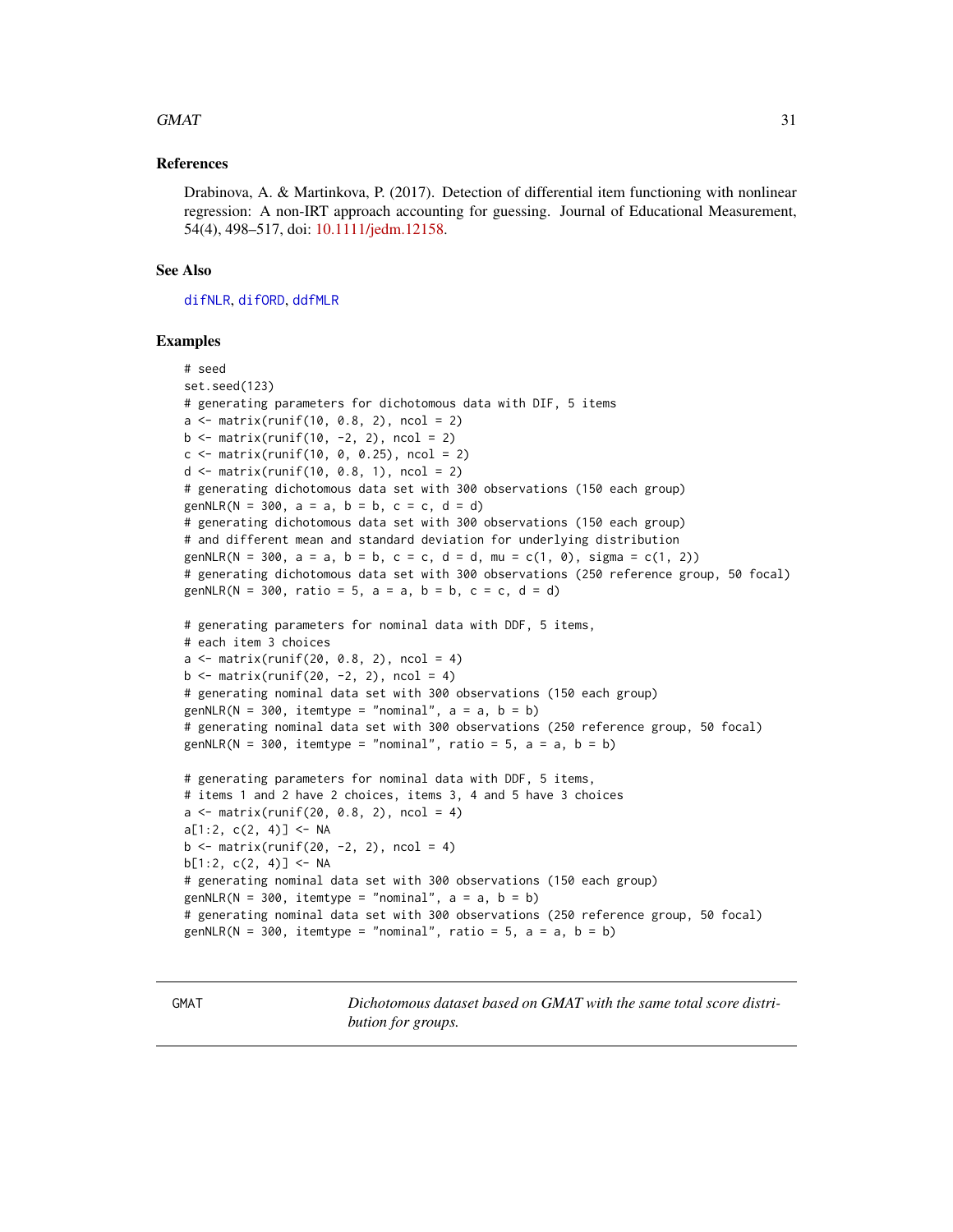<span id="page-31-0"></span>The GMAT is a generated dataset based on parameters from Graduate Management Admission Test (GMAT, Kingston et al., 1985). First two items were considered to function differently in uniform and non-uniform way respectively. The dataset represents responses of 2,000 subjects to multiplechoice test of 20 items. A correct answer is coded as 1 and incorrect answer as 0. The column group represents group membership, where 0 indicates reference group and 1 indicates focal group. Groups are the same size (i.e. 1,000 per group). The distributions of total scores (sum of correct answers) are the same for both reference and focal group (Martinkova et al., 2017). The column criterion represents generated continuous variable which is intended to be predicted by test.

#### Usage

data(GMAT)

# Format

A GMAT data frame consists of 2,000 observations on the following 22 variables:

Item1-Item20 dichotomously scored items of the test

group group membership vector, "0" reference group, "1" focal group

criterion continuous critetion intended to be predicted by test

#### Author(s)

Adela Hladka (nee Drabinova) Institute of Computer Science of the Czech Academy of Sciences Faculty of Mathematics and Physics, Charles University <hladka@cs.cas.cz>

Patricia Martinkova Institute of Computer Science of the Czech Academy of Sciences <martinkova@cs.cas.cz>

#### References

Kingston, N., Leary, L., & Wightman, L. (1985). An exploratory study of the applicability of item response theory methods to the Graduate Management Admission Test. ETS Research Report Series, 1985(2): 1–64.

Martinkova, P., Drabinova, A., Liaw, Y. L., Sanders, E. A., McFarland, J. L., & Price, R. M. (2017). Checking equity: Why differential item functioning analysis should be a routine part of developing conceptual assessments. CBE–Life Sciences Education, 16(2), rm2, doi: [10.1187/cbe.16100307.](https://doi.org/10.1187/cbe.16-10-0307)

#### See Also

[GMATtest](#page-36-1), [GMATkey](#page-35-1)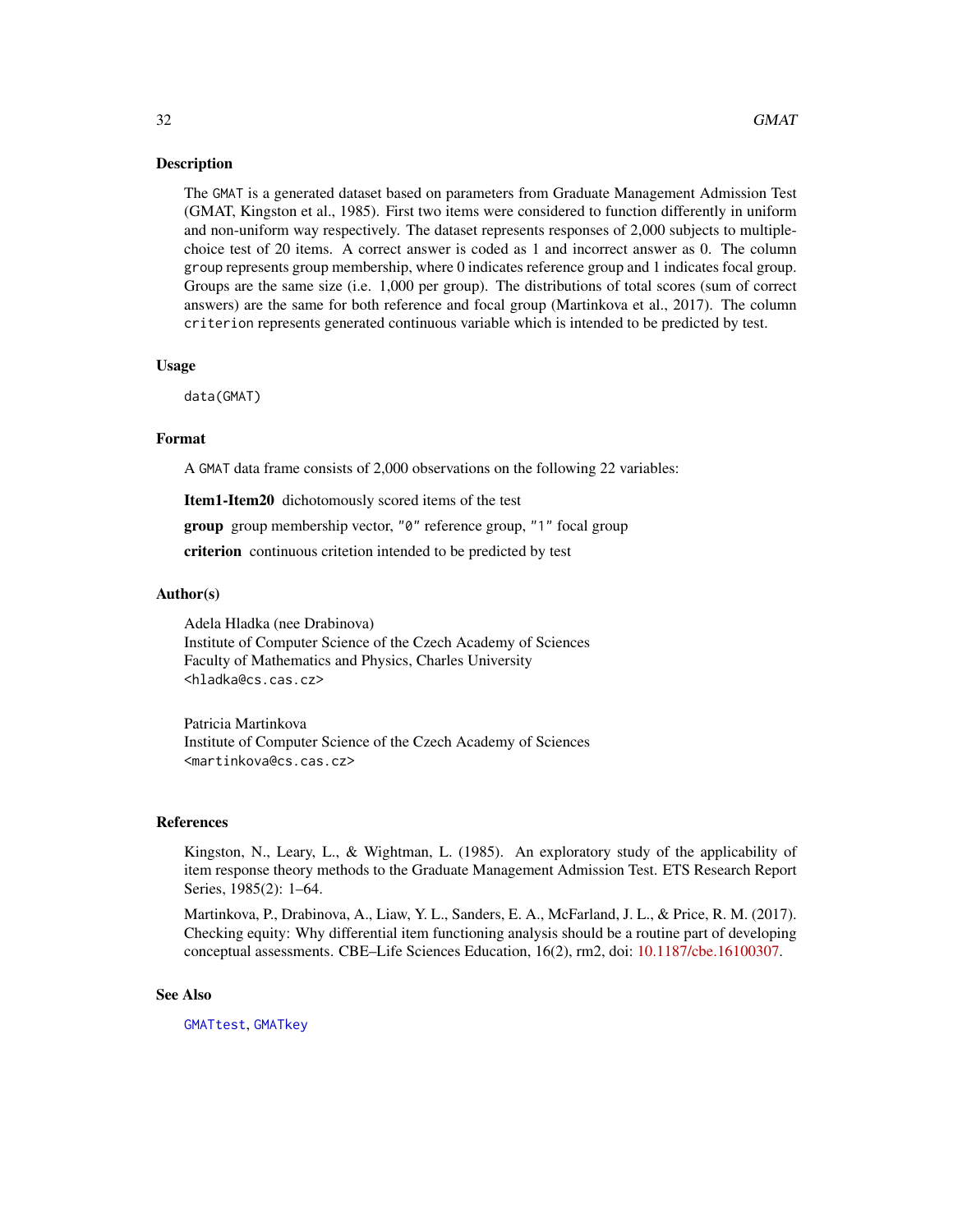<span id="page-32-1"></span><span id="page-32-0"></span>

The GMAT2 is a generated dataset based on parameters from Graduate Management Admission Test (GMAT, Kingston et al., 1985). First two items were considered to function differently in uniform and non-uniform way respectively. The dataset represents responses of 1,000 subjects to multiplechoice test of 20 items. A correct answer is coded as 1 and incorrect answer as 0. The column group represents group membership, where 0 indicates reference group and 1 indicates focal group. Groups are the same size (i.e. 500 per group).

#### Usage

data(GMAT2)

#### Format

A GMAT2 data frame consists of 1,000 observations on the following 21 variables:

Item1-Item20 dichotomously scored items of the test

group group membership vector, "0" reference group, "1" focal group

#### Author(s)

Adela Hladka (nee Drabinova) Institute of Computer Science of the Czech Academy of Sciences Faculty of Mathematics and Physics, Charles University <hladka@cs.cas.cz>

Patricia Martinkova Institute of Computer Science of the Czech Academy of Sciences <martinkova@cs.cas.cz>

#### References

Kingston, N., Leary, L., & Wightman, L. (1985). An exploratory study of the applicability of item response theory methods to the Graduate Management Admission Test. ETS Research Report Series, 1985(2): 1–64.

Martinkova, P., Drabinova, A., Liaw, Y. L., Sanders, E. A., McFarland, J. L., & Price, R. M. (2017). Checking equity: Why differential item functioning analysis should be a routine part of developing conceptual assessments. CBE–Life Sciences Education, 16(2), rm2, doi: [10.1187/cbe.16100307.](https://doi.org/10.1187/cbe.16-10-0307)

#### See Also

[GMAT2test](#page-34-1), [GMAT2key](#page-33-1)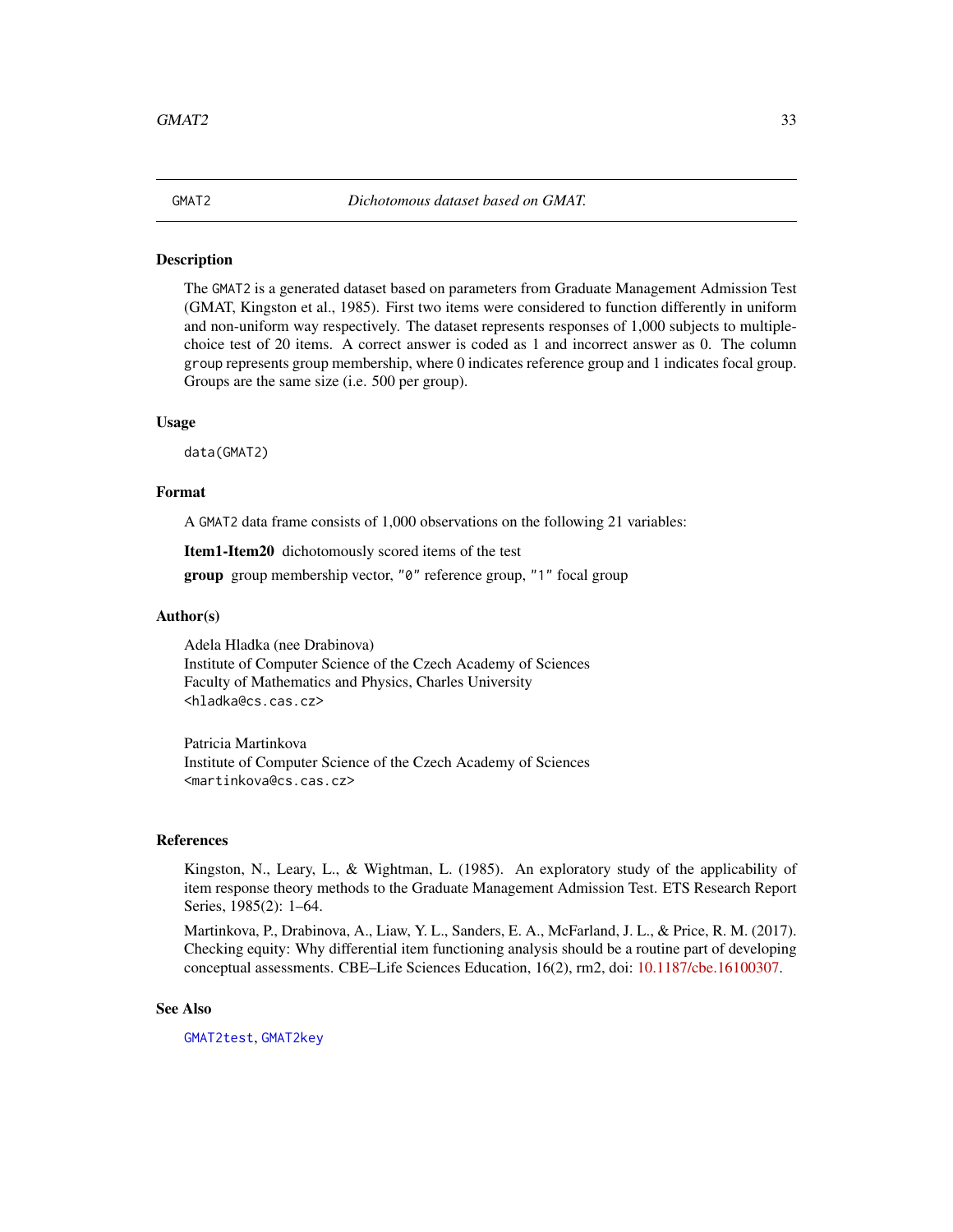<span id="page-33-1"></span><span id="page-33-0"></span>

The GMAT2key is a vector of factors representing correct answers of generated GMAT2test data set based on Graduate Management Admission Test (GMAT) data set (Kingston et al., 1985).

#### Usage

data(GMAT2key)

#### Format

A nominal vector with 20 values representing correct answers to items of GMAT2test dataset. For more details see [GMAT2test](#page-34-1).

#### Author(s)

Adela Hladka (nee Drabinova) Institute of Computer Science of the Czech Academy of Sciences Faculty of Mathematics and Physics, Charles University <hladka@cs.cas.cz>

Patricia Martinkova Institute of Computer Science of the Czech Academy of Sciences <martinkova@cs.cas.cz>

#### References

Kingston, N., Leary, L., & Wightman, L. (1985). An exploratory study of the applicability of item response theory methods to the Graduate Management Admission Test. ETS Research Report Series, 1985(2): 1–64.

Martinkova, P., Drabinova, A., Liaw, Y. L., Sanders, E. A., McFarland, J. L., & Price, R. M. (2017). Checking equity: Why differential item functioning analysis should be a routine part of developing conceptual assessments. CBE–Life Sciences Education, 16(2), rm2, doi: [10.1187/cbe.16100307.](https://doi.org/10.1187/cbe.16-10-0307)

#### See Also

[GMAT2](#page-32-1), [GMAT2test](#page-34-1)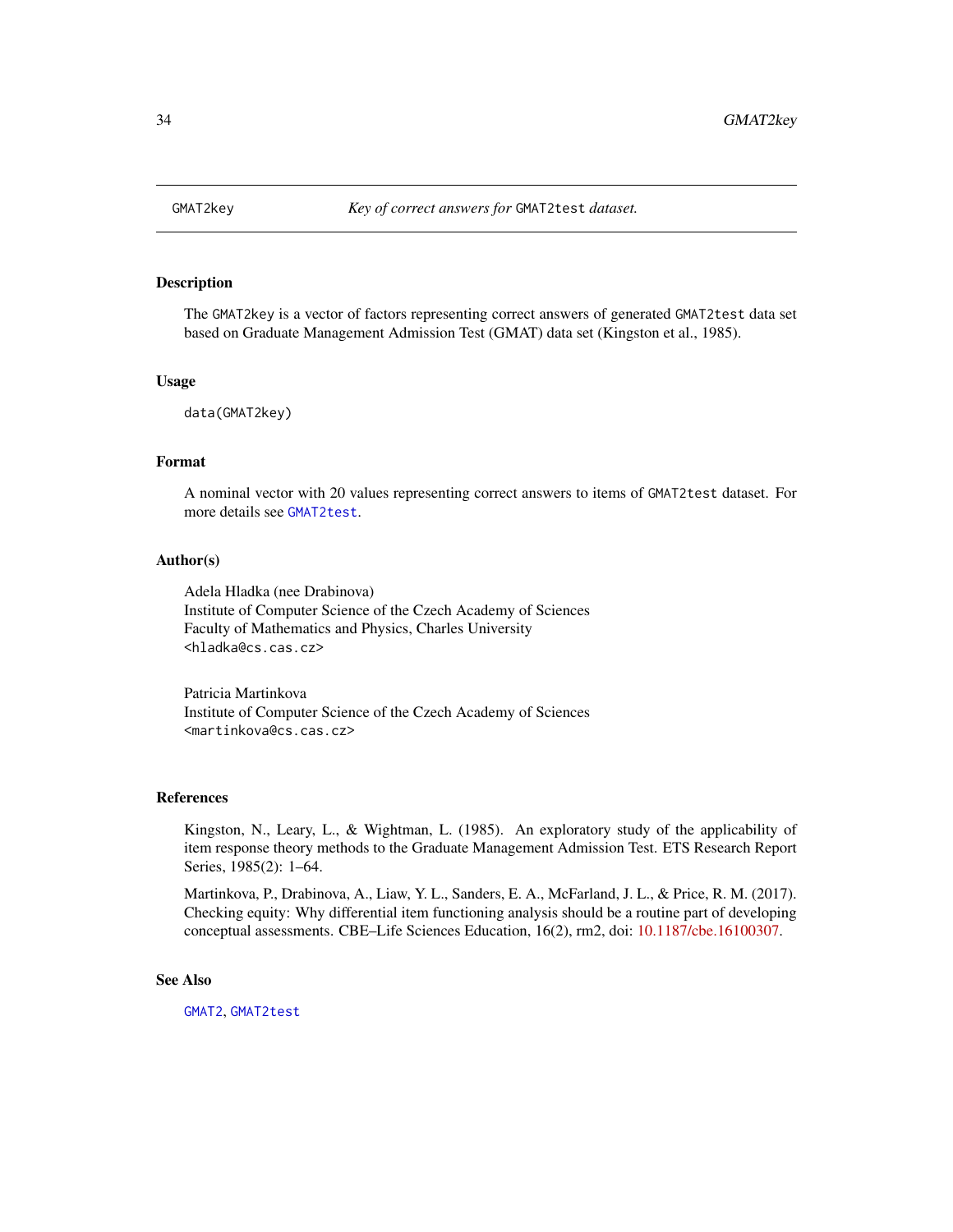<span id="page-34-1"></span><span id="page-34-0"></span>The GMAT2test is a generated dataset based on parameters from Graduate Management Admission Test (GMAT, Kingston et al., 1985). First two items were considered to function differently in uniform and non-uniform way respectively. The data set represents responses of 1,000 subjects to multiple-choice test of 20 items. Aditionally, 4 possible answers on all items were generated, coded A, B, C, and D. The column group represents group membership, where 0 indicates reference group and 1 indicates focal group. Groups are the same size (i.e. 500 per group).

#### Usage

data(GMAT2test)

### Format

A GMAT2test data frame consists of 1,000 observations on the following 21 variables:

Item1-Item20 nominal items of the test coded A, B, C, and D

group group membership vector, "0" reference group, "1" focal group

Correct answers are presented in [GMAT2key](#page-33-1) data set.

#### Author(s)

Adela Hladka (nee Drabinova) Institute of Computer Science of the Czech Academy of Sciences Faculty of Mathematics and Physics, Charles University <hladka@cs.cas.cz>

Patricia Martinkova Institute of Computer Science of the Czech Academy of Sciences <martinkova@cs.cas.cz>

#### References

Kingston, N., Leary, L., & Wightman, L. (1985). An exploratory study of the applicability of item response theory methods to the Graduate Management Admission Test. ETS Research Report Series, 1985(2): 1–64.

Martinkova, P., Drabinova, A., Liaw, Y. L., Sanders, E. A., McFarland, J. L., & Price, R. M. (2017). Checking equity: Why differential item functioning analysis should be a routine part of developing conceptual assessments. CBE–Life Sciences Education, 16(2), rm2, doi: [10.1187/cbe.16100307.](https://doi.org/10.1187/cbe.16-10-0307)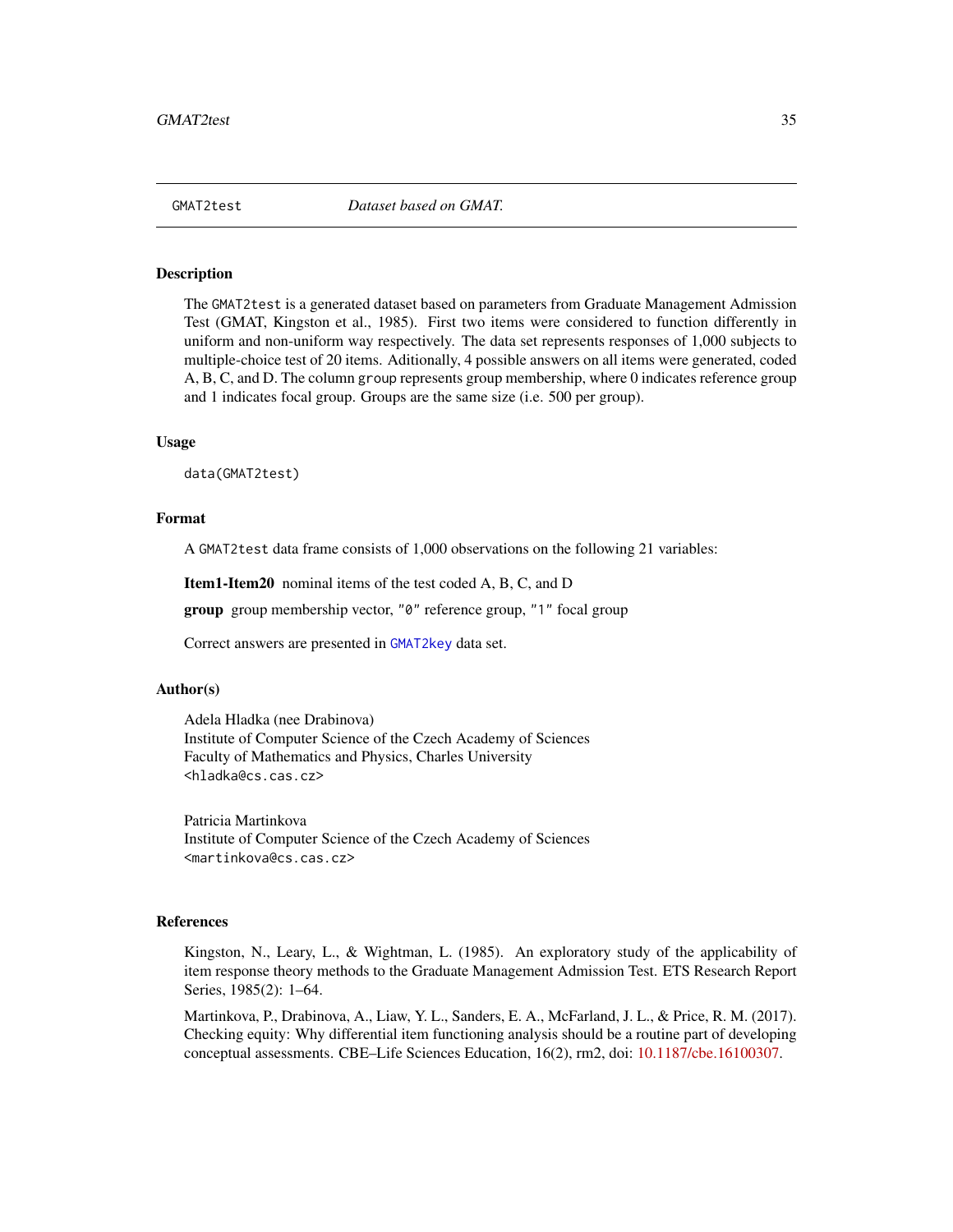36 GMATkey

# See Also

[GMAT2](#page-32-1), [GMAT2key](#page-33-1)

<span id="page-35-1"></span>GMATkey *Key of correct answers for* GMATtest *dataset.*

#### Description

The GMATkey is a vector of factors representing correct answers of generated GMATtest data set based on Graduate Management Admission Test (GMAT, Kingston et al., 1985).

#### Usage

data(GMATkey)

# Format

A nominal vector with 20 values representing correct answers to items of GMATtest dataset. For more details see [GMATtest](#page-36-1).

#### Author(s)

Adela Hladka (nee Drabinova) Institute of Computer Science of the Czech Academy of Sciences Faculty of Mathematics and Physics, Charles University <hladka@cs.cas.cz>

Patricia Martinkova Institute of Computer Science of the Czech Academy of Sciences <martinkova@cs.cas.cz>

#### References

Kingston, N., Leary, L., & Wightman, L. (1985). An exploratory study of the applicability of item response theory methods to the Graduate Management Admission Test. ETS Research Report Series, 1985(2): 1–64.

Martinkova, P., Drabinova, A., Liaw, Y. L., Sanders, E. A., McFarland, J. L., & Price, R. M. (2017). Checking equity: Why differential item functioning analysis should be a routine part of developing conceptual assessments. CBE–Life Sciences Education, 16(2), rm2, doi: [10.1187/cbe.16100307.](https://doi.org/10.1187/cbe.16-10-0307)

# See Also

[GMAT](#page-30-1), [GMATtest](#page-36-1)

<span id="page-35-0"></span>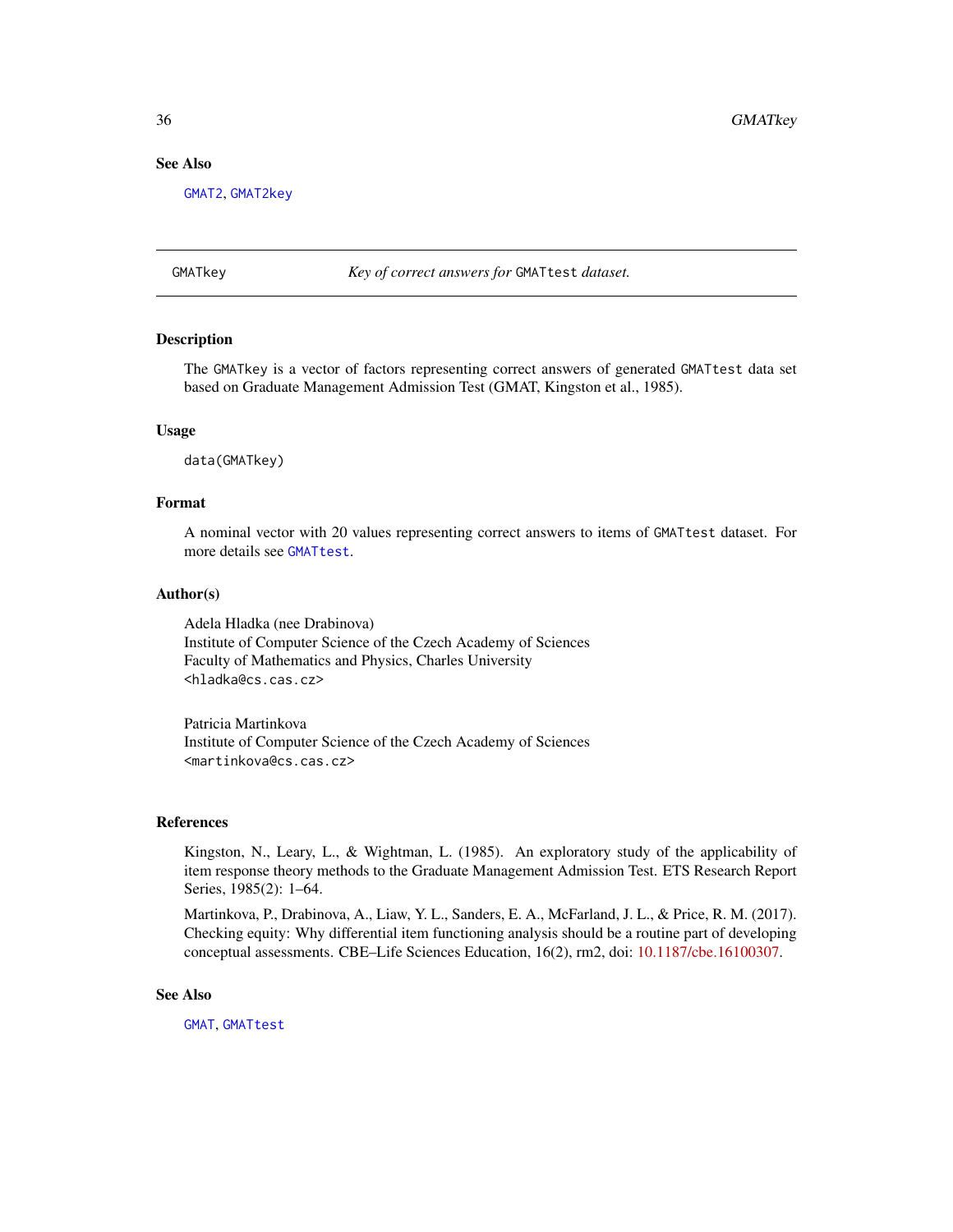<span id="page-36-1"></span><span id="page-36-0"></span>GMATtest *Dataset based on GMAT with the same total score distribution for groups.*

# **Description**

The GMATtest is a generated dataset based on parameters from Graduate Management Admission Test (GMAT, Kingston et al., 1985). First two items were considered to function differently in uniform and non-uniform way respectively. The dataset represents responses of 2,000 subjects to multiple-choice test of 20 items. Aditionally, 4 possible answers on all items were generated, coded A, B, C, and D. The column group represents group membership, where 0 indicates reference group and 1 indicates focal group. Groups are the same size (i.e. 1,000 per group). The distributions of total scores (sum of correct answers) are the same for both reference and focal group (Martinkova et al., 2017). The column criterion represents generated continuous variable which is intended to be predicted by test.

#### Usage

data(GMATtest)

#### Format

A GMATtest data frame consists of 2,000 observations on the following 22 variables:

Item1-Item20 nominal items of the test coded A, B, C, and D

group group membership vector, "0" reference group, "1" focal group

criterion continuous critetion intended to be predicted by test

Correct answers are presented in [GMATkey](#page-35-1) data set.

# Author(s)

Adela Hladka (nee Drabinova) Institute of Computer Science of the Czech Academy of Sciences Faculty of Mathematics and Physics, Charles University <hladka@cs.cas.cz>

Patricia Martinkova Institute of Computer Science of the Czech Academy of Sciences <martinkova@cs.cas.cz>

# References

Kingston, N., Leary, L., & Wightman, L. (1985). An exploratory study of the applicability of item response theory methods to the Graduate Management Admission Test. ETS Research Report Series, 1985(2): 1–64.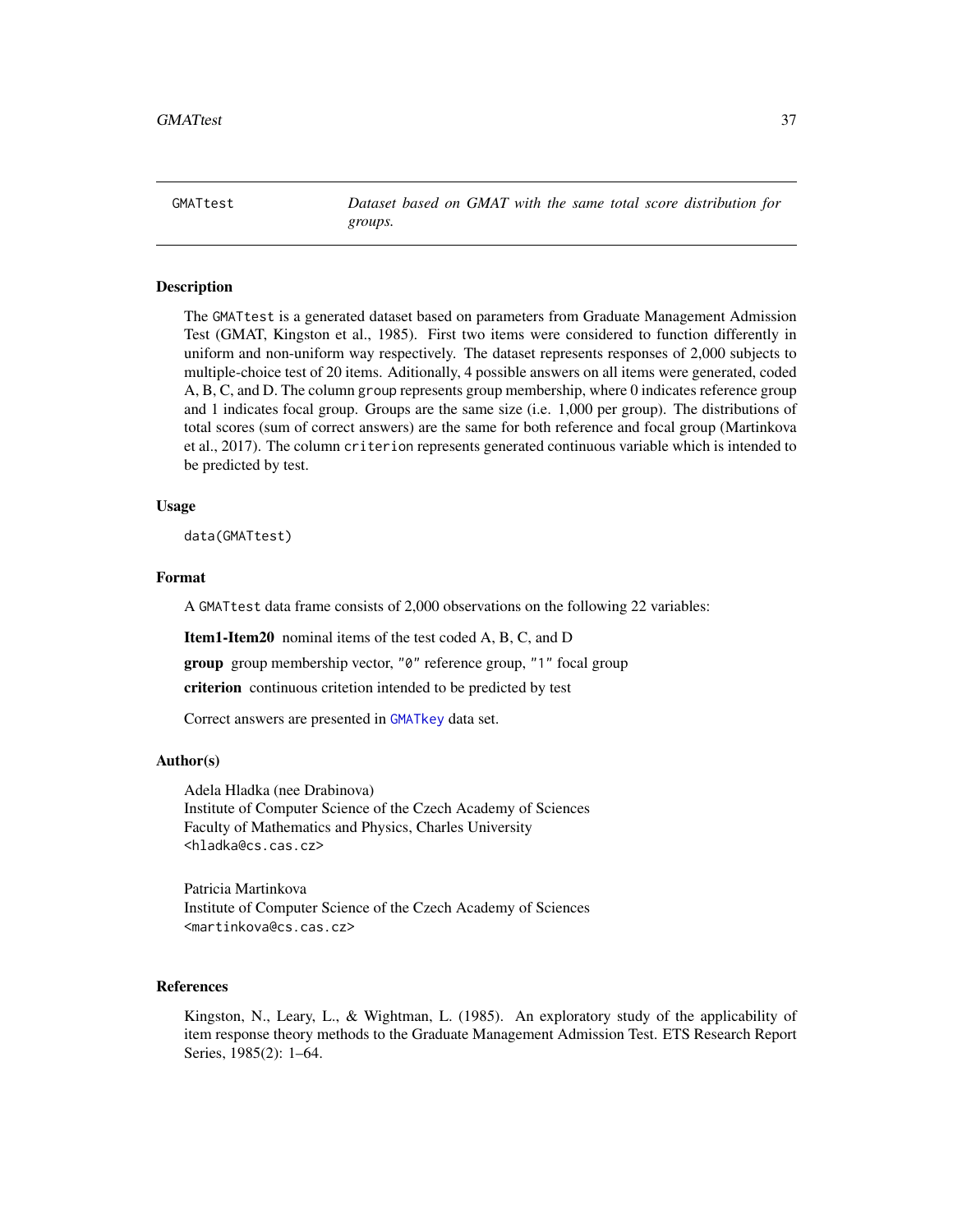<span id="page-37-0"></span>Martinkova, P., Drabinova, A., Liaw, Y. L., Sanders, E. A., McFarland, J. L., & Price, R. M. (2017). Checking equity: Why differential item functioning analysis should be a routine part of developing conceptual assessments. CBE–Life Sciences Education, 16(2), rm2, doi: [10.1187/cbe.16100307.](https://doi.org/10.1187/cbe.16-10-0307)

#### See Also

[GMAT](#page-30-1), [GMATkey](#page-35-1)

<span id="page-37-1"></span>

| logLik.ddfMLR | Log-likelihood and information criteria for an object of "ddfMLR" |
|---------------|-------------------------------------------------------------------|
|               | class.                                                            |

#### <span id="page-37-2"></span>Description

S3 methods for extracting log-likelihood, Akaike's information criterion (AIC) and Schwarz's Bayesian criterion (BIC) for an object of "ddfMLR" class.

# Usage

```
## S3 method for class 'ddfMLR'
logLik(object, item = "all", ...)## S3 method for class 'ddfMLR'
AIC(object, item = "all", \ldots)
## S3 method for class 'ddfMLR'
BIC(object, item = "all", \ldots)
```
### Arguments

| object    | an object of "ddfMLR" class.                                                                                                                                                                                  |
|-----------|---------------------------------------------------------------------------------------------------------------------------------------------------------------------------------------------------------------|
| item      | numeric or character: either character "all" to apply for all converged items<br>(default), or a vector of item names (column names of Data), or item identifiers<br>(integers specifying the column number). |
| $\ddotsc$ | other generic parameters for S3 methods.                                                                                                                                                                      |

#### Author(s)

Adela Hladka (nee Drabinova) Institute of Computer Science of the Czech Academy of Sciences Faculty of Mathematics and Physics, Charles University <hladka@cs.cas.cz>

Patricia Martinkova Institute of Computer Science of the Czech Academy of Sciences <martinkova@cs.cas.cz>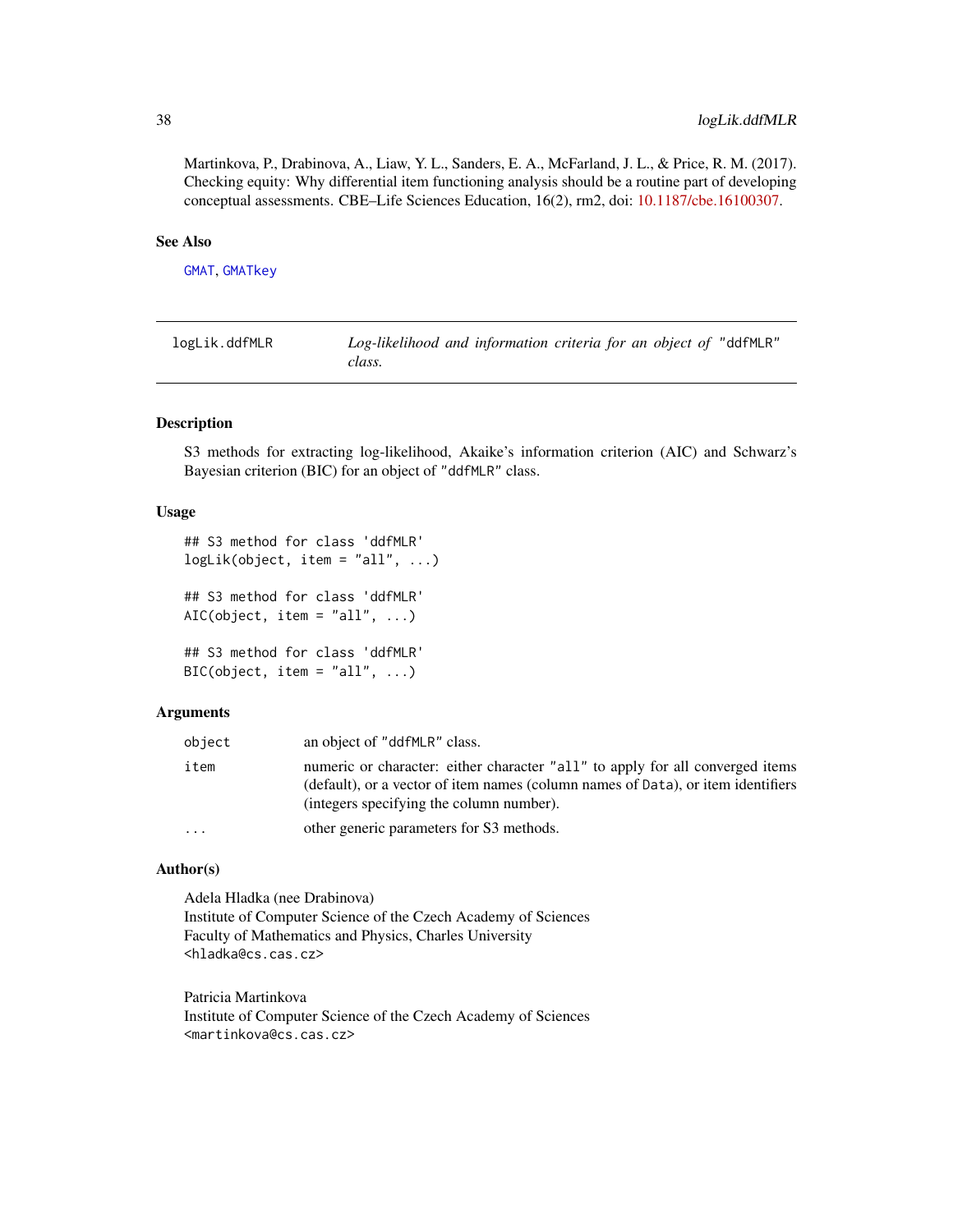# <span id="page-38-0"></span>logLik.difNLR 39

# See Also

[ddfMLR](#page-8-1) for DDF detection among nominal data. [logLik](#page-0-0) for generic function extracting log-likelihood. [AIC](#page-0-0) for generic function calculating AIC and BIC.

# Examples

```
## Not run:
# loading data
data(GMATtest, GMATkey)
Data <- GMATtest[, 1:20] # items
group <- GMATtest[, "group"] # group membership variable
key <- GMATkey # correct answers
# testing both DDF effects
(x \leq -\text{ddfMLR}(Data, group, focal.name = 1, key))# AIC, BIC, log-likelihood
AIC(x)
BIC(x)
logLik(x)
# AIC, BIC, log-likelihood for the first item
AIC(x, item = 1)BIC(x, item = 1)logLik(x, item = 1)## End(Not run)
```
<span id="page-38-1"></span>

| logLik.difNLR | Log-likelihood and information criteria for an object of "difNLR" |  |  |  |  |
|---------------|-------------------------------------------------------------------|--|--|--|--|
|               | class.                                                            |  |  |  |  |

#### <span id="page-38-2"></span>Description

S3 methods for extracting log-likelihood, Akaike's information criterion (AIC) and Schwarz's Bayesian criterion (BIC) for an object of "difNLR" class.

#### Usage

```
## S3 method for class 'difNLR'
logLik(object, item = "all", ...)## S3 method for class 'difNLR'
AIC(object, item = "all", \ldots)
## S3 method for class 'difNLR'
BIC(object, item = "all", \ldots)
```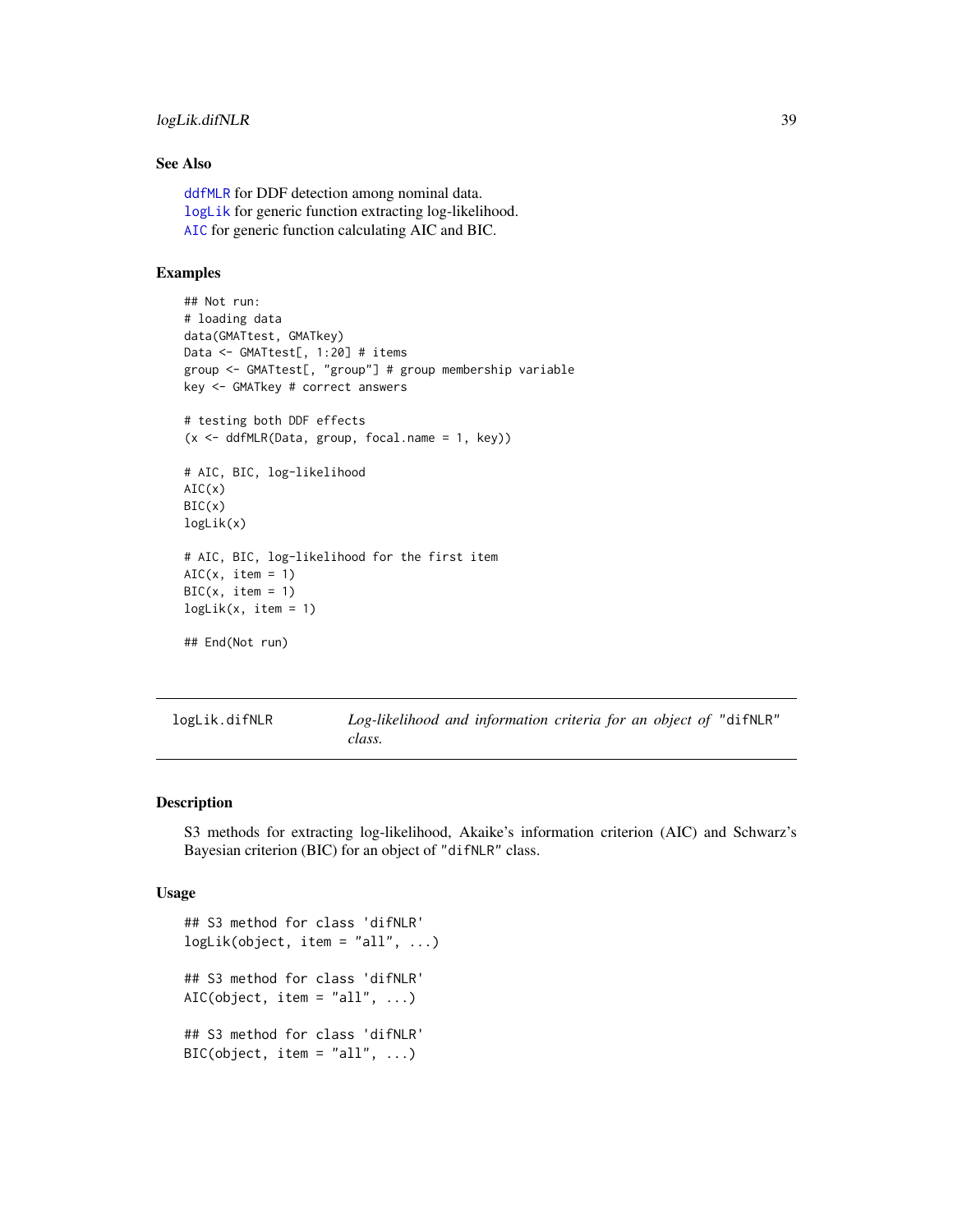#### <span id="page-39-0"></span>**Arguments**

| object   | an object of "difNLR" class.                                                                                                                                                                                  |
|----------|---------------------------------------------------------------------------------------------------------------------------------------------------------------------------------------------------------------|
| item     | numeric or character: either character "all" to apply for all converged items<br>(default), or a vector of item names (column names of Data), or item identifiers<br>(integers specifying the column number). |
| $\cdots$ | other generic parameters for S3 methods.                                                                                                                                                                      |

#### Author(s)

Adela Hladka (nee Drabinova) Institute of Computer Science of the Czech Academy of Sciences Faculty of Mathematics and Physics, Charles University <hladka@cs.cas.cz>

Patricia Martinkova Institute of Computer Science of the Czech Academy of Sciences <martinkova@cs.cas.cz>

Karel Zvara Faculty of Mathematics and Physics, Charles University

#### References

Drabinova, A. & Martinkova, P. (2017). Detection of differential item functioning with nonlinear regression: A non-IRT approach accounting for guessing. Journal of Educational Measurement, 54(4), 498–517, doi: [10.1111/jedm.12158.](https://doi.org/10.1111/jedm.12158)

Hladka, A. & Martinkova, P. (2020). difNLR: Generalized logistic regression models for DIF and DDF detection. The R Journal, 12(1), 300–323, doi: [10.32614/RJ2020014.](https://doi.org/10.32614/RJ-2020-014)

Swaminathan, H. & Rogers, H. J. (1990). Detecting differential item functioning using logistic regression procedures. Journal of Educational Measurement, 27(4), 361–370, doi: [10.1111/j.1745-](https://doi.org/10.1111/j.1745-3984.1990.tb00754.x) [3984.1990.tb00754.x](https://doi.org/10.1111/j.1745-3984.1990.tb00754.x)

# See Also

[difNLR](#page-12-1) for DIF detection among binary data using generalized logistic regression model. [logLik](#page-0-0) for generic function extracting log-likelihood. [AIC](#page-0-0) for generic function calculating AIC and BIC.

#### Examples

```
## Not run:
# loading data
data(GMAT)
Data <- GMAT[, 1:20] # items
group <- GMAT[, "group"] # group membership variable
```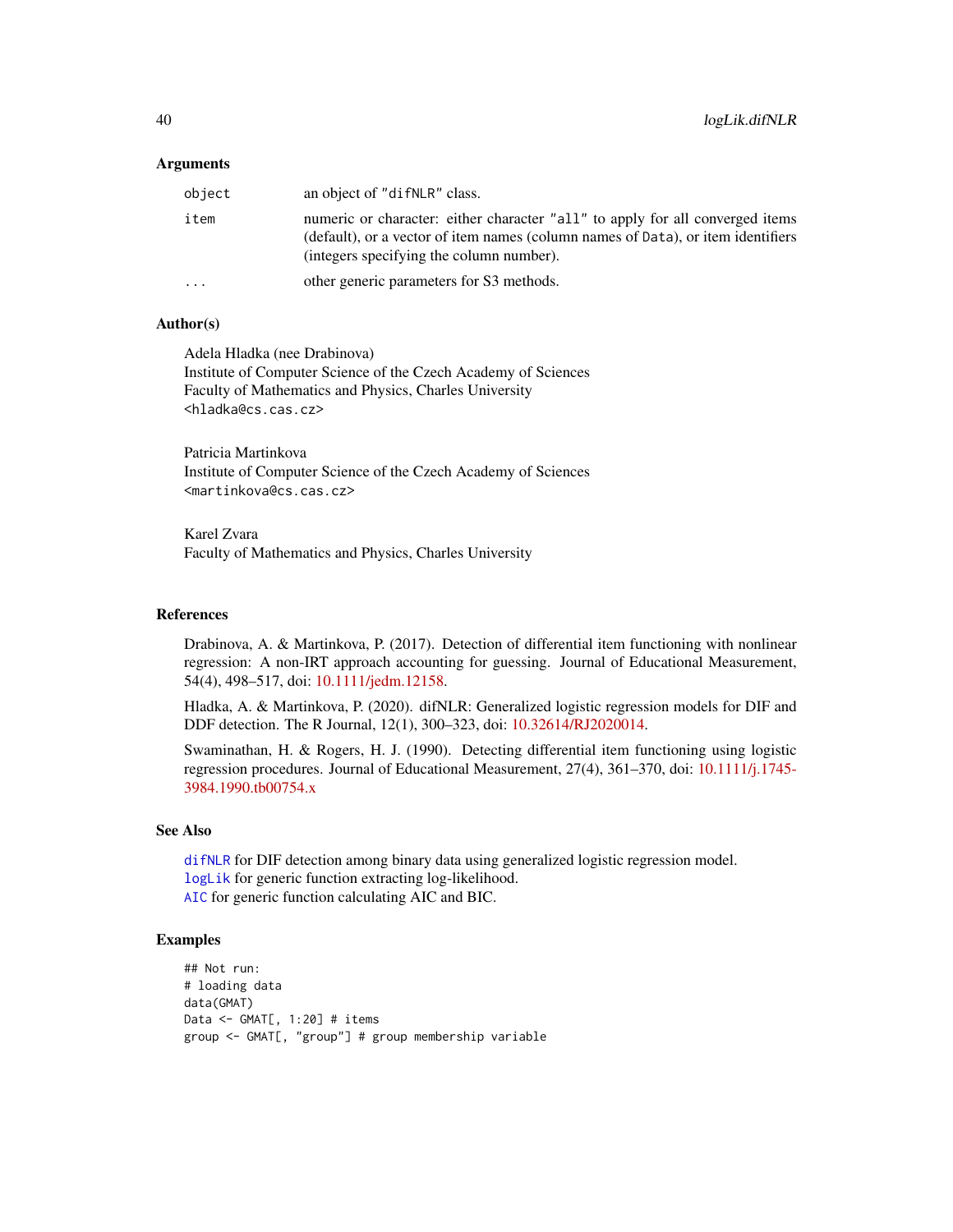# <span id="page-40-0"></span>logLik.difORD 41

```
# testing both DIF effects using likelihood-ratio test and
# 3PL model with fixed guessing for groups
(x \le -\text{diffNLR}(Data, group, focal.name = 1, model = "3PLcg"))# AIC, BIC, log-likelihood
AIC(x)
BIC(x)
logLik(x)
# AIC, BIC, log-likelihood for the first item
AIC(x, item = 1)BIC(x, item = 1)logLik(x, item = 1)## End(Not run)
```
<span id="page-40-1"></span>

| logLik.difORD | Log-likelihood and information criteria for an object of "difORD" |
|---------------|-------------------------------------------------------------------|
|               | class.                                                            |

# <span id="page-40-2"></span>Description

S3 methods for extracting log-likelihood, Akaike's information criterion (AIC) and Schwarz's Bayesian criterion (BIC) for an object of "difORD" class.

#### Usage

```
## S3 method for class 'difORD'
logLik(object, item = "all", ...)## S3 method for class 'difORD'
AIC(object, item = "all", \ldots)
## S3 method for class 'difORD'
BIC(object, item = "all", \ldots)
```
# Arguments

| object    | an object of "diformore" class.                                                                                                                                                                               |
|-----------|---------------------------------------------------------------------------------------------------------------------------------------------------------------------------------------------------------------|
| item      | numeric or character: either character "all" to apply for all converged items<br>(default), or a vector of item names (column names of Data), or item identifiers<br>(integers specifying the column number). |
| $\ddotsc$ | other generic parameters for S3 methods.                                                                                                                                                                      |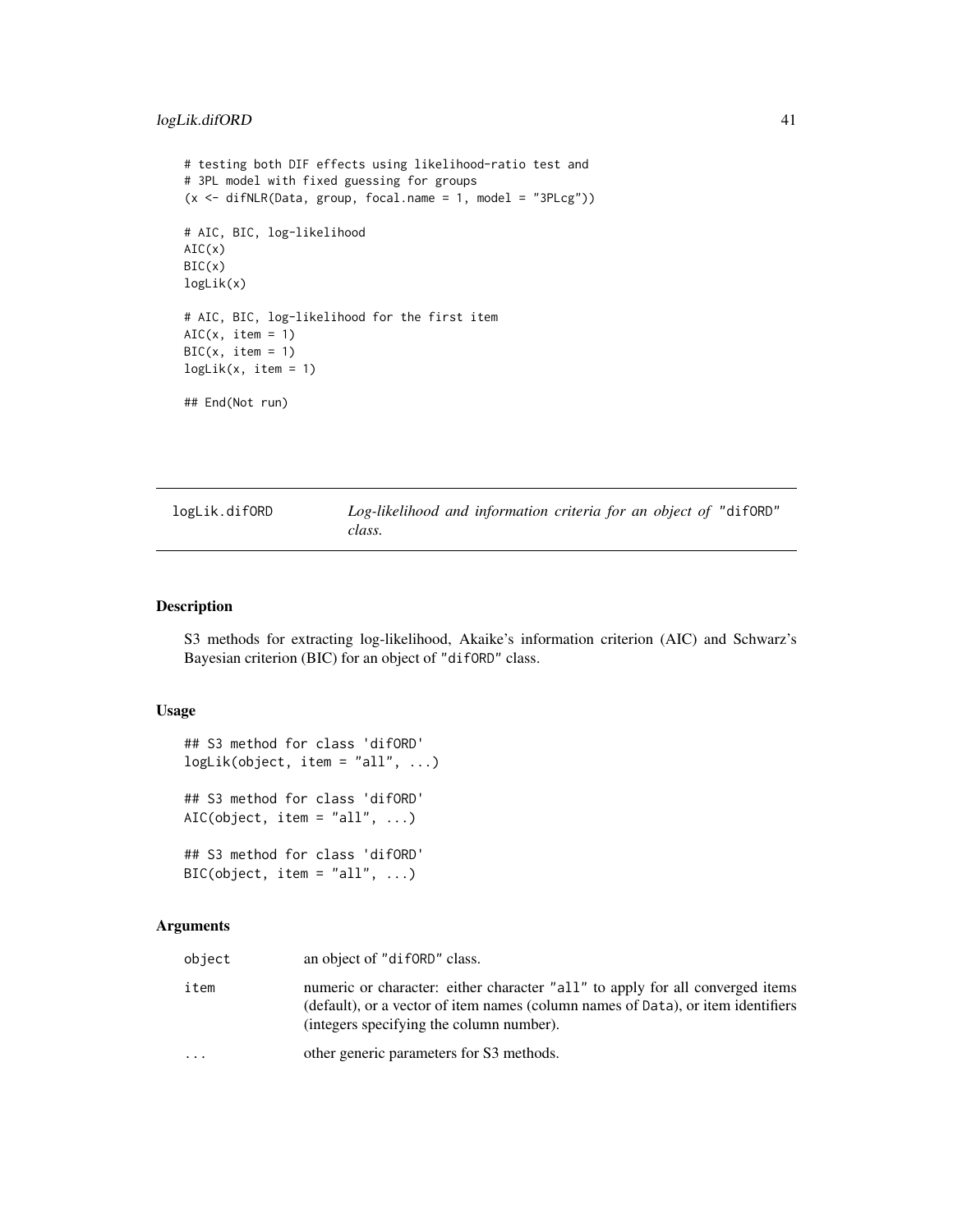# <span id="page-41-0"></span>Author(s)

Adela Hladka (nee Drabinova) Institute of Computer Science of the Czech Academy of Sciences Faculty of Mathematics and Physics, Charles University <hladka@cs.cas.cz>

Patricia Martinkova Institute of Computer Science of the Czech Academy of Sciences <martinkova@cs.cas.cz>

# See Also

[difORD](#page-18-1) for DIF detection among ordinal data. [logLik](#page-0-0) for generic function extracting log-likelihood. [AIC](#page-0-0) for generic function calculating AIC and BIC.

# Examples

```
## Not run:
# loading data
data(dataMedicalgraded, package = "ShinyItemAnalysis")
Data <- dataMedicalgraded[, 1:5] # items
group <- dataMedicalgraded[, 101] # group membership variable
# testing both DIF effects with adjacent category logit model
(x \leq -\text{ difORD}(Data, group, focal.name = 1, model = "adjacent"))# AIC, BIC, log-likelihood
AIC(x)BIC(x)
logLik(x)
# AIC, BIC, log-likelihood for the first item
AIC(x, item = 1)BIC(x, item = 1)logLik(x, item = 1)## End(Not run)
```
<span id="page-41-1"></span>

MLR *DDF likelihood ratio statistics based on multinomial log-linear regression model.*

#### Description

Calculates DDF likelihood ratio statistics for nominal data based on multinomial log-linear model.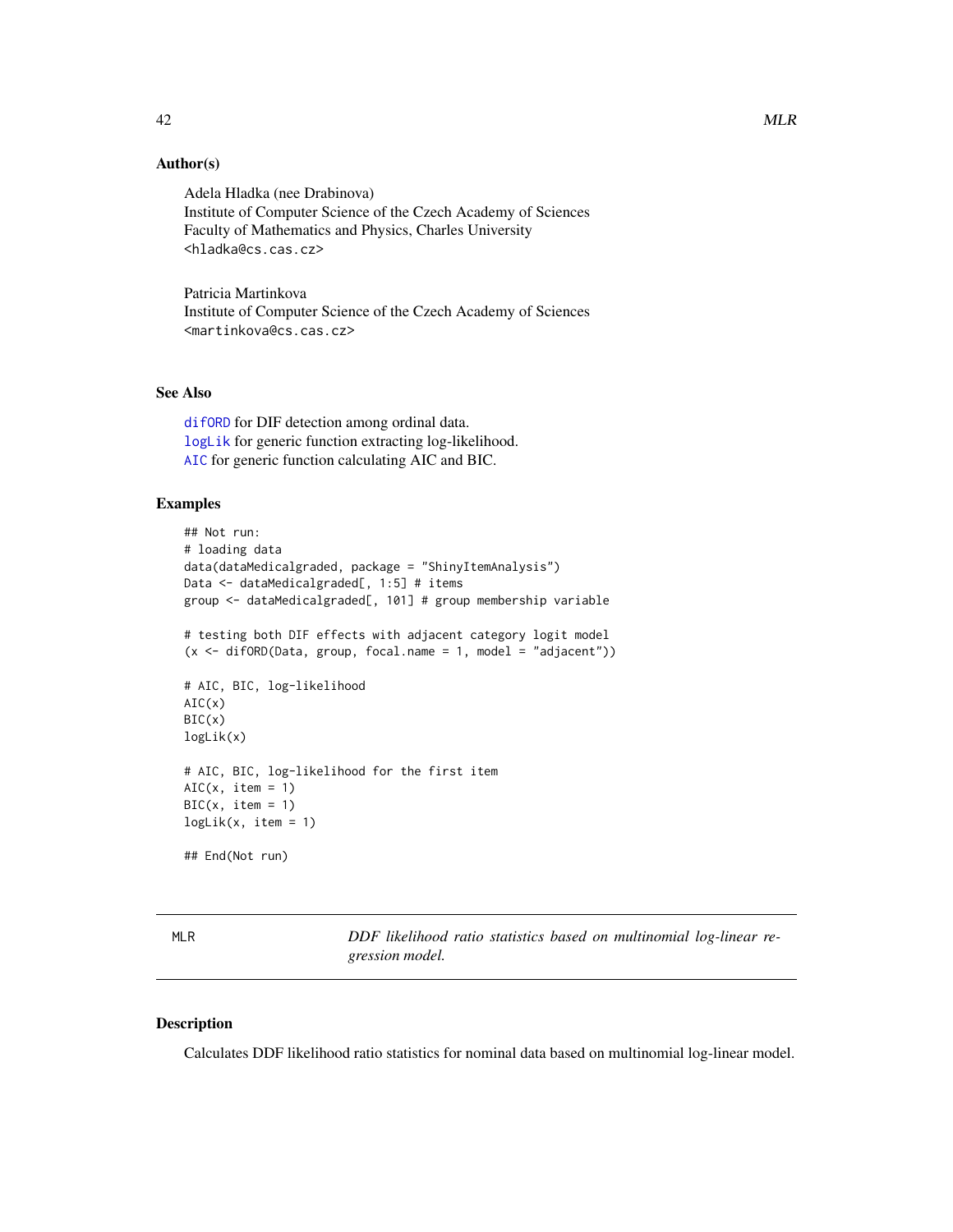#### <span id="page-42-0"></span> $MLR$  43

# Usage

```
MLR(Data, group, key, type = "both", match = "zscore", anchor = 1:ncol(Data),
    p.adjust.method = "none", alpha = 0.05, parametrization)
```
# Arguments

| Data            | data.frame or matrix: dataset which rows represent unscored examinee answers<br>(nominal) and columns correspond to the items.                                                                                                                                                                                                                                                                                    |
|-----------------|-------------------------------------------------------------------------------------------------------------------------------------------------------------------------------------------------------------------------------------------------------------------------------------------------------------------------------------------------------------------------------------------------------------------|
| group           | numeric: binary vector of group membership. "0" for reference group, "1" for<br>focal group.                                                                                                                                                                                                                                                                                                                      |
| key             | character: the answer key. Each element corresponds to the correct answer of<br>one item.                                                                                                                                                                                                                                                                                                                         |
| type            | character: type of DDF to be tested. Either "both" for uniform and non-uniform<br>DDF (i.e., difference in parameters "a" and "b") (default), or "udif" for uni-<br>form DDF only (i.e., difference in difficulty parameter "b"), or "nudif" for<br>non-uniform DDF only (i.e., difference in discrimination parameter "a"). Can<br>be specified as a single value (for all items) or as an item-specific vector. |
| match           | numeric or character: matching criterion to be used as an estimate of trait. Can<br>be either "zscore" (default, standardized total score), "score" (total test score),<br>or vector of the same length as number of observations in Data.                                                                                                                                                                        |
| anchor          | character or numeric: specification of DIF free items. A vector of item identi-<br>fiers (integers specifying the column number) specifying which items are cur-<br>rently considered as anchor (DIF free) items. Argument is ignored if match is<br>not "zscore" or "score".                                                                                                                                     |
| p.adjust.method |                                                                                                                                                                                                                                                                                                                                                                                                                   |
|                 | character: method for multiple comparison correction. Possible values are "holm",<br>"hochberg", "hommel", "bonferroni", "BH", "BY", "fdr", and "none" (de-<br>fault). For more details see p. adjust.                                                                                                                                                                                                            |
| alpha           | numeric: significance level (default is 0.05).                                                                                                                                                                                                                                                                                                                                                                    |
| parametrization |                                                                                                                                                                                                                                                                                                                                                                                                                   |
|                 | deprecated. Use coef.ddfMLR for different parameterizations.                                                                                                                                                                                                                                                                                                                                                      |

Details

$$
P(y = k) = exp(b_0k + b_1k*x + b_2k*g + b_3k*x*g)/(1 + \sum exp(b_0l + b_1l*x + b_2l*g + b_3l*x*g)),
$$

where  $x$  is by default standardized total score (also called Z-score) and  $g$  is a group membership. Probability of correct answer (specified in argument key) is

$$
P(y = k) = 1/(1 + \sum exp(b_0l + b_1l * x + b_2l * g + b_3l * x * g)).
$$

Parameters are estimated via neural networks. For more details see [multinom](#page-0-0).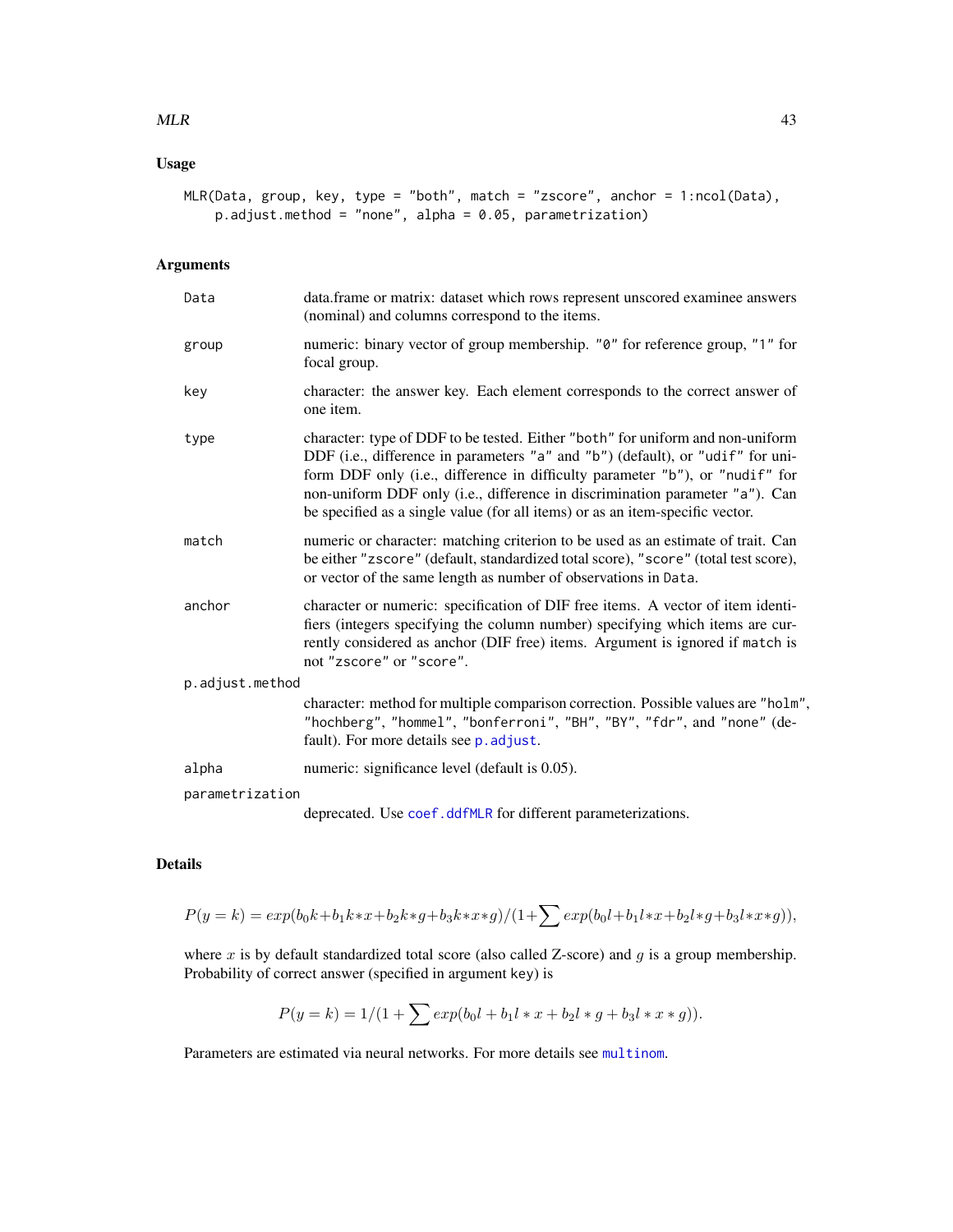#### <span id="page-43-0"></span>Value

A list with the following arguments:

Sval the values of likelihood ratio test statistics.

pval the p-values by likelihood ratio test.

adj.pval the adjusted p-values by likelihood ratio test using p.adjust.method.

df the degress of freedom of likelihood ratio test.

- par.m0 the estimates of null model.
- par.m1 the estimates of alternative model.
- se.m0 standard errors of parameters in null model.
- se.m1 standard errors of parameters in alternative model.
- cov.m0 list of covariance matrices of item parameters for null model.
- cov.m1 list of covariance matrices of item parameters for alternative model.
- ll.m0 log-likelihood of m0 model.

ll.m1 log-likelihood of m1 model.

- AIC.m0 AIC of m0 model.
- AIC.m1 AIC of m1 model.
- BIC.m0 BIC of m0 model.
- BIC.m1 BIC of m1 model.

#### Author(s)

Adela Hladka (nee Drabinova) Institute of Computer Science of the Czech Academy of Sciences Faculty of Mathematics and Physics, Charles University <hladka@cs.cas.cz>

Patricia Martinkova Institute of Computer Science of the Czech Academy of Sciences <martinkova@cs.cas.cz>

#### References

Agresti, A. (2010). Analysis of ordinal categorical data. Second edition. John Wiley & Sons.

Hladka, A. (2021). Statistical models for detection of differential item functioning. Dissertation thesis. Faculty of Mathematics and Physics, Charles University.

Hladka, A. & Martinkova, P. (2020). difNLR: Generalized logistic regression models for DIF and DDF detection. The R Journal, 12(1), 300–323, doi: [10.32614/RJ2020014.](https://doi.org/10.32614/RJ-2020-014)

#### See Also

[p.adjust](#page-0-0) [multinom](#page-0-0)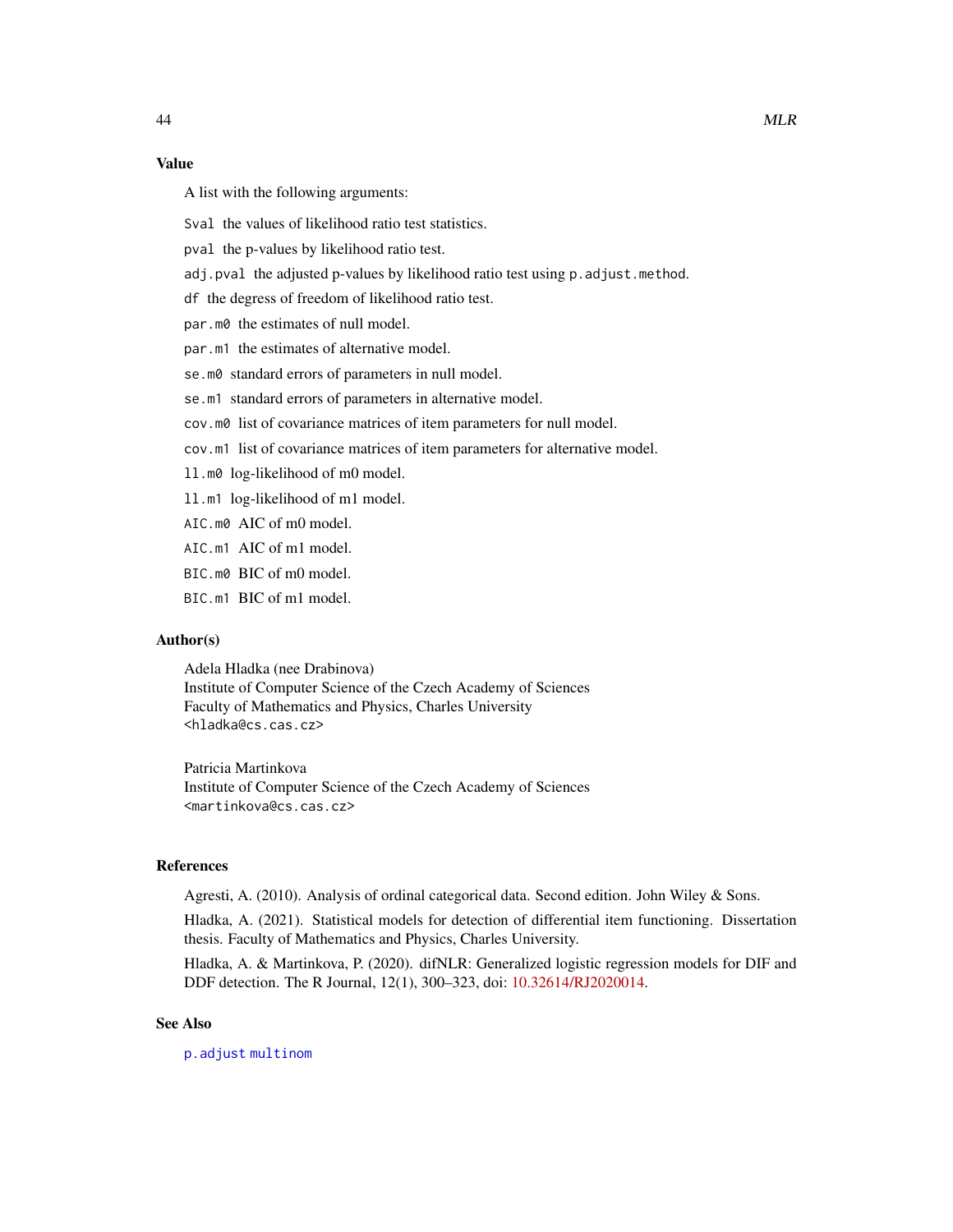#### <span id="page-44-0"></span>MSATB  $\sim$  45

#### Examples

```
## Not run:
# loading data
data(GMATtest, GMATkey)
Data <- GMATtest[, 1:20] # items
group <- GMATtest[, "group"] # group membership variable
key <- GMATkey # correct answers
# testing both DDF effects
MLR(Data, group, key, type = "both")
# testing uniform DDF effects
MLR(Data, group, key, type = "udif")
# testing non-uniform DDF effects
MLR(Data, group, key, type = "nudif")
## End(Not run)
```
<span id="page-44-1"></span>MSATB *Dichotomous dataset of Medical School Admission Test in Biology.*

#### Description

The MSATB dataset consists of the responses of 1,407 subjects (484 males, 923 females) to admission test to medical school in the Czech republic. It contains 20 selected items from original test while first item was previously detected as differently functioning (Vlckova, 2014). A correct answer is coded as 1 and incorrect answer as 0. The column gender represents gender of students, where 0 indicates males (reference group) and 1 indicates females (focal group).

# Usage

data(MSATB)

#### Format

A MSATB data frame consists of 1,407 observations on the following 21 variables:

Item dichotomously scored items of the test

gender gender of respondents, "0" males, "1" females

# Author(s)

Adela Hladka (nee Drabinova) Institute of Computer Science of the Czech Academy of Sciences Faculty of Mathematics and Physics, Charles University <hladka@cs.cas.cz>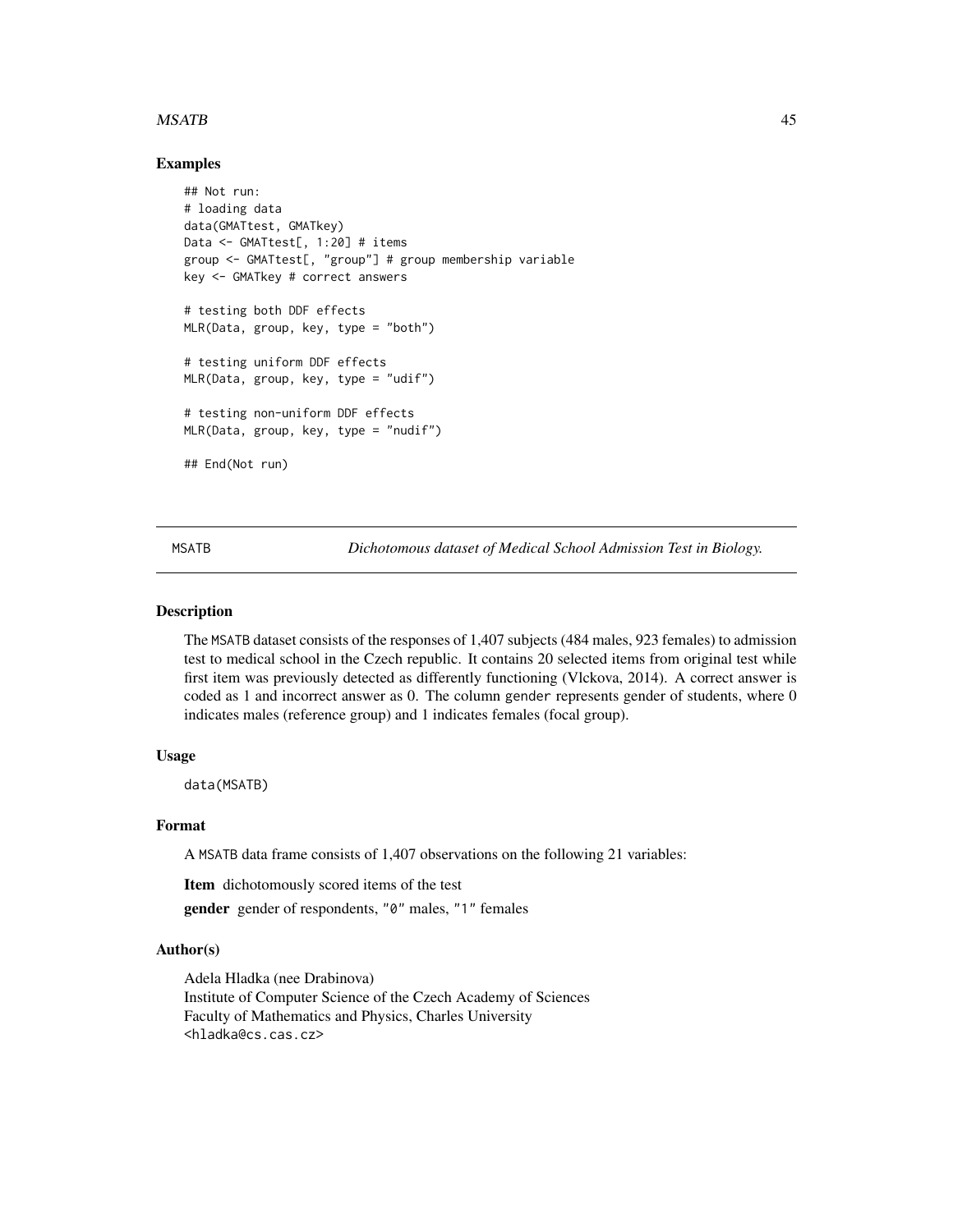Patricia Martinkova Institute of Computer Science of the Czech Academy of Sciences <martinkova@cs.cas.cz>

# References

Drabinova, A. & Martinkova, P. (2017). Detection of differential item functioning with nonlinear regression: A non-IRT approach accounting for guessing. Journal of Educational Measurement, 54(4), 498–517, doi: [10.1111/jedm.12158.](https://doi.org/10.1111/jedm.12158)

Vlckova, K. (2014). Test and item fairness. Master's thesis. Faculty of Mathematics and Physics, Charles University.

# See Also

[MSATBtest](#page-46-1), [MSATBkey](#page-45-1)

<span id="page-45-1"></span>MSATBkey *Key of correct answers for* MSATBtest *dataset.*

## Description

The MSATBkey is a vector of factors representing correct answers of MSATBtest dataset.

#### Usage

data(MSATBkey)

#### Format

A nominal vector with 20 values representing correct answers to items of MSATBtest dataset. For more details see [MSATBtest](#page-46-1).

### Author(s)

Adela Hladka (nee Drabinova) Institute of Computer Science of the Czech Academy of Sciences Faculty of Mathematics and Physics, Charles University <hladka@cs.cas.cz>

Patricia Martinkova Institute of Computer Science of the Czech Academy of Sciences <martinkova@cs.cas.cz>

<span id="page-45-0"></span>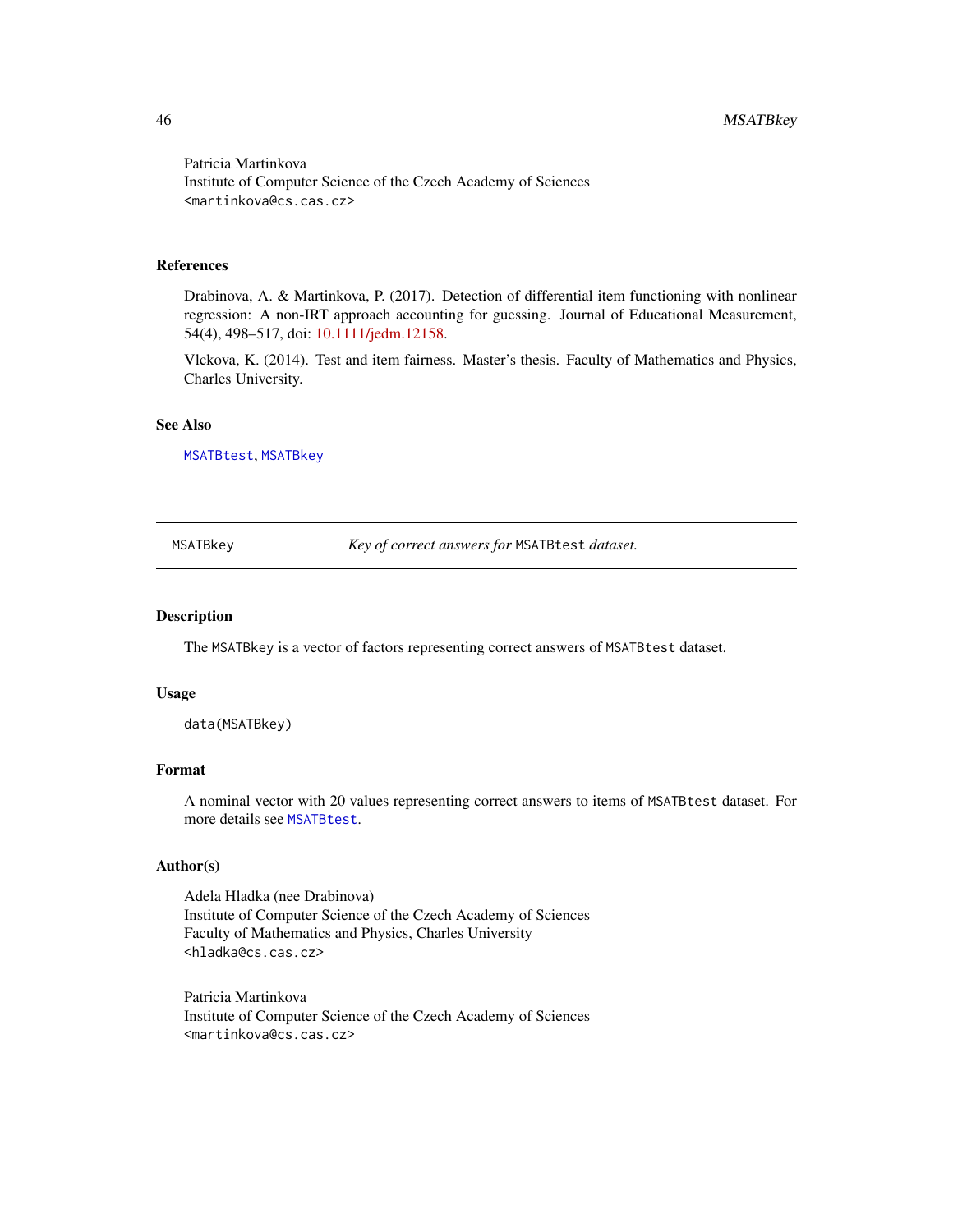#### <span id="page-46-0"></span>MSATBtest 47

#### References

Drabinova, A. & Martinkova, P. (2017). Detection of differential item functioning with nonlinear regression: A non-IRT approach accounting for guessing. Journal of Educational Measurement, 54(4), 498–517, doi: [10.1111/jedm.12158.](https://doi.org/10.1111/jedm.12158)

Vlckova, K. (2014). Test and item fairness. Master's thesis. Faculty of Mathematics and Physics, Charles University.

# See Also

[MSATB](#page-44-1), [MSATBtest](#page-46-1)

<span id="page-46-1"></span>

MSATBtest *Dataset of School Admission Test in Biology.*

#### Description

The MSATBtest dataset consists of the responses of 1,407 subjects (484 males, 923 females) to multiple-choice admission test to medical school in the Czech republic. It contains 20 selected items from original test while first item was previously detected detected as differently functioning (Vlckova, 2014). Possible answers were A, B, C, and D, while any combination of these can be correct. The column gender represents gender of students, where 0 indicates males (reference group) and 1 indicates females (focal group).

#### Usage

data(MSATBtest)

# Format

A MSATBtest data frame consists of 1,407 observations on the following 21 variables:

Item nominal items of the test

gender gender of respondents, "0" males, "1" females

# Author(s)

Adela Hladka (nee Drabinova) Institute of Computer Science of the Czech Academy of Sciences Faculty of Mathematics and Physics, Charles University <hladka@cs.cas.cz>

Patricia Martinkova Institute of Computer Science of the Czech Academy of Sciences <martinkova@cs.cas.cz>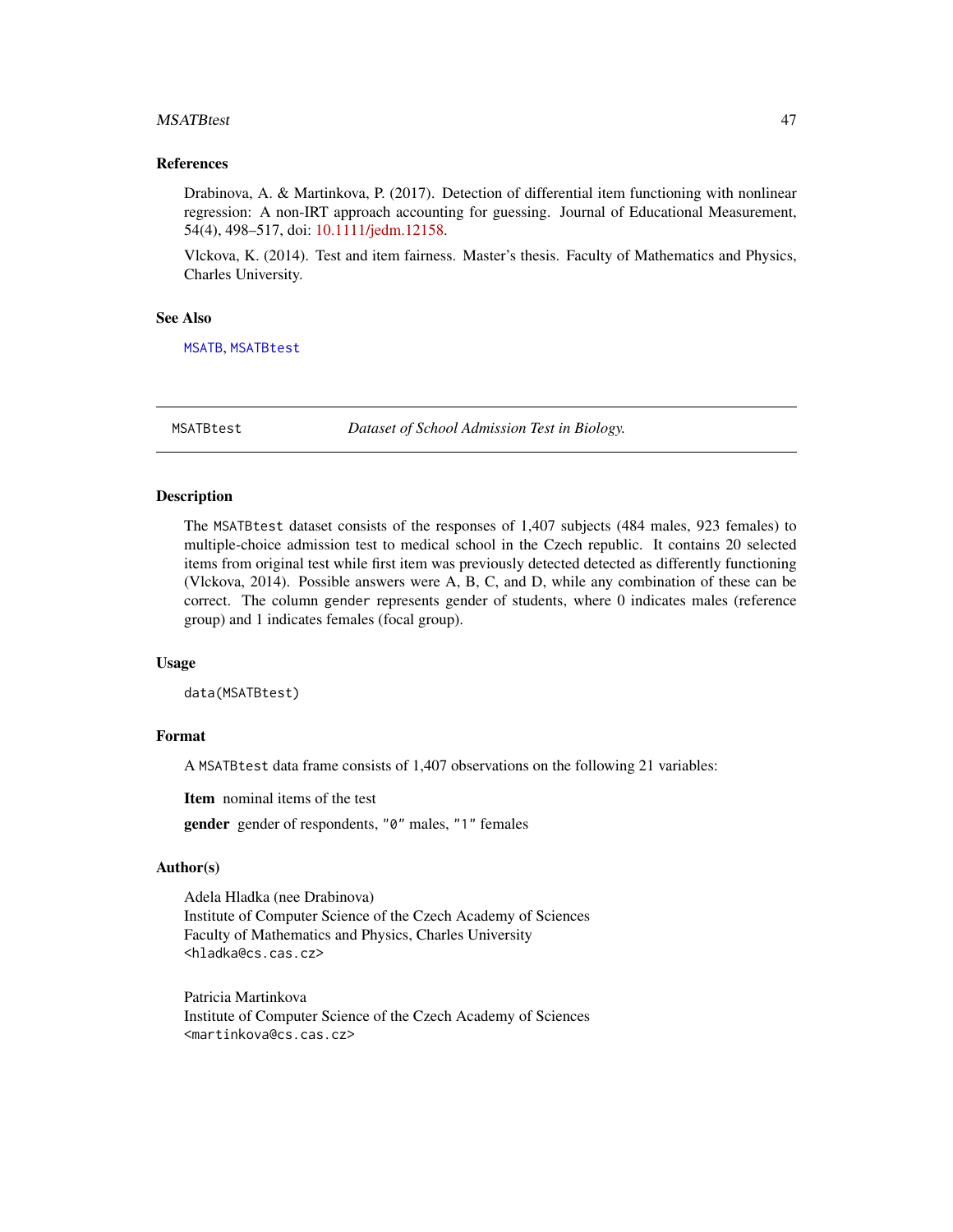# <span id="page-47-0"></span>References

Drabinova, A. & Martinkova, P. (2017). Detection of differential item functioning with nonlinear regression: A non-IRT approach accounting for guessing. Journal of Educational Measurement, 54(4), 498–517, doi: [10.1111/jedm.12158.](https://doi.org/10.1111/jedm.12158)

Vlckova, K. (2014). Test and item fairness. Master's thesis. Faculty of Mathematics and Physics, Charles University.

#### See Also

[MSATB](#page-44-1), [MSATBkey](#page-45-1)

<span id="page-47-1"></span>

NLR *DIF statistics based on non-linear regression model.*

#### Description

Calculates either DIF likelihood ratio statistics or F statistics for dichotomous data based on nonlinear regression model (generalized logistic regression model).

#### Usage

```
NLR(Data, group, model, constraints = NULL, type = "all", method = "nls",match = "zscore", anchor = 1:ncol(Data), start, p.adjust.method = "none", test = "LR",
    alpha = 0.05, initboot = TRUE, nrBo = 20, sandwich = FALSE)
```
#### Arguments

| Data        | data.frame or matrix: dataset which rows represent scored examinee answers<br>( $"1"$ correct, $"0"$ incorrect) and columns correspond to the items.                                                                                                                                                                                                                                                                                                                                                                                   |
|-------------|----------------------------------------------------------------------------------------------------------------------------------------------------------------------------------------------------------------------------------------------------------------------------------------------------------------------------------------------------------------------------------------------------------------------------------------------------------------------------------------------------------------------------------------|
| group       | numeric: binary vector of group membership. "0" for reference group, "1" for<br>focal group.                                                                                                                                                                                                                                                                                                                                                                                                                                           |
| model       | character: generalized logistic regression model to be fitted. See Details.                                                                                                                                                                                                                                                                                                                                                                                                                                                            |
| constraints | character: which parameters should be the same for both groups. Possible values<br>are any combinations of parameters "a", "b", "c", and "d". Default value is<br>NULL. See <b>Details</b> .                                                                                                                                                                                                                                                                                                                                           |
| type        | character: type of DIF to be tested. Possible values are "all" for detecting<br>difference in any parameter (default), "udif" for uniform DIF only (i.e., differ-<br>ence in difficulty parameter "b"), "nudif" for non-uniform DIF only (i.e., dif-<br>ference in discrimination parameter "a"), "both" for uniform and non-uniform<br>DIF (i.e., difference in parameters "a" and "b"), or combination of parameters<br>"a", "b", "c", and "d". Can be specified as a single value (for all items) or as<br>an item-specific vector. |
| method      | character: method used to estimate parameters. The options are "nls" for non-<br>linear least squares (default), "likelihood" for maximum likelihood method<br>with "L-BFGS-B" algorithm, or "irls" for maximum likelihood method with<br>iteratively reweighted least squares (available only for model = "2PL").                                                                                                                                                                                                                     |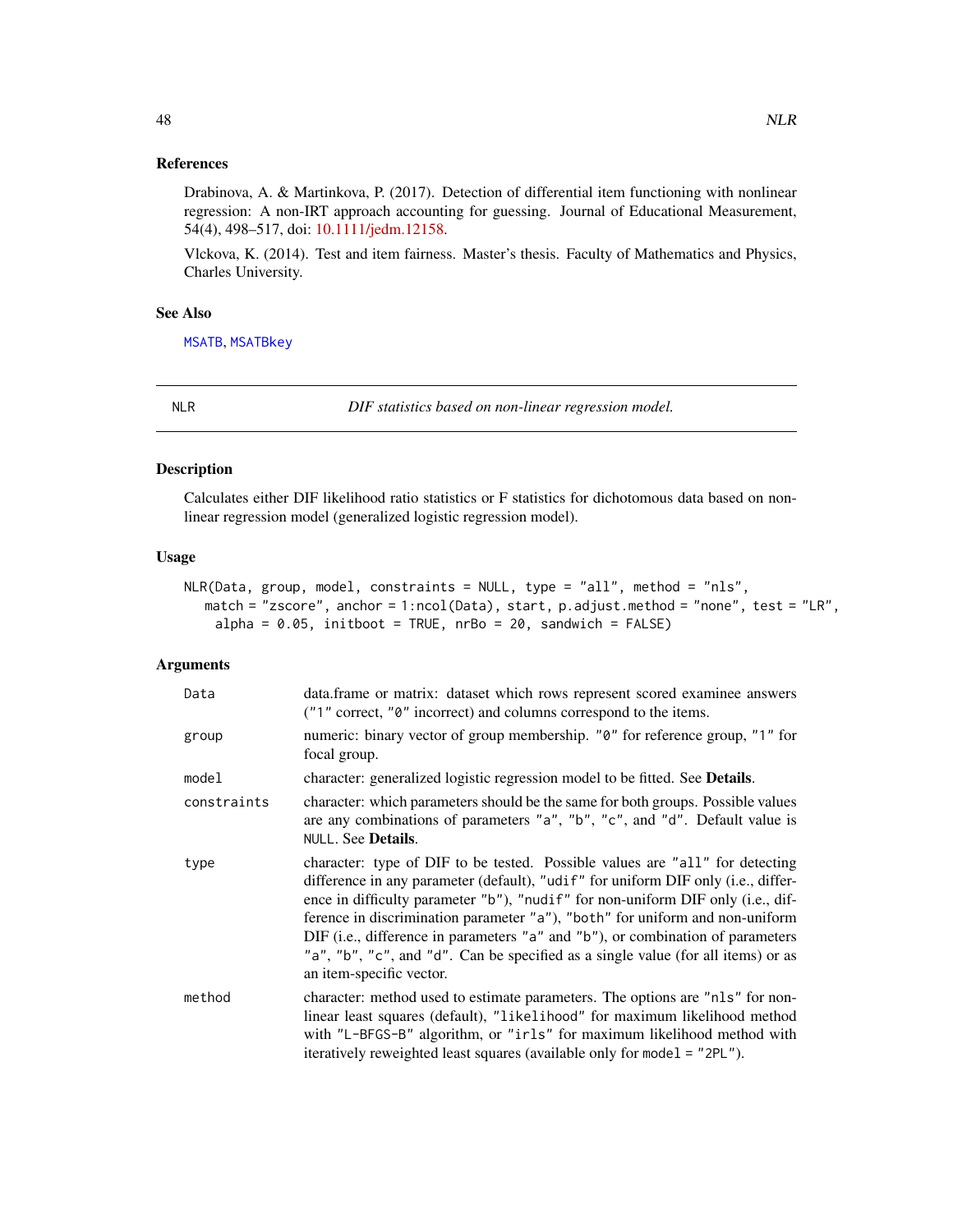<span id="page-48-0"></span>

| match           | character or numeric: matching criterion to be used as estimate of trait. Can be<br>either "zscore" (default, standardized total score), "score" (total test score),<br>or numeric vector of the same length as number of observations in Data.                                                                                                                                                                                                                                                                                                                                                    |
|-----------------|----------------------------------------------------------------------------------------------------------------------------------------------------------------------------------------------------------------------------------------------------------------------------------------------------------------------------------------------------------------------------------------------------------------------------------------------------------------------------------------------------------------------------------------------------------------------------------------------------|
| anchor          | character or numeric: specification of DIF free items. A vector of item identi-<br>fiers (integers specifying the column number) specifying which items are cur-<br>rently considered as anchor (DIF free) items. Argument is ignored if match is<br>not "zscore" or "score".                                                                                                                                                                                                                                                                                                                      |
| start           | numeric: initial values for estimation of parameters. If not specified, starting<br>values are calculated with startNLR function. Otherwise, list with as many<br>elements as number of items. Each element is a named numeric vector of length<br>8 representing initial values for parameter estimation. Specifically, parameters<br>"a", "b", "c", and "d" are initial values for discrimination, difficulty, guessing,<br>and inattention for reference group. Parameters "aDif", "bDif", "cDif", and<br>"dDif" are then differences in these parameters between reference and focal<br>group. |
| p.adjust.method |                                                                                                                                                                                                                                                                                                                                                                                                                                                                                                                                                                                                    |
|                 | character: method for multiple comparison correction. Possible values are "holm",<br>"hochberg", "hommel", "bonferroni", "BH", "BY", "fdr", and "none" (de-<br>fault). For more details see p. adjust.                                                                                                                                                                                                                                                                                                                                                                                             |
| test            | character: test to be performed for DIF detection. Can be either "LR" for likeli-<br>hood ratio test of a submodel (default), "W" for Wald test, or "F" for F-test of a<br>submodel.                                                                                                                                                                                                                                                                                                                                                                                                               |
| alpha           | numeric: significance level (default is 0.05).                                                                                                                                                                                                                                                                                                                                                                                                                                                                                                                                                     |
| initboot        | logical: in case of convergence issues, should be starting values re-calculated<br>based on bootstraped samples? (default is TRUE; newly calculated initial values<br>are applied only to items/models with convergence issues).                                                                                                                                                                                                                                                                                                                                                                   |
| nrBo            | numeric: the maximal number of iterations for calculation of starting values<br>using bootstraped samples (default is 20).                                                                                                                                                                                                                                                                                                                                                                                                                                                                         |
| sandwich        | logical: should be sandwich estimator used for covariance matrix of parameters<br>when using method = "nls"? Default is FALSE.                                                                                                                                                                                                                                                                                                                                                                                                                                                                     |

#### Details

Calculation of the test statistics using DIF detection procedure based on non-linear regression (extension of logistic regression procedure; Swaminathan and Rogers, 1990; Drabinova and Martinkova, 2017).

The unconstrained form of 4PL generalized logistic regression model for probability of correct answer (i.e.,  $y = 1$ ) is

$$
P(y=1) = (c + cDif*g) + (d + dDif*g - c - cDif*g)/(1 + exp(-(a + aDif*g)*(x - b - bDif*g))),
$$

where x is by default standardized total score (also called Z-score) and  $q$  is a group membership. Parameters  $a$ ,  $b$ ,  $c$ , and  $d$  are discrimination, difficulty, guessing, and inattention. Terms  $aDiff$ ,  $bDiff$ ,  $cDiff$ , and  $dDiff$  then represent differences between two groups (reference and focal) in relevant parameters.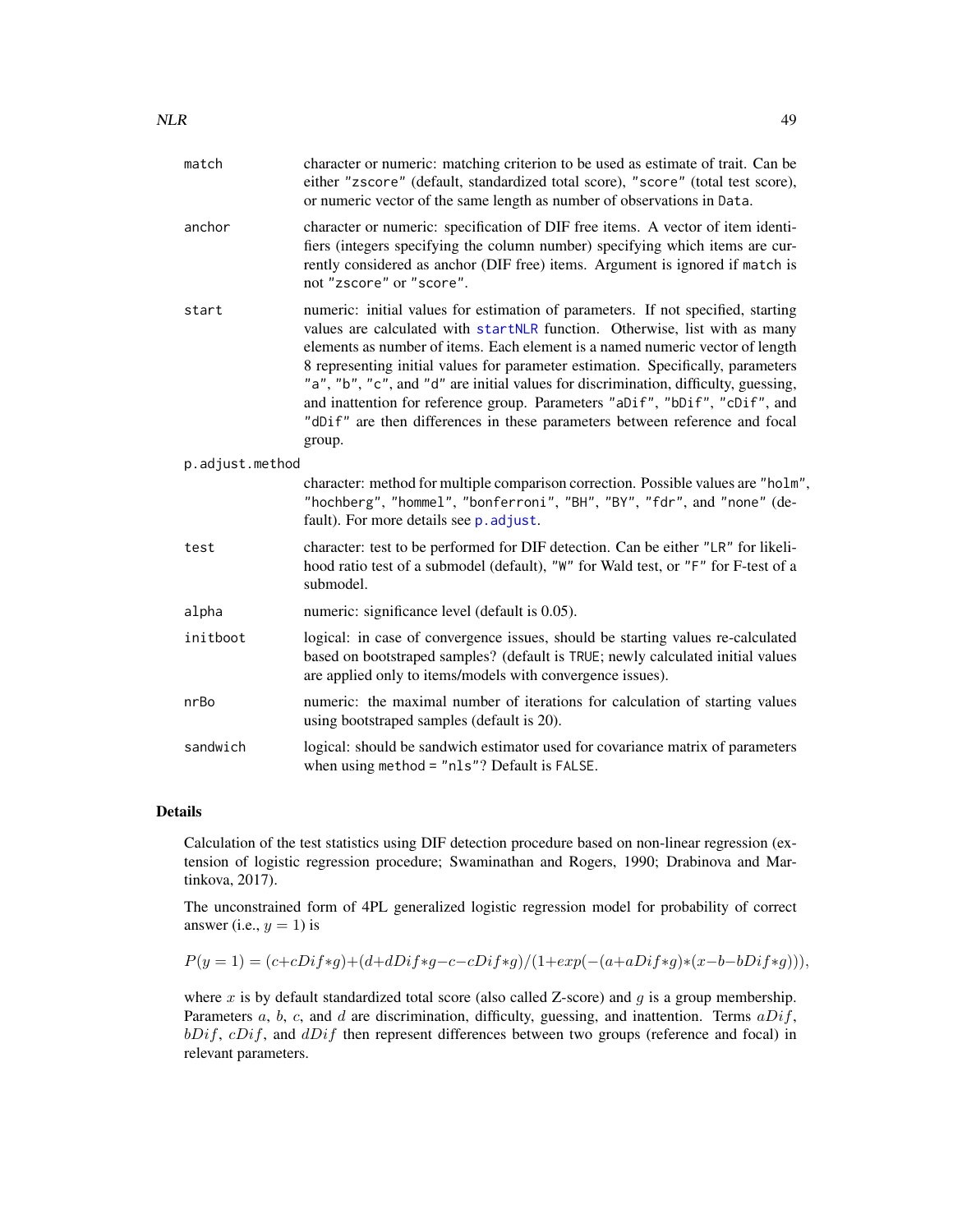This 4PL model can be further constrained by model and constraints arguments. The arguments model and constraints can be also combined. Both arguments can be specified as a single value (for all items) or as an item-specific vector (where each element correspond to one item).

The model argument offers several predefined models. The options are as follows: Rasch for 1PL model with discrimination parameter fixed on value 1 for both groups, 1PL for 1PL model with discrimination parameter fixed for both groups, 2PL for logistic regression model, 3PLcg for 3PL model with fixed guessing for both groups, 3PLdg for 3PL model with fixed inattention for both groups, 3PLc (alternatively also 3PL) for 3PL regression model with guessing parameter, 3PLd for 3PL model with inattention parameter, 4PLcgdg for 4PL model with fixed guessing and inattention parameter for both groups, 4PLcgd (alternatively also 4PLd) for 4PL model with fixed guessing for both groups, 4PLcdg (alternatively also 4PLc) for 4PL model with fixed inattention for both groups, or 4PL for 4PL model.

The model can be specified in more detail with constraints argument which specifies what parameters should be fixed for both groups. For example, choice "ad" means that discrimination (parameter "a") and inattention (parameter "d") are fixed for both groups and other parameters ("b" and "c") are not. The NA value for constraints means no constraints.

In case that the model considers a difference in guessing or inattention parameter, different parameterization is used and parameters with standard errors are re-calculated by delta method.

#### Value

A list with the following arguments:

Sval the values of test statistics.

pval the p-values by test.

adjusted.pval adjusted p-values by p.adjust.method.

df the degrees of freedom of test.

test used test.

par.m0 the matrix of estimated item parameters for null model.

se.m0 the matrix of standard errors of item parameters for null model.

cov.m0 list of covariance matrices of item parameters for null model.

par.m1 the matrix of estimated item parameters for alternative model.

se.m1 the matrix of standard errors of item parameters for alternative model.

cov.m1 list of covariance matrices of item parameters for alternative model.

conv.fail numeric: number of convergence issues.

conv.fail.which the indicators of the items which did not converge.

ll.m0 log-likelihood of null model.

ll.m1 log-likelihood of alternative model.

- startBo0 the binary matrix. Columns represents iterations of initial values re-calculations, rows represents items. The value of 0 means no convergence issue in null model, 1 means convergence issue in null model.
- startBo1 the binary matrix. Columns represents iterations of initial values re-calculations, rows represents items. The value of 0 means no convergence issue in alternative model, 1 means convergence issue in alternative model.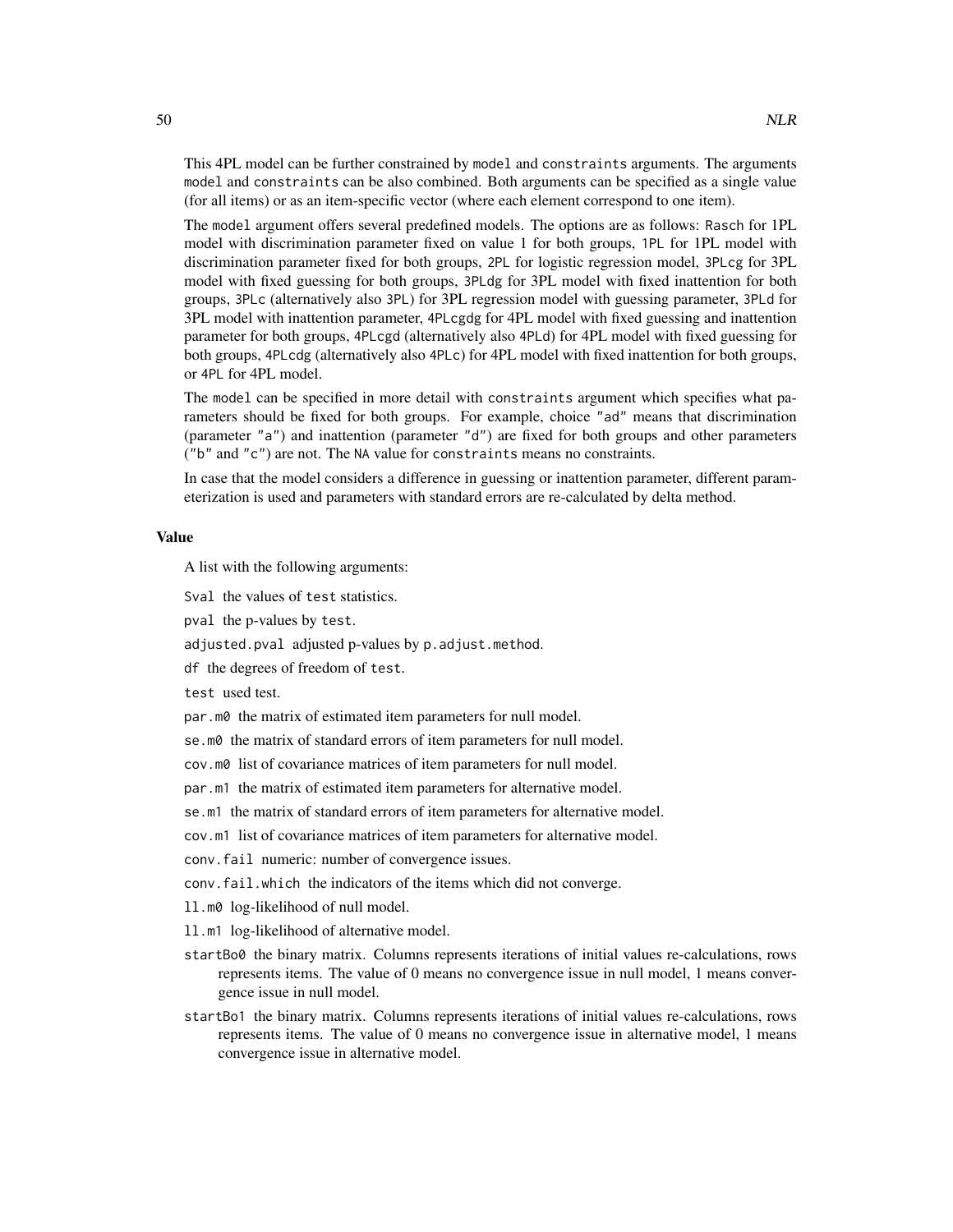# <span id="page-50-0"></span> $NLR$  51

# Author(s)

Adela Hladka (nee Drabinova) Institute of Computer Science of the Czech Academy of Sciences Faculty of Mathematics and Physics, Charles University <hladka@cs.cas.cz>

Patricia Martinkova Institute of Computer Science of the Czech Academy of Sciences <martinkova@cs.cas.cz>

Karel Zvara Faculty of Mathematics and Physics, Charles University

# References

Drabinova, A. & Martinkova, P. (2017). Detection of differential item functioning with nonlinear regression: A non-IRT approach accounting for guessing. Journal of Educational Measurement, 54(4), 498–517, doi: [10.1111/jedm.12158.](https://doi.org/10.1111/jedm.12158)

Hladka, A. (2021). Statistical models for detection of differential item functioning. Dissertation thesis. Faculty of Mathematics and Physics, Charles University.

Hladka, A. & Martinkova, P. (2020). difNLR: Generalized logistic regression models for DIF and DDF detection. The R Journal, 12(1), 300–323, doi: [10.32614/RJ2020014.](https://doi.org/10.32614/RJ-2020-014)

Swaminathan, H. & Rogers, H. J. (1990). Detecting differential item functioning using logistic regression procedures. Journal of Educational Measurement, 27(4), 361–370, doi: [10.1111/j.1745-](https://doi.org/10.1111/j.1745-3984.1990.tb00754.x) [3984.1990.tb00754.x](https://doi.org/10.1111/j.1745-3984.1990.tb00754.x)

# See Also

[p.adjust](#page-0-0)

# Examples

```
## Not run:
# loading data
data(GMAT)
Data \leq GMAT[, 1:20] # items
group <- GMAT[, "group"] # group membership variable
# testing both DIF effects using LR test (default)
# and model with fixed guessing for both groups
NLR(Data, group, model = "3PLcg")
# using F test
NLR(Data, group, model = "3PLcg", test = "F")# testing both DIF effects with Benjamini-Hochberg correction
NLR(Data, group, model = "3PLcg", p.adjust.method = "BH")
```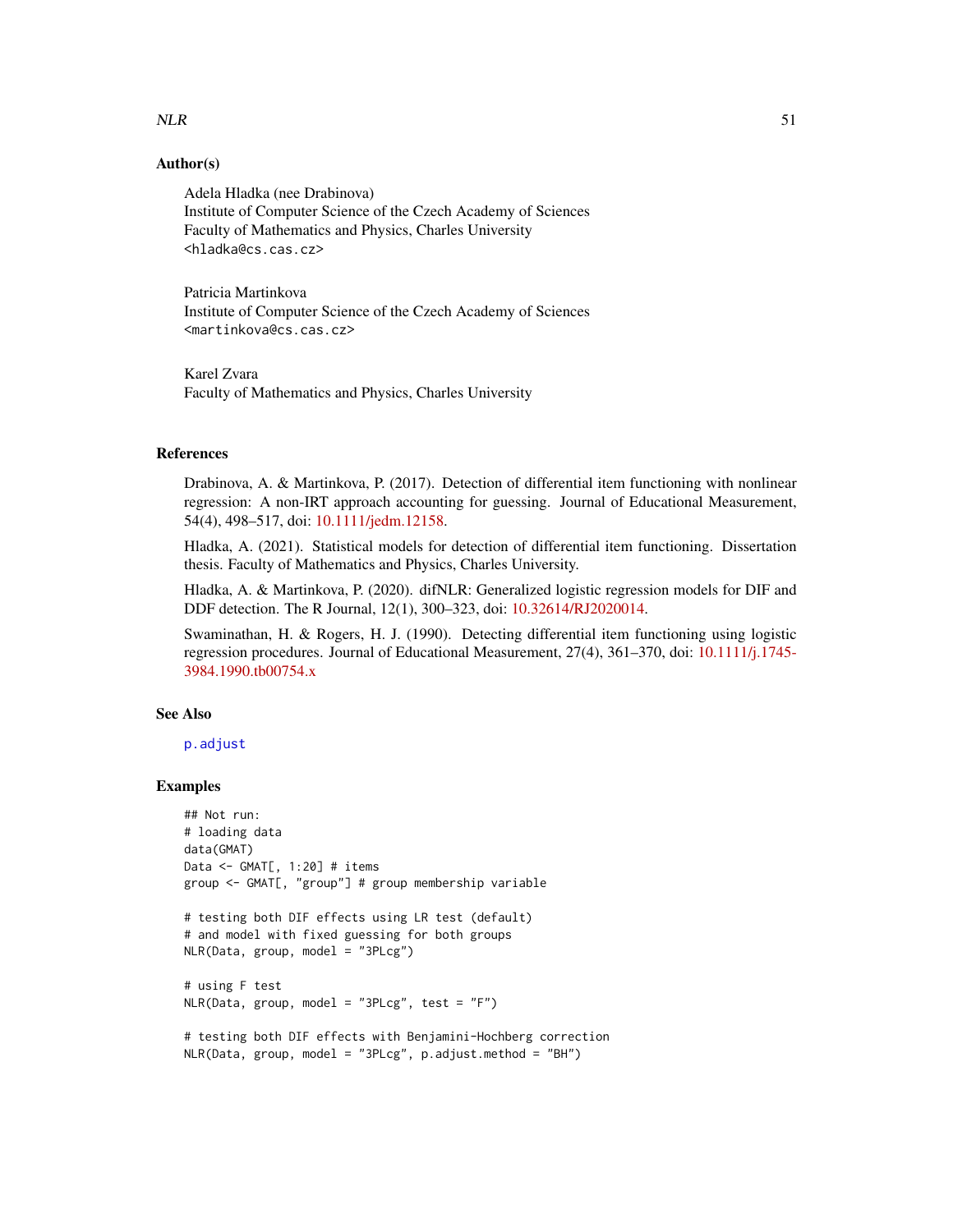```
# 4PL model with the same guessing and inattention
# to test uniform DIF
NLR(Data, group, model = "4PLcgdg", type = "udif")
# 2PL model to test non-uniform DIF
NLR(Data, group, model = "2PL", type = "nudif")
# 4PL model with fixed a and c parameter
# to test difference in b
NLR(Data, group, model = "4PL", constraints = "ac", type = "b")
# using maximum likelihood estimation method with L-BFGS-B algorithm
NLR(Data, group, model = "3PLcg", method = "likelihood")
# using maximum likelihood estimation method with iteratively reweighted least squares algorithm
NLR(Data, group, model = "2PL", method = "irls")
## End(Not run)
```
<span id="page-51-1"></span>ORD *DIF likelihood ratio statistics for ordinal data.*

#### Description

Calculates DIF likelihood ratio statistics for ordinal data based either on adjacent category logit regression model or on cumulative logit regression model.

#### Usage

```
ORD(Data, group, model = "adjacent", type = "both", match = "zscore",
   anchor = 1:ncol(Data), p.adjust.method = "none",
   alpha = 0.05, parametrization)
```
# Arguments

| Data  | data.frame or matrix: dataset which rows represent ordinaly scored examinee<br>answers and columns correspond to the items.                                                                                                                                                                                                                                                                                        |
|-------|--------------------------------------------------------------------------------------------------------------------------------------------------------------------------------------------------------------------------------------------------------------------------------------------------------------------------------------------------------------------------------------------------------------------|
| group | numeric: binary vector of group membership. "0" for reference group, "1" for<br>focal group.                                                                                                                                                                                                                                                                                                                       |
| model | character: logistic regression model for ordinal data (either "adjacent" (de-<br>fault) or "cumulative"). See <b>Details</b> .                                                                                                                                                                                                                                                                                     |
| type  | character: type of DIF to be tested. Either "both" for uniform and non-uniform<br>DIF (i.e., difference in parameters "a" and "b") (default), or "udif" for uni-<br>form DIF only (i.e., difference in difficulty parameter "b"), or "nudif" for non-<br>uniform DIF only (i.e., difference in discrimination parameter "a"). Can be<br>specified as a single value (for all items) or as an item-specific vector. |

<span id="page-51-0"></span>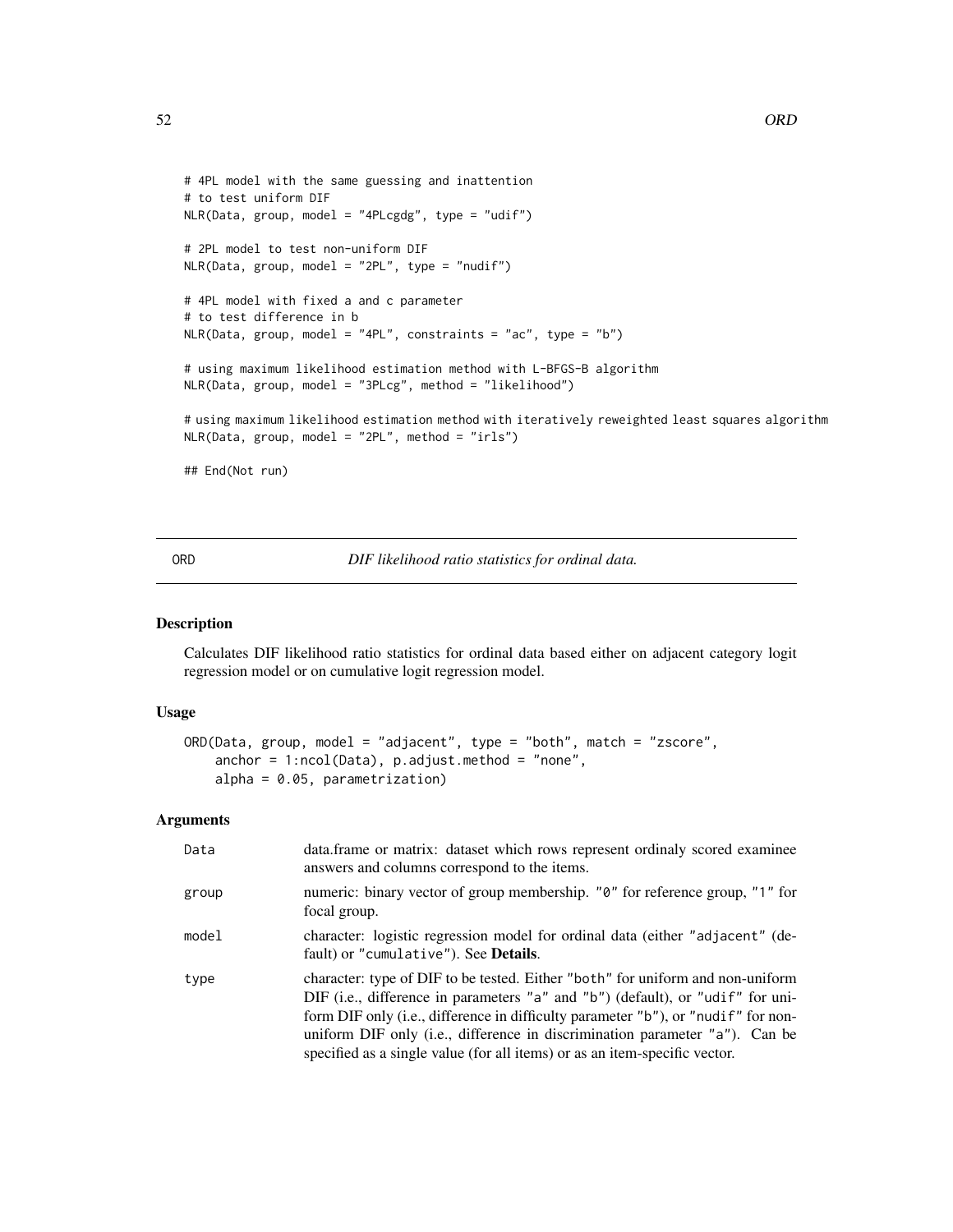<span id="page-52-0"></span>

| match           | numeric or character: matching criterion to be used as an estimate of trait. Can<br>be either "zscore" (default, standardized total score), "score" (total test score),<br>or vector of the same length as number of observations in Data.                                    |
|-----------------|-------------------------------------------------------------------------------------------------------------------------------------------------------------------------------------------------------------------------------------------------------------------------------|
| anchor          | character or numeric: specification of DIF free items. A vector of item identi-<br>fiers (integers specifying the column number) specifying which items are cur-<br>rently considered as anchor (DIF free) items. Argument is ignored if match is<br>not "zscore" or "score". |
| p.adjust.method |                                                                                                                                                                                                                                                                               |
|                 | character: method for multiple comparison correction. Possible values are "holm",<br>"hochberg", "hommel", "bonferroni", "BH", "BY", "fdr", and "none" (de-<br>fault). For more details see p. adjust.                                                                        |
| alpha           | numeric: significance level (default is 0.05).                                                                                                                                                                                                                                |
| parametrization |                                                                                                                                                                                                                                                                               |
|                 | deprecated. Use coef. difORD for different parameterizations.                                                                                                                                                                                                                 |

#### Details

Calculates DIF likelihood ratio statistics based either on adjacent category logit model or on cumulative logit model for ordinal data.

Using adjacent category logit model, logarithm of ratio of probabilities of two adjacent categories is

$$
log(P(y = k)/P(y = k - 1)) = b_0k + b_1 * x + b_2k * g + b_3 * x : g,
$$

where  $x$  is by default standardized total score (also called Z-score) and  $g$  is a group membership. Using cumulative logit model, probability of gaining at least  $k$  points is given by 2PL model, i.e.,

 $P(y \ge k) = exp(b_0k + b_1*x + b_2k * g + b_3 * x : g)/(1 + exp(b_0k + b_1*x + b_2k * g + b_3 * x : g)).$ 

The category probability (i.e., probability of gaining exactly k points) is then  $P(y = k) = P(y \geq 0)$  $k$ ) –  $P(y \ge k + 1)$ .

Both models are estimated by iteratively reweighted least squares. For more details see [vglm](#page-0-0).

#### Value

A list with the following arguments:

Sval the values of likelihood ratio test statistics.

pval the p-values by likelihood ratio test.

adj.pval the adjusted p-values by likelihood ratio test using p.adjust.method.

df the degress of freedom of likelihood ratio test.

par.m0 the estimates of null model.

par.m1 the estimates of alternative model.

se.m0 standard errors of parameters in null model.

se.m1 standard errors of parameters in alternative model.

cov.m0 list of covariance matrices of item parameters for null model.

cov.m1 list of covariance matrices of item parameters for alternative model.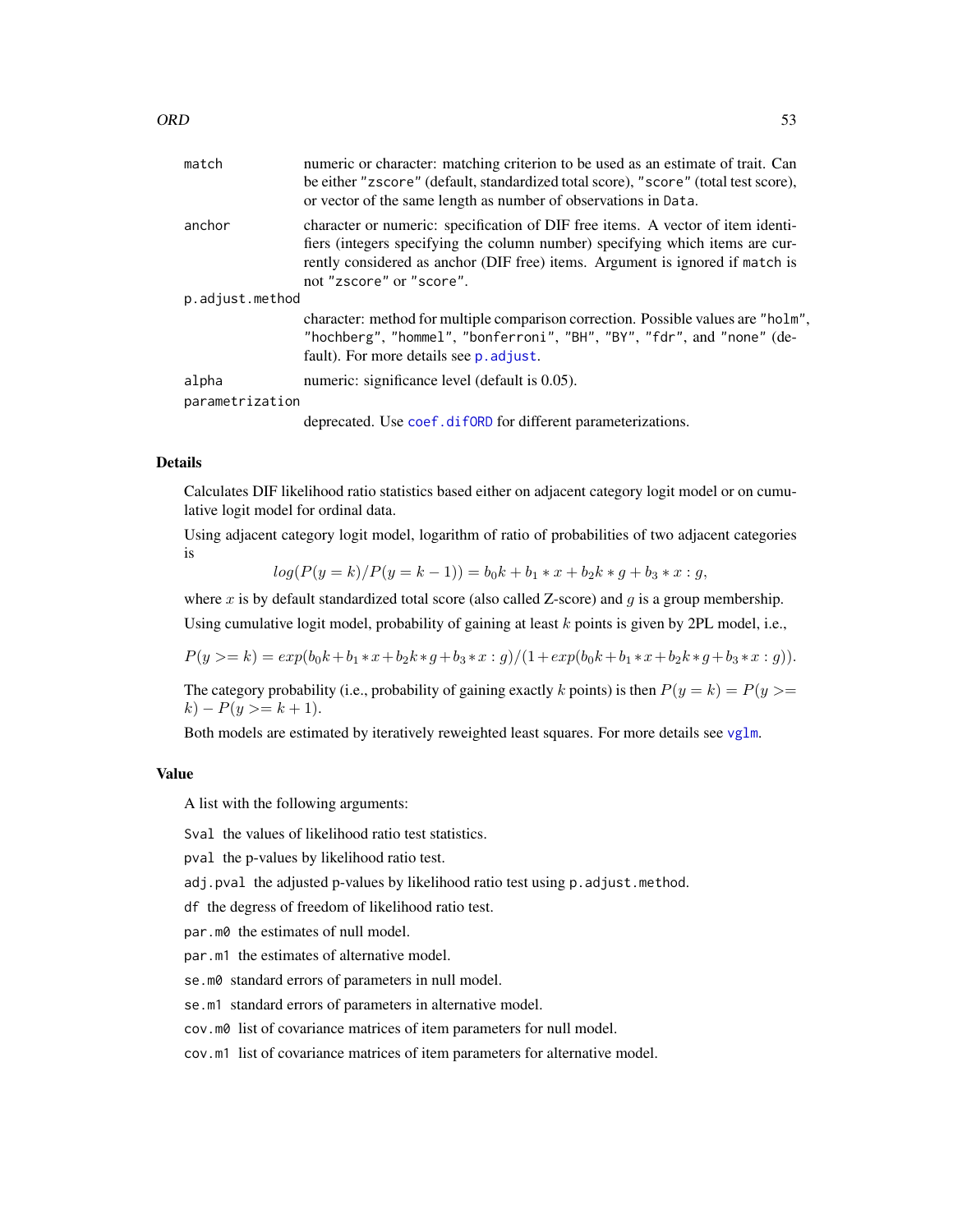<span id="page-53-0"></span>ll.m0 log-likelihood of null model.

ll.m1 log-likelihood of alternative model.

AIC.m0 AIC of null model.

AIC.m1 AIC of alternative model.

BIC.m0 BIC of null model.

BIC.m1 BIC of alternative model.

#### Author(s)

Adela Hladka (nee Drabinova) Institute of Computer Science of the Czech Academy of Sciences Faculty of Mathematics and Physics, Charles University <hladka@cs.cas.cz>

Patricia Martinkova Institute of Computer Science of the Czech Academy of Sciences <martinkova@cs.cas.cz>

#### References

Agresti, A. (2010). Analysis of ordinal categorical data. Second edition. John Wiley & Sons.

Hladka, A. (2021). Statistical models for detection of differential item functioning. Dissertation thesis. Faculty of Mathematics and Physics, Charles University.

Hladka, A. & Martinkova, P. (2020). difNLR: Generalized logistic regression models for DIF and DDF detection. The R Journal, 12(1), 300–323, doi: [10.32614/RJ2020014.](https://doi.org/10.32614/RJ-2020-014)

# See Also

[p.adjust](#page-0-0) [vglm](#page-0-0)

#### Examples

```
## Not run:
# loading data
data(dataMedicalgraded, package = "ShinyItemAnalysis")
df <- dataMedicalgraded[, c(1:5, 101)]
df <- df[complete.cases(df), ] # omitting missing values
Data \leq df[, 1:5] # items
group <- df[, 6] # group membership variable
# testing both DIF effects
ORD(Data, group, type = "both")
# testing uniform DIF effects
ORD(Data, group, type = "udif")
```
# testing non-uniform DIF effects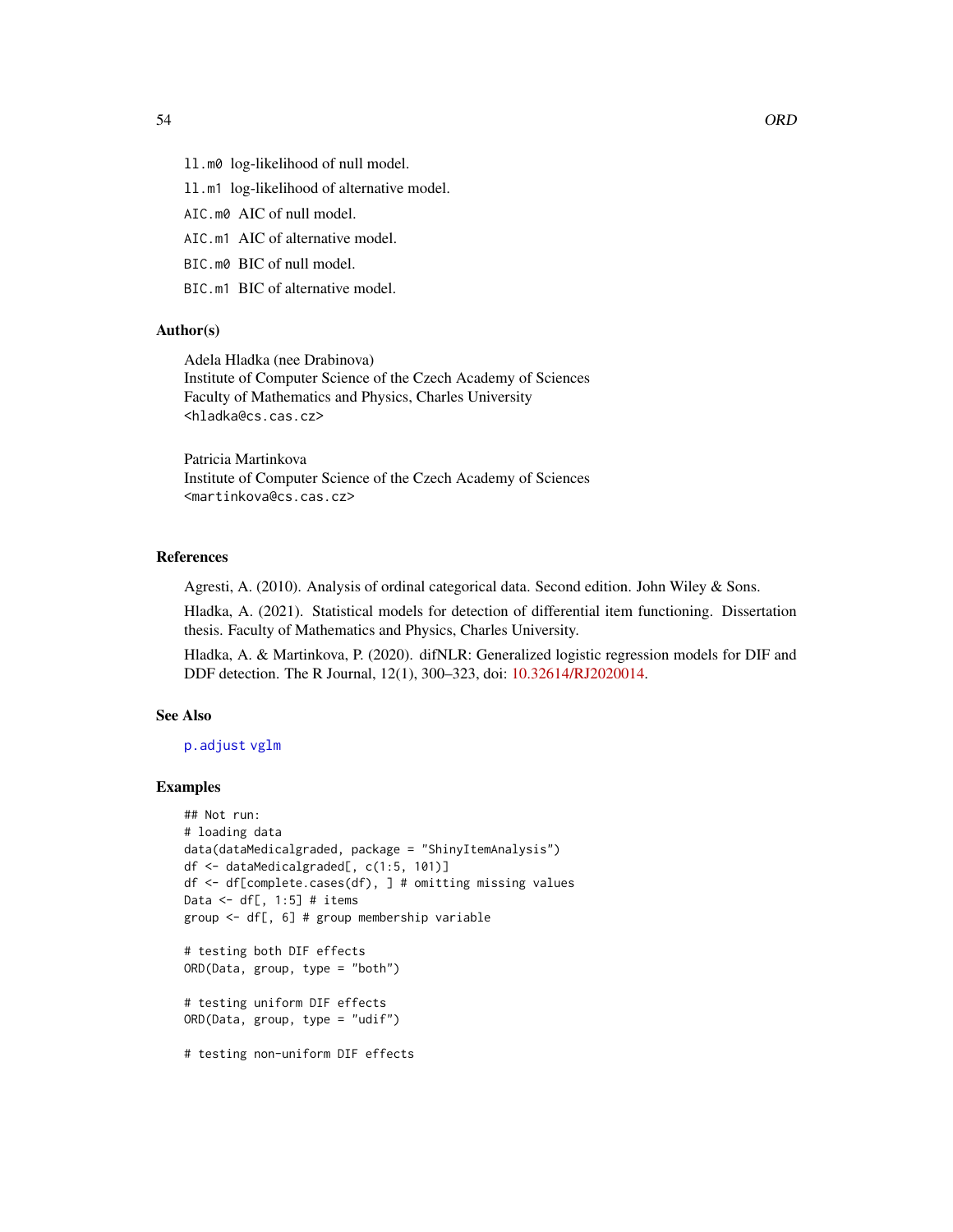# <span id="page-54-0"></span>plot.ddfMLR 55

```
ORD(Data, group, type = "nudif")
# testing DIF using cumulative logit model
ORD(Data, group, model = "cumulative")
## End(Not run)
```
<span id="page-54-1"></span>

plot.ddfMLR *ICC plots for an object of* "ddfMLR" *class.*

# Description

Plot method for an object of "ddfMLR" class using **ggplot2.** 

The characteristic curves for an item specified in item argument are plotted. Plotted curves represent the best model.

# Usage

```
## S3 method for class 'ddfMLR'
plot(x, item = "all", group.name, ...)
```
#### Arguments

| $\mathsf{X}$ | an object of "ddfMLR" class.                                                                                                                                                                        |
|--------------|-----------------------------------------------------------------------------------------------------------------------------------------------------------------------------------------------------|
| item         | numeric or character: either character "all" to apply for all items (default), or<br>a vector of item names (column names of Data), or item identifiers (integers<br>specifying the column number). |
| group.names  | character: names of reference and focal group.                                                                                                                                                      |
|              | other generic parameters for plot() function.                                                                                                                                                       |

# Value

Returns list of objects of class "ggplot".

# Author(s)

Adela Hladka (nee Drabinova) Institute of Computer Science of the Czech Academy of Sciences Faculty of Mathematics and Physics, Charles University <hladka@cs.cas.cz>

Patricia Martinkova Institute of Computer Science of the Czech Academy of Sciences <martinkova@cs.cas.cz>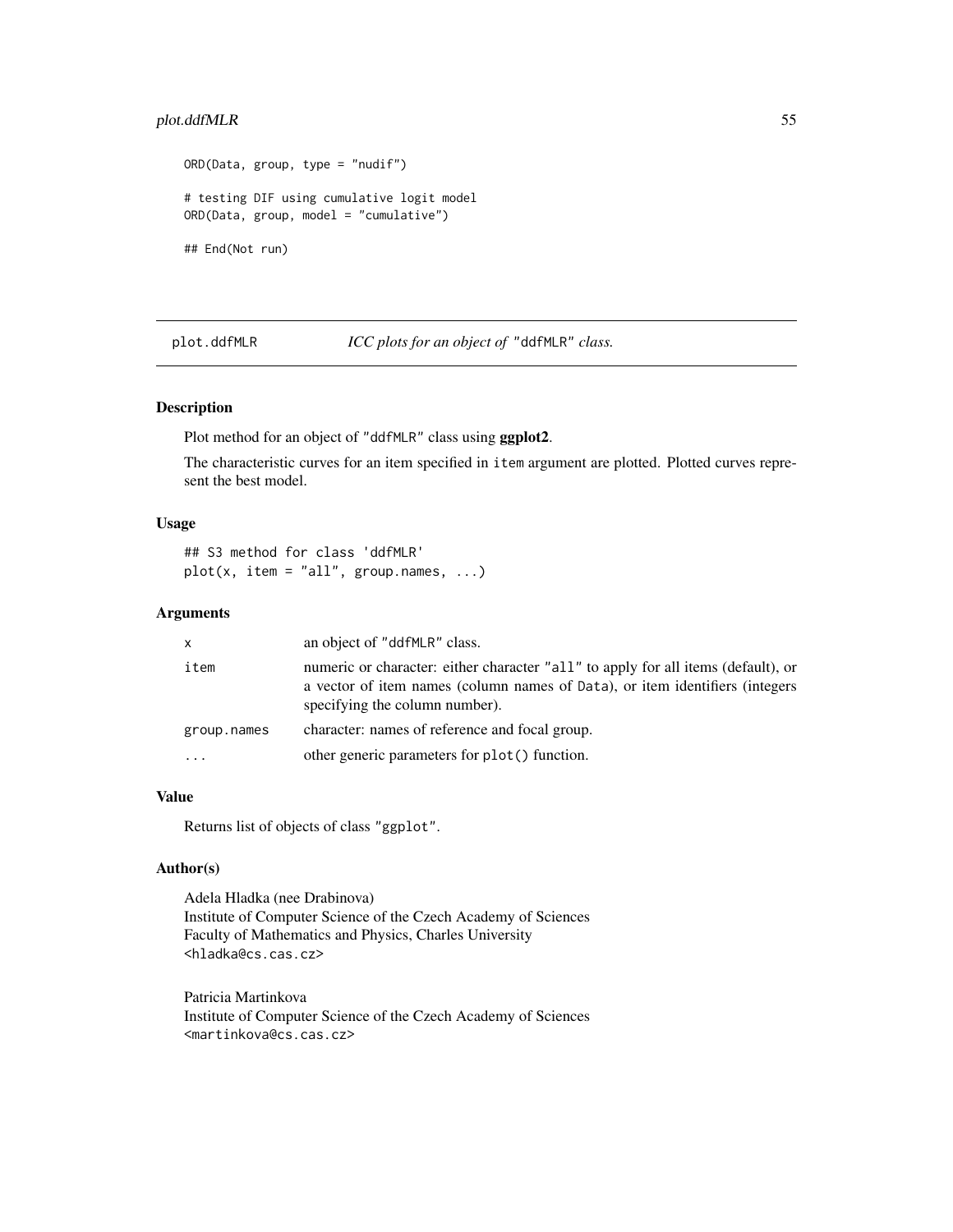# See Also

[ddfMLR](#page-8-1) for DDF detection. [ggplot](#page-0-0) for general function to plot a "ggplot" object.

# Examples

```
## Not run:
# loading data
data(GMATtest, GMATkey)
Data <- GMATtest[, 1:20] # items
group <- GMATtest[, "group"] # group membership variable
key <- GMATkey # correct answers
# testing both DDF effects
(x \leq -\text{ddfMLR}(Data, group, focal.name = 1, key))# graphical devices
plot(x, item = "Item1", group.name = c("Group 1", "Group 2"))plot(x, item = x$DDFitems)
plot(x, item = c(3, 1, 5))## End(Not run)
```
<span id="page-55-1"></span>plot.difNLR *ICC and test statistics plots for an object of* "difNLR" *class.*

#### Description

Plot method for an object of "difNLR" class using **ggplot2**.

Two types of plots are available. The first one is obtained by setting plot.type = "cc" (default). The characteristic curves for an item specified in item argument are plotted. Plotted curves represent the best model.

The second plot is obtained by setting plot.type = "stat". The test statistics (either LR-test, or F-test, depends on argument test) are displayed on the Y axis, for each converged item. The detection threshold is displayed by a horizontal line and items detected as DIF are printed with the red color. Only parameters size and title are used.

#### Usage

```
## S3 method for class 'difNLR'
plot(
  x,
 plot.type = "cc",
  item = "all".group.names,
  draw.empirical = TRUE,
 draw.CI = FALSE,...
)
```
<span id="page-55-0"></span>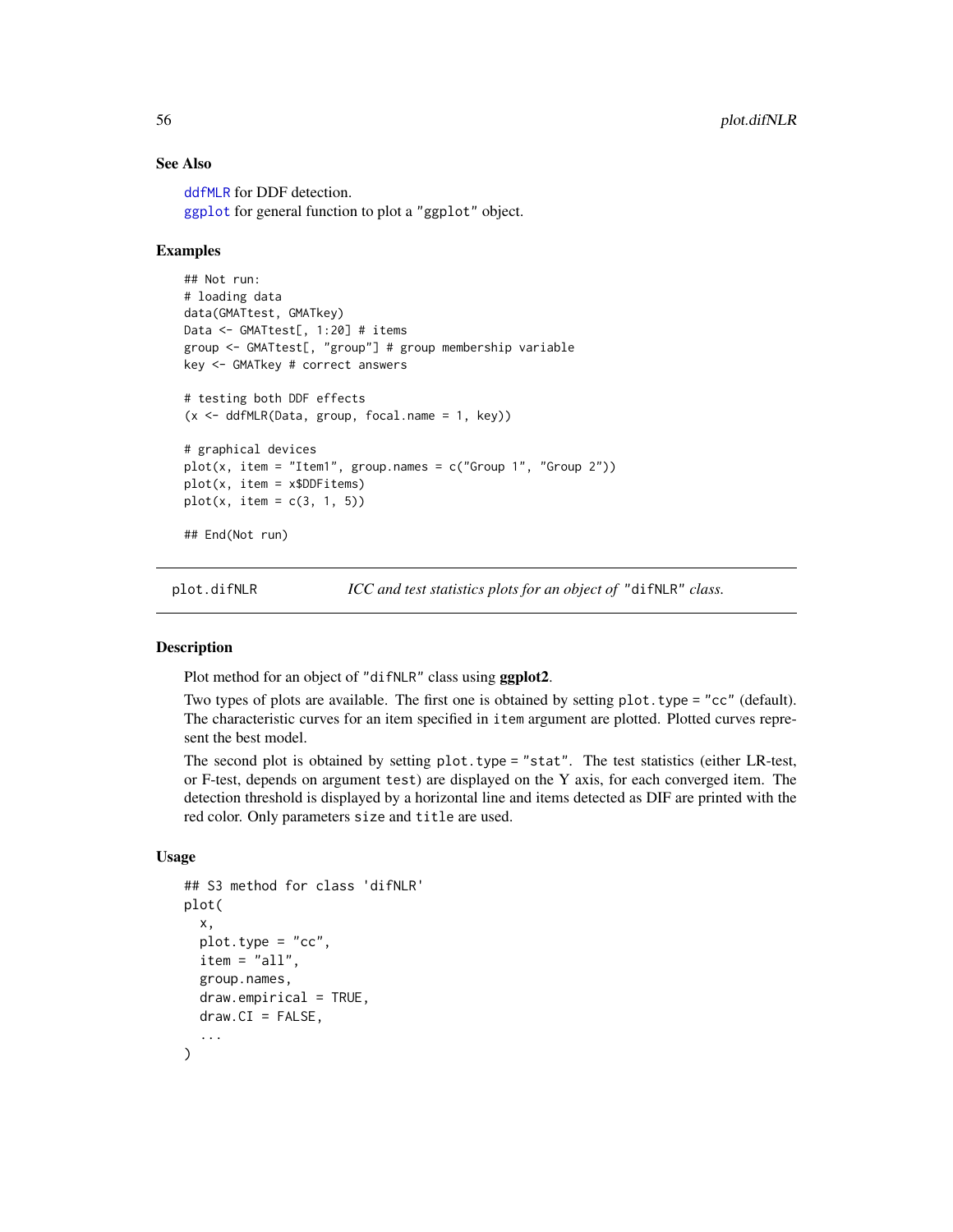# <span id="page-56-0"></span>plot.difNLR 57

#### **Arguments**

| $\mathsf{x}$ | an object of "difNLR" class.                                                                                                                                                                                  |
|--------------|---------------------------------------------------------------------------------------------------------------------------------------------------------------------------------------------------------------|
| plot.type    | character: type of plot to be plotted (either "cc" for characteristic curve (de-<br>fault), or "stat" for test statistics).                                                                                   |
| item         | numeric or character: either character "all" to apply for all converged items<br>(default), or a vector of item names (column names of Data), or item identifiers<br>(integers specifying the column number). |
| group.names  | character: names of reference and focal group.                                                                                                                                                                |
|              | draw empirical logical: should empirical probabilities be plotted as points? Default value is<br>TRUE.                                                                                                        |
| draw.CI      | logical: should confidence intervals for predicted values be plotted? Default<br>value is FALSE.                                                                                                              |
| $\cdots$     | other generic parameters for plot() function.                                                                                                                                                                 |

#### Value

For an option plot.type = "stat", returns object of class "ggplot". In case of plot.type = "cc", returns list of objects of class "ggplot".

Outputs can be edited and modified as standard "ggplot" object including colours, titles, shapes or linetypes.

Note that option draw.CI = TRUE returns confidence intervals for predicted values as calculated by [predict.difNLR](#page-60-1). Confidence intervals may overlap even in case that item functions differently.

## Author(s)

Adela Hladka (nee Drabinova) Institute of Computer Science of the Czech Academy of Sciences Faculty of Mathematics and Physics, Charles University <hladka@cs.cas.cz>

Patricia Martinkova Institute of Computer Science of the Czech Academy of Sciences <martinkova@cs.cas.cz>

Karel Zvara Faculty of Mathematics and Physics, Charles University

#### References

Drabinova, A. & Martinkova, P. (2017). Detection of differential item functioning with nonlinear regression: A non-IRT approach accounting for guessing. Journal of Educational Measurement, 54(4), 498–517, doi: [10.1111/jedm.12158.](https://doi.org/10.1111/jedm.12158)

Hladka, A. & Martinkova, P. (2020). difNLR: Generalized logistic regression models for DIF and DDF detection. The R Journal, 12(1), 300–323, doi: [10.32614/RJ2020014.](https://doi.org/10.32614/RJ-2020-014)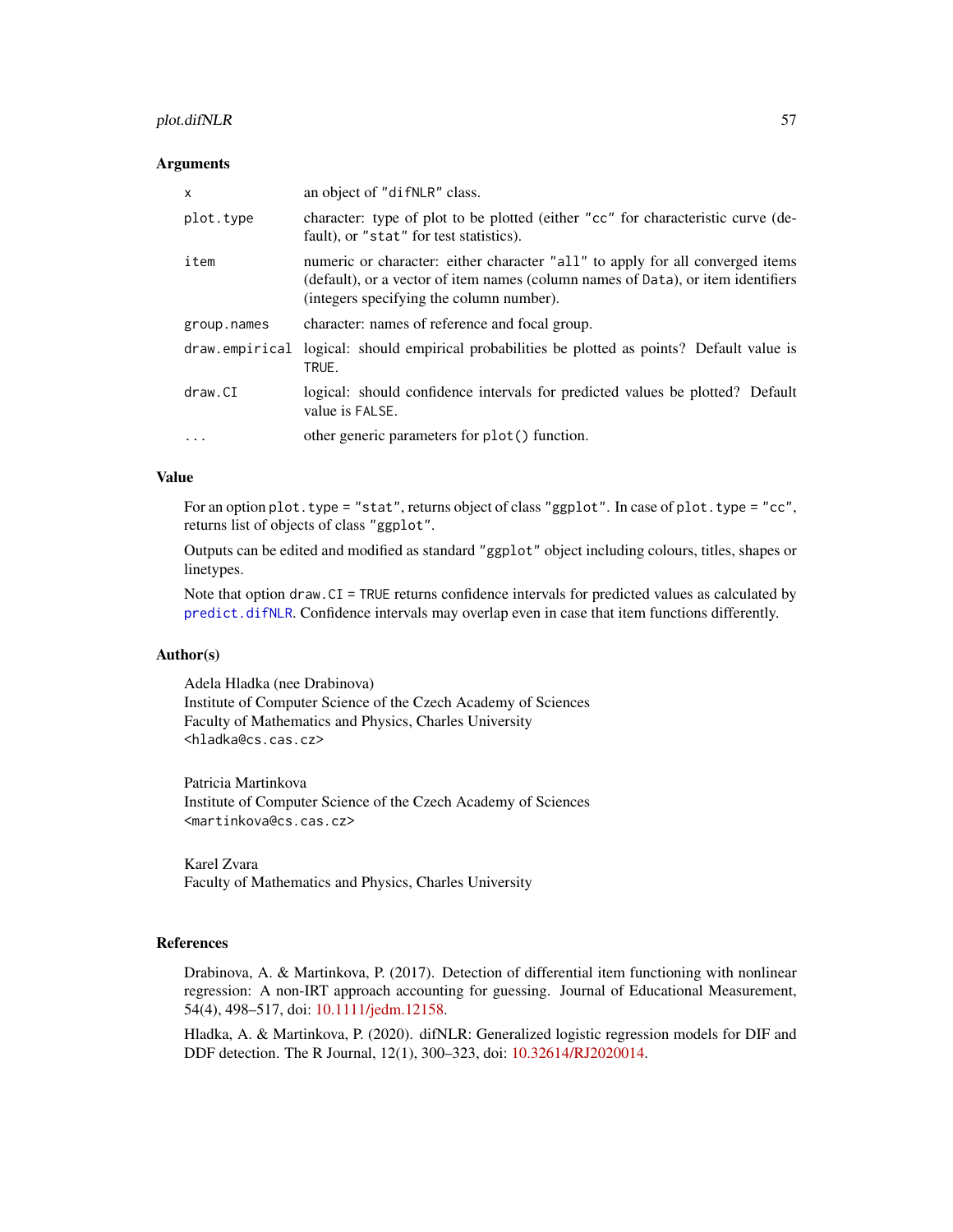<span id="page-57-0"></span>Swaminathan, H. & Rogers, H. J. (1990). Detecting differential item functioning using logistic regression procedures. Journal of Educational Measurement, 27(4), 361–370, doi: [10.1111/j.1745-](https://doi.org/10.1111/j.1745-3984.1990.tb00754.x) [3984.1990.tb00754.x](https://doi.org/10.1111/j.1745-3984.1990.tb00754.x)

# See Also

[difNLR](#page-12-1) for DIF detection among binary data using generalized logistic regression model. [predict.difNLR](#page-60-1) for prediction. [ggplot](#page-0-0) for general function to plot a "ggplot" object.

# Examples

```
## Not run:
# loading data
data(GMAT)
Data \leq GMAT[, 1:20] # items
group <- GMAT[, "group"] # group membership variable
# testing both DIF effects using likelihood-ratio test and
# 3PL model with fixed guessing for groups
(x \le -\text{diffNLR}(Data, group, focal.name = 1, model = "3PLcg"))# item characteristic curves
plot(x)
plot(x, item = x$DIFitems)
plot(x, item = 1)plot(x, item = "Item1")
# item characteristic curves without empirical probabilities
plot(x, item = 1, draw.empirical = FALSE)# item characteristic curves without empirical probabilities but with CI
plot(x, item = 1, draw.empirical = FALSE, draw.CI = TRUE)# graphical devices - test statistics
plot(x, plot_type = "stat")## End(Not run)
```
<span id="page-57-1"></span>plot.difORD *ICC plots for an object of* "difORD" *class.*

# **Description**

Plot method for an object of "difORD" class using **ggplot2**.

The characteristic curves (category probabilities) for an item specified in item argument are plotted. Plotted curves represent the best model. For cumulative logit model, also cumulative probabilities may be plotted.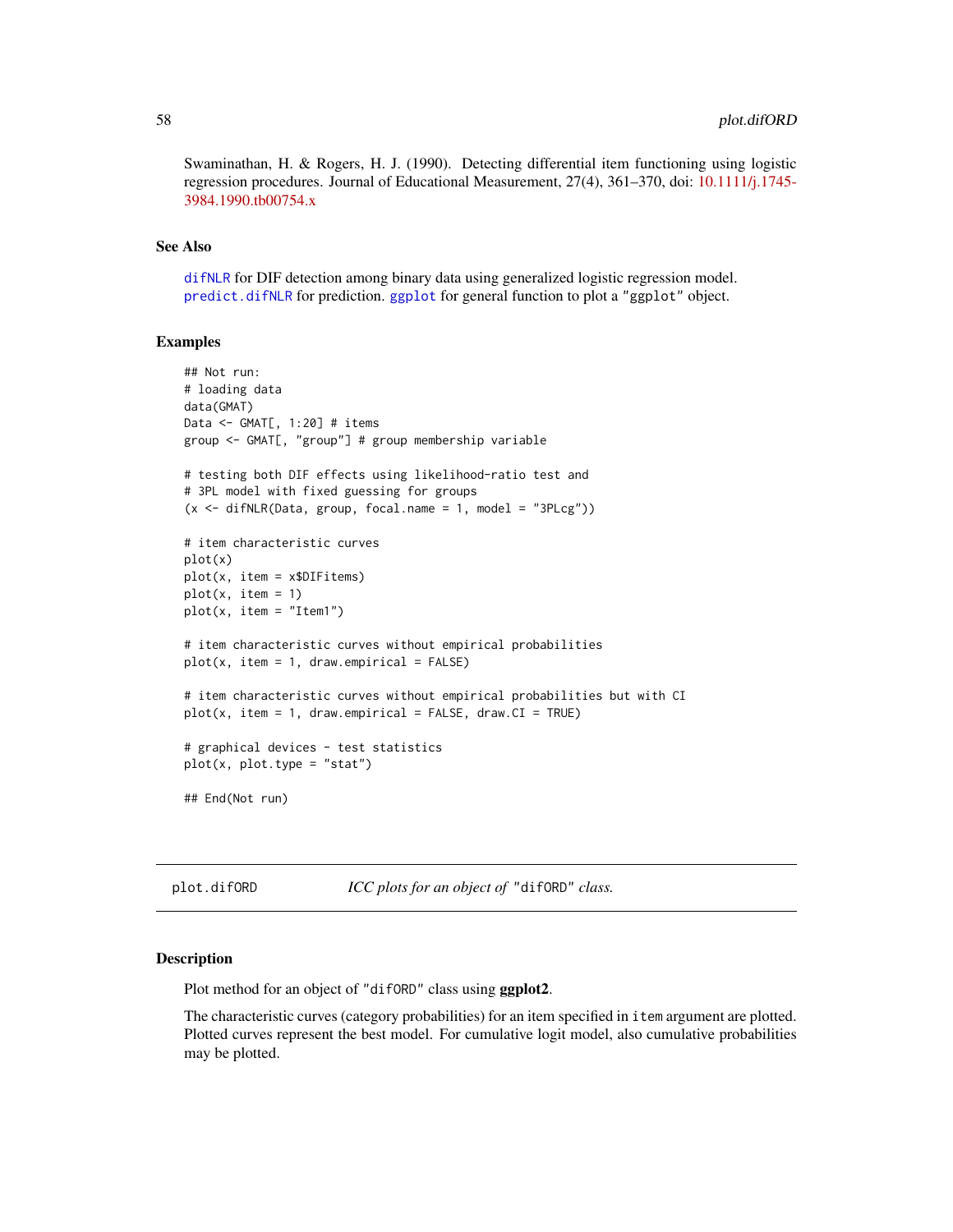# <span id="page-58-0"></span>plot.difORD 59

#### Usage

```
## S3 method for class 'difORD'
plot(x, item = "all", plot.type, group.names, ...)
```
#### Arguments

| x           | an object of "diformorphic class.                                                                                                                                                                             |
|-------------|---------------------------------------------------------------------------------------------------------------------------------------------------------------------------------------------------------------|
| item        | numeric or character: either character "all" to apply for all converged items<br>(default), or a vector of item names (column names of Data), or item identifiers<br>(integers specifying the column number). |
| plot.type   | character: which plot should be displayed for cumulative logit regression model.<br>Either "category" (default) for category probabilities or "cumulative" for cu-<br>mulative probabilities.                 |
| group.names | character: names of reference and focal group.                                                                                                                                                                |
|             | other generic parameters for plot() function.                                                                                                                                                                 |

#### Value

Returns list of objects of class "ggplot".

# Author(s)

Adela Hladka (nee Drabinova) Institute of Computer Science of the Czech Academy of Sciences Faculty of Mathematics and Physics, Charles University <hladka@cs.cas.cz>

Patricia Martinkova Institute of Computer Science of the Czech Academy of Sciences <martinkova@cs.cas.cz>

# See Also

[difORD](#page-18-1) for DIF detection among ordinal data. [ggplot](#page-0-0) for general function to plot a "ggplot" object.

# Examples

```
## Not run:
# loading data
data(dataMedicalgraded, package = "ShinyItemAnalysis")
Data <- dataMedicalgraded[, 1:5] # items
group <- dataMedicalgraded[, 101] # group membership variable
# testing both DIF effects with adjacent category logit model
(x \le -\text{ difORD}(Data, group, focal.name = 1, model = "adjacent"))
```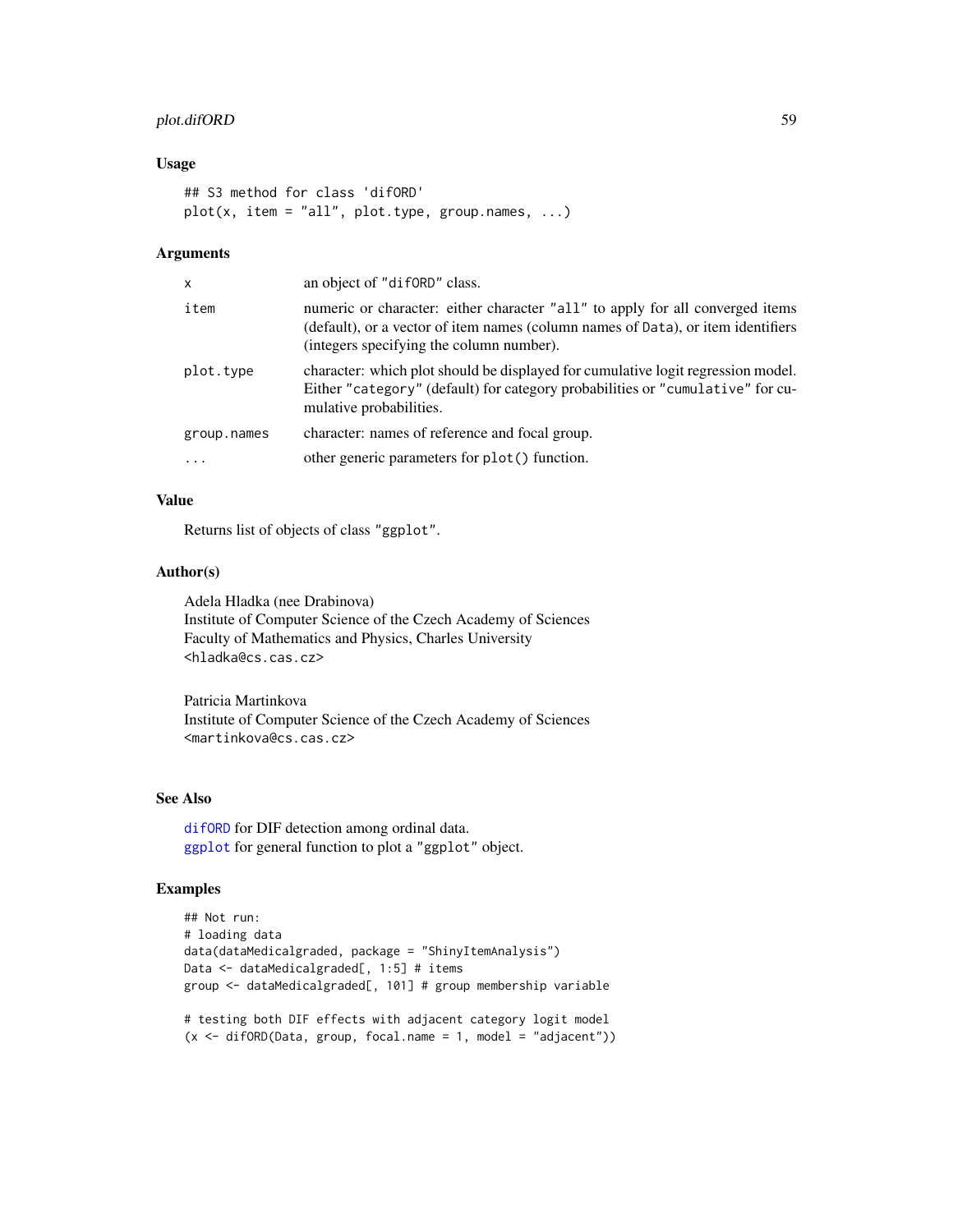```
# graphical devices
plot(x, item = 3)plot(x, item = "X2003", group.name = c("Group 1", "Group 2"))# testing both DIF effects with cumulative logit model
(x \le -\text{ difORD}(Data, group, focal.name = 1, model = "cumulative"))plot(x, item = 3, plot_type = "cumulative")plot(x, item = 3, plot_type = "category")## End(Not run)
```
predict.ddfMLR *Predicted values for an object of* "ddfMLR" *class.*

#### Description

S3 method for predictions from the model used in the object of "ddfMLR" class.

# Usage

```
## S3 method for class 'ddfMLR'
predict(object, item = "all", match, group, ...)
```
# Arguments

| object | an object of "ddfMLR" class.                                                                                                                                                                                  |
|--------|---------------------------------------------------------------------------------------------------------------------------------------------------------------------------------------------------------------|
| item   | numeric or character: either character "all" to apply for all converged items<br>(default), or a vector of item names (column names of Data), or item identifiers<br>(integers specifying the column number). |
| match  | numeric: matching criterion for new observations.                                                                                                                                                             |
| group  | numeric: group membership for new observations.                                                                                                                                                               |
|        | other generic parameters for predict() function.                                                                                                                                                              |

#### Author(s)

Adela Hladka (nee Drabinova) Institute of Computer Science of the Czech Academy of Sciences <hladka@cs.cas.cz>

Patricia Martinkova Institute of Computer Science of the Czech Academy of Sciences <martinkova@cs.cas.cz>

#### References

Hladka, A. & Martinkova, P. (2020). difNLR: Generalized logistic regression models for DIF and DDF detection. The R Journal, 12(1), 300–323, doi: [10.32614/RJ2020014.](https://doi.org/10.32614/RJ-2020-014)

<span id="page-59-0"></span>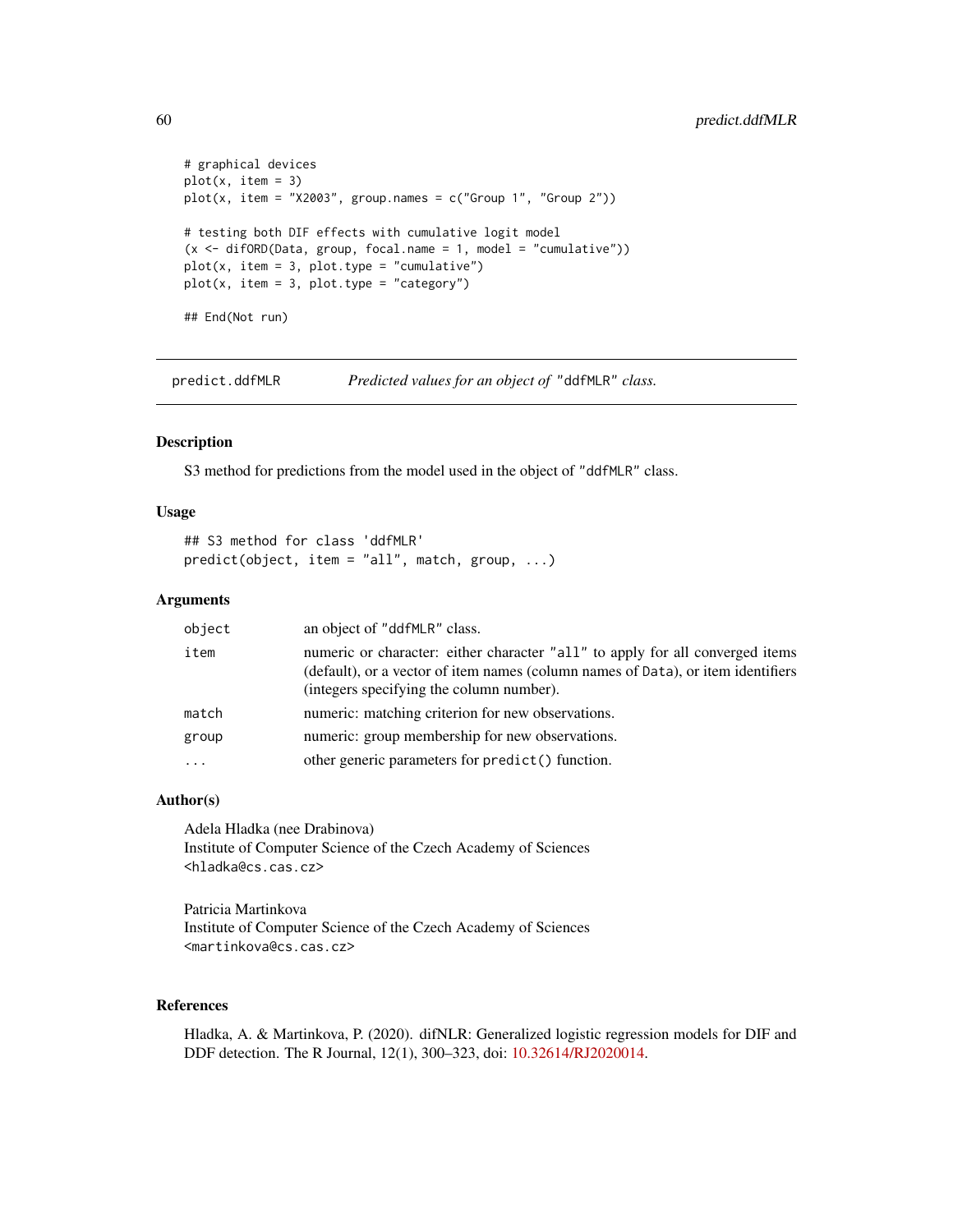# <span id="page-60-0"></span>predict.difNLR 61

# See Also

[ddfMLR](#page-8-1) for DDF detection among nominal data using multinomial log-linear regression model. [predict](#page-0-0) for generic function for prediction.

#### Examples

```
## Not run:
# loading data
data(GMATtest, GMATkey)
Data <- GMATtest[, 1:20] # items
group <- GMATtest[, "group"] # group membership variable
key <- GMATkey # correct answers
# testing both DDF effects
(x \leq -\text{ddfMLR}(Data, group, focal.name = 1, key))# fitted values
predict(x, item = 1)# predicted values
predict(x, item = 1, match = 0, group = c(0, 1))
predict(x, item = x$DDFitems, match = 0, group = c(0, 1))
## End(Not run)
```
<span id="page-60-1"></span>

| predict.difNLR |  | Predicted values for an object of "difNLR" class. |
|----------------|--|---------------------------------------------------|
|----------------|--|---------------------------------------------------|

# Description

S3 method for predictions from the model used in the object of "difNLR" class.

#### Usage

```
## S3 method for class 'difNLR'
predict(
 object,
  item = "all",match,
 group,
 interval = "none",level = 0.95,...
)
```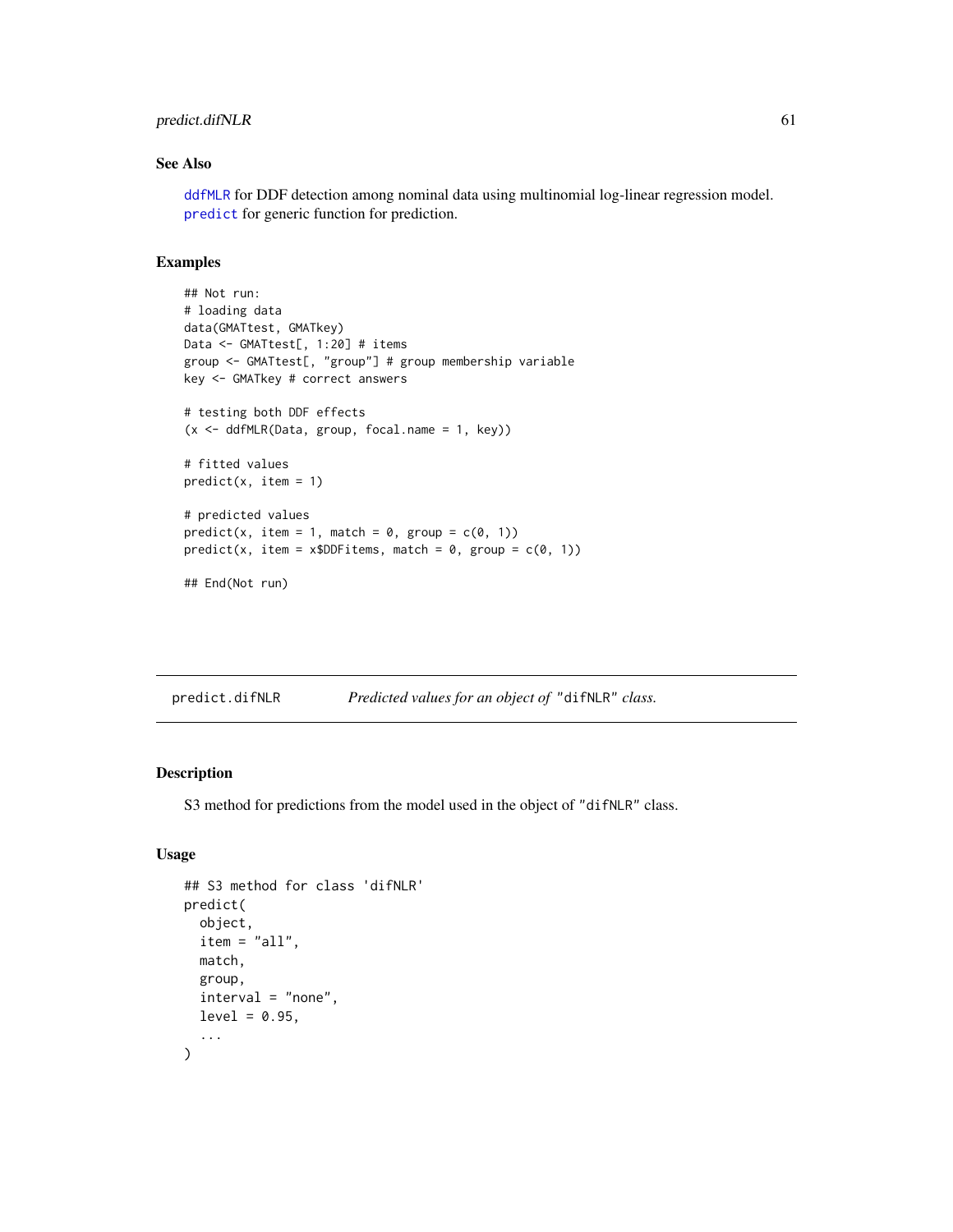#### <span id="page-61-0"></span>Arguments

| object   | an object of "difNLR" class.                                                                                                                                                                                  |
|----------|---------------------------------------------------------------------------------------------------------------------------------------------------------------------------------------------------------------|
| item     | numeric or character: either character "all" to apply for all converged items<br>(default), or a vector of item names (column names of Data), or item identifiers<br>(integers specifying the column number). |
| match    | numeric: matching criterion for new observations.                                                                                                                                                             |
| group    | numeric: group membership for new observations.                                                                                                                                                               |
| interval | character: type of interval calculation, either "none" (default) or "confidence"<br>for confidence interval.                                                                                                  |
| level    | numeric: confidence level.                                                                                                                                                                                    |
| $\cdots$ | other generic parameters for predict() function.                                                                                                                                                              |

#### Author(s)

Adela Hladka (nee Drabinova) Institute of Computer Science of the Czech Academy of Sciences Faculty of Mathematics and Physics, Charles University <hladka@cs.cas.cz>

Patricia Martinkova Institute of Computer Science of the Czech Academy of Sciences <martinkova@cs.cas.cz>

Karel Zvara Faculty of Mathematics and Physics, Charles University

#### References

Drabinova, A. & Martinkova, P. (2017). Detection of differential item functioning with nonlinear regression: A non-IRT approach accounting for guessing. Journal of Educational Measurement, 54(4), 498–517, doi: [10.1111/jedm.12158.](https://doi.org/10.1111/jedm.12158)

Hladka, A. & Martinkova, P. (2020). difNLR: Generalized logistic regression models for DIF and DDF detection. The R Journal, 12(1), 300–323, doi: [10.32614/RJ2020014.](https://doi.org/10.32614/RJ-2020-014)

Swaminathan, H. & Rogers, H. J. (1990). Detecting differential item functioning using logistic regression procedures. Journal of Educational Measurement, 27(4), 361–370, doi: [10.1111/j.1745-](https://doi.org/10.1111/j.1745-3984.1990.tb00754.x) [3984.1990.tb00754.x](https://doi.org/10.1111/j.1745-3984.1990.tb00754.x)

# See Also

[difNLR](#page-12-1) for DIF detection among binary data using generalized logistic regression model. [predict](#page-0-0) for generic function for prediction.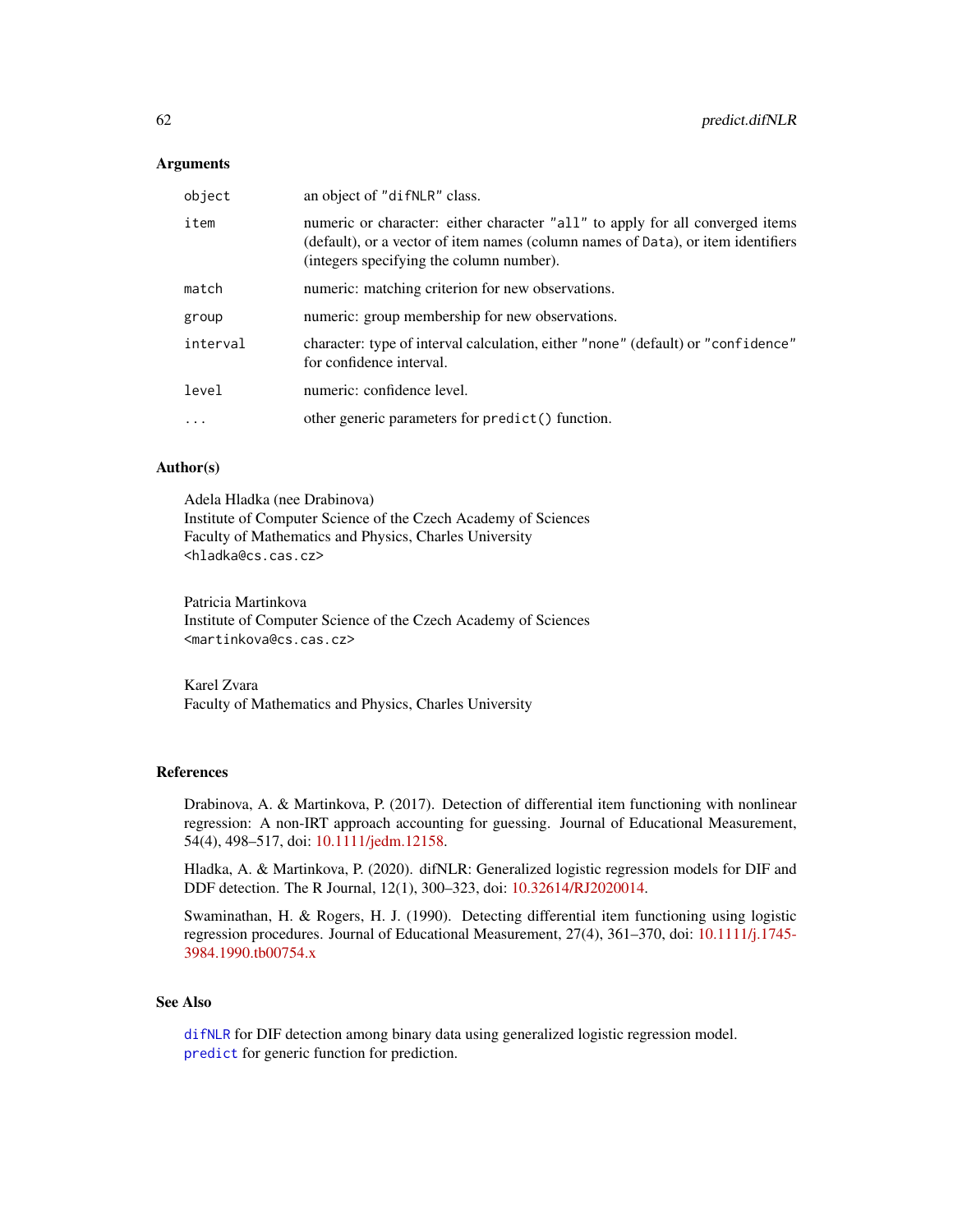# <span id="page-62-0"></span>predict.difORD 63

#### Examples

```
## Not run:
# loading data
data(GMAT)
Data \leq GMAT[, 1:20] # items
group <- GMAT[, "group"] # group membership variable
# testing both DIF effects using likelihood-ratio test and
# 3PL model with fixed guessing for groups
(x \leq -\text{diffNLR}(Data, group, focal.name = 1, model = "3PLcg"))# predicted values
summary(predict(x))
predict(x, item = 1)predict(x, item = "Item1")
# predicted values for new observations - average score
predict(x, item = 1, match = 0, group = 0) # reference group
predict(x, item = 1, match = 0, group = 1) # focal group
# predicted values for new observations - various z-scores and groups
new match < - rep(c(-1, 0, 1), 2)new.group \leq rep(c(0, 1), each = 3)
predict(x, item = 1, match = new match, group = new.group)# predicted values for new observations with confidence intervals
predict(x, item = 1, match = new.match, group = new.group, interval = "confidence")predict(x, item = c(2, 4), match = new.match, group = new.group, interval = "confidence")## End(Not run)
```
<span id="page-62-1"></span>predict.difORD *Predicted values for an object of* "difORD" *class.*

#### Description

S3 method for predictions from the model used in the object of "difORD" class.

#### Usage

```
## S3 method for class 'difORD'
predict(object, item = "all", match, group, type = "category", ...)
```
#### Arguments

| object | an object of "diformore" class.                                                                                                                                   |
|--------|-------------------------------------------------------------------------------------------------------------------------------------------------------------------|
| item   | numeric or character: either character "all" to apply for all converged items<br>(default), or a vector of item names (column names of Data), or item identifiers |
|        | (integers specifying the column number).                                                                                                                          |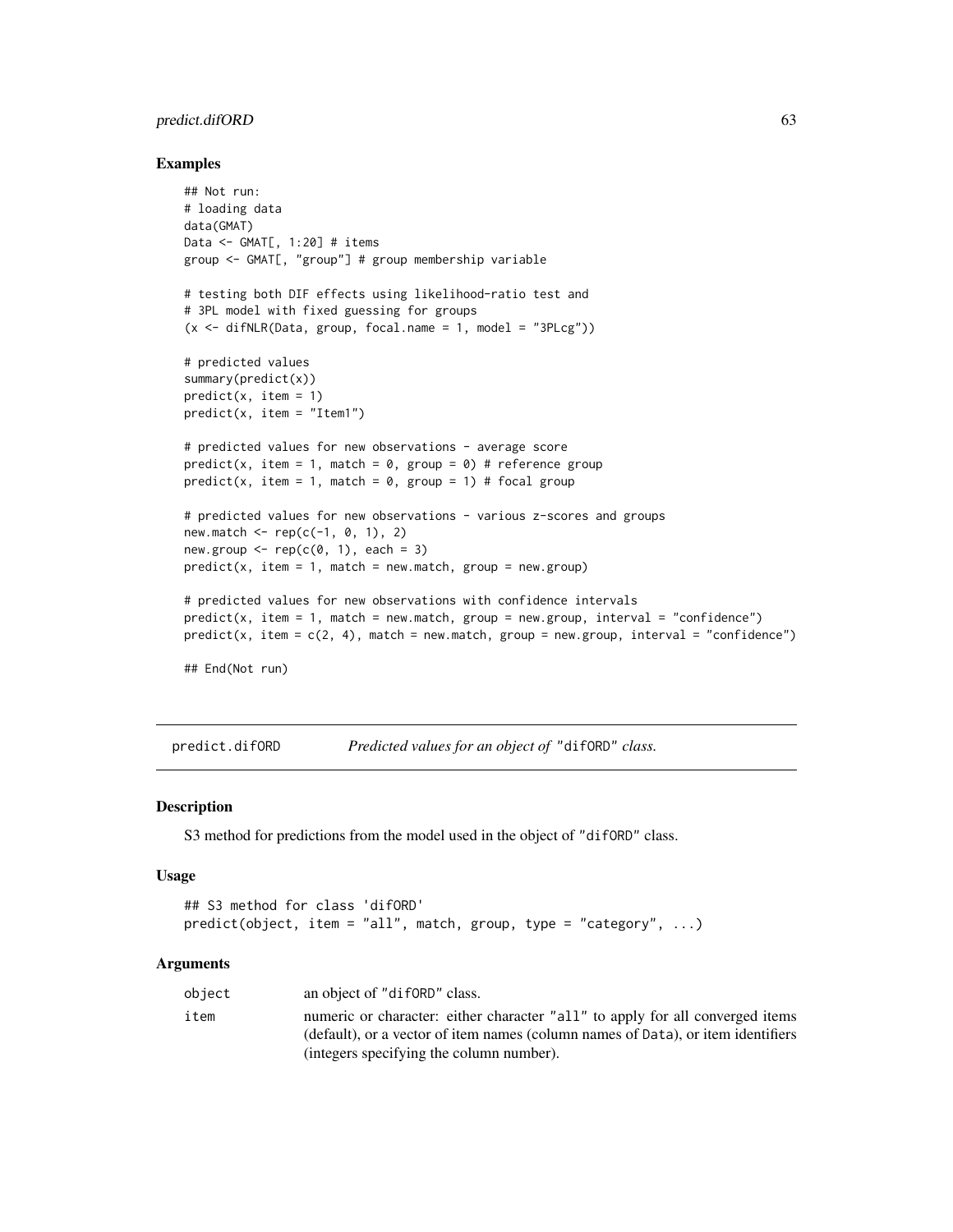<span id="page-63-0"></span>

| match | numeric: matching criterion for new observations.                                                                                                                                                                         |
|-------|---------------------------------------------------------------------------------------------------------------------------------------------------------------------------------------------------------------------------|
| group | numeric: group membership for new observations.                                                                                                                                                                           |
| type  | character: type of probability to be computed. Either "category" for category<br>probabilities or "cumulative" for cumulative probabilities. Cumulative proba-<br>bilities are available only for cumulative logit model. |
| .     | other generic parameters for predict() function.                                                                                                                                                                          |

#### Author(s)

Adela Hladka (nee Drabinova) Institute of Computer Science of the Czech Academy of Sciences <hladka@cs.cas.cz>

Patricia Martinkova Institute of Computer Science of the Czech Academy of Sciences <martinkova@cs.cas.cz>

# References

Hladka, A. & Martinkova, P. (2020). difNLR: Generalized logistic regression models for DIF and DDF detection. The R Journal, 12(1), 300–323, doi: [10.32614/RJ2020014.](https://doi.org/10.32614/RJ-2020-014)

#### See Also

[difORD](#page-18-1) for DIF detection among ordinal data using either cumulative logit or adjacent category logit model.

[predict](#page-0-0) for generic function for prediction.

#### Examples

```
## Not run:
# loading data
data(dataMedicalgraded, package = "ShinyItemAnalysis")
Data <- dataMedicalgraded[, 1:5] # items
group <- dataMedicalgraded[, 101] # group membership variable
match <- rowSums(dataMedicalgraded[, 1:100]) # matching criterion
# testing both DIF effects with cumulative logit model
(x \le -\text{ difORD(Data, group, match = match, focal.name = 1, model = "cumulative"))# fitted values
predict(x, item = "X2003")
# predicted values
predict(x, item = "X2003", match = 350, group = c(0, 1))predict(x, item = "X2003", match = 350, group = c(0, 1), type = "cumulative")predict(x, item = c("X2001", "X2003"), match = 350, group = c(0, 1))# testing both DIF effects with adjacent category logit model
```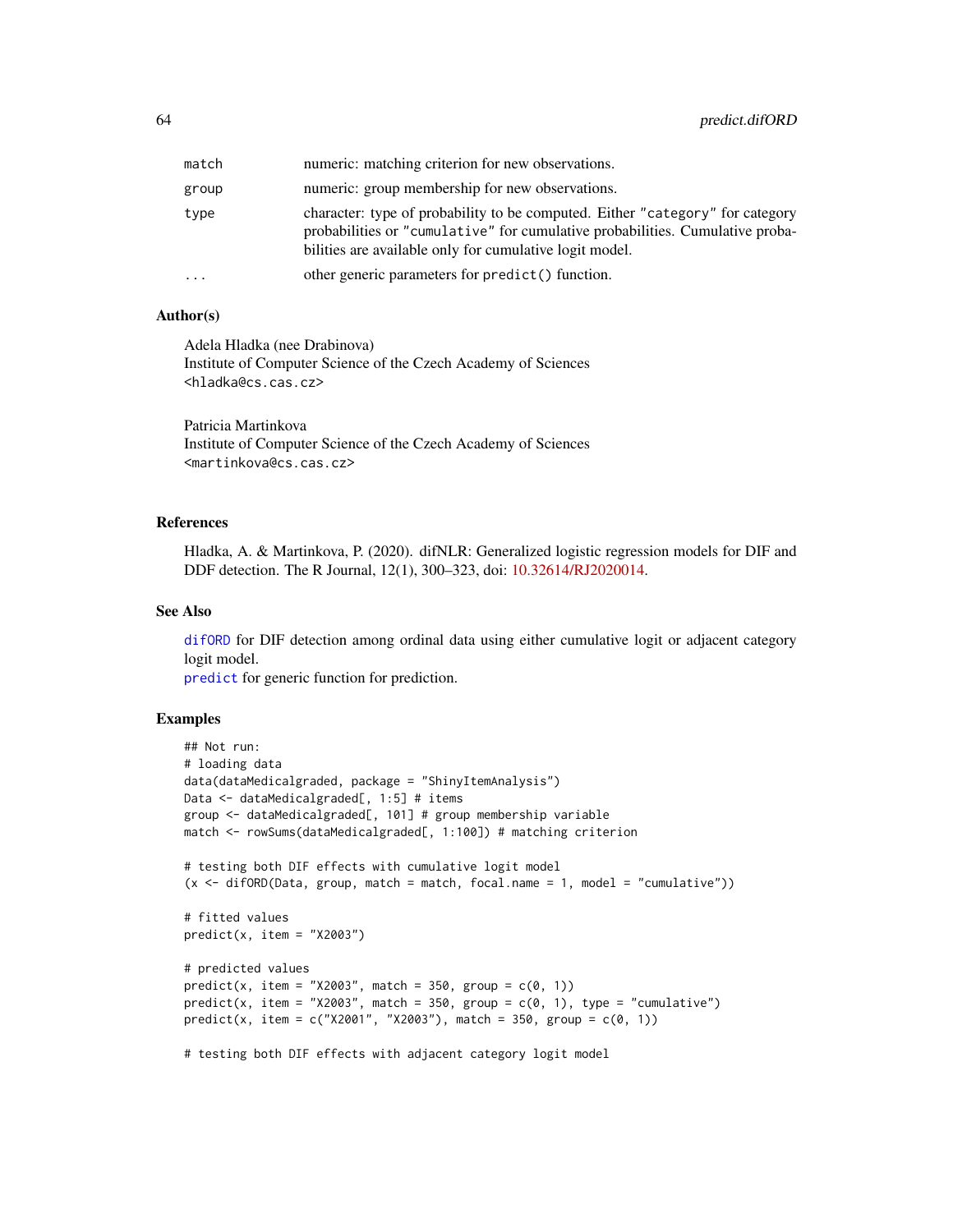#### <span id="page-64-0"></span>startNLR  $\qquad \qquad 65$

```
(x \leq -\text{ difORD}(Data, group, match = match, focal.name = 1, model = "adjacent"))# fitted values
predict(x, item = "X2003")# predicted values
predict(x, item = "X2003", match = 350, group = c(\theta, 1))
predict(x, item = c("X2001", "X2003"), match = 350, group = c(0, 1))
## End(Not run)
```
<span id="page-64-1"></span>startNLR *Calculates starting values for non-linear regression DIF models.*

# Description

Calculates starting values for difNLR() function based on linear approximation.

## Usage

```
startNLR(Data, group, model, match = "zscore", parameterization = "alternative",
         simplify = FALSE)
```
# Arguments

| Data             | Data data.frame or matrix: dataset which rows represent scored examinee an-<br>swers ("1" correct, "0" incorrect) and columns correspond to the items.                                                                                          |
|------------------|-------------------------------------------------------------------------------------------------------------------------------------------------------------------------------------------------------------------------------------------------|
| group            | numeric: binary vector of group membership. "0" for reference group, "1" for<br>focal group.                                                                                                                                                    |
| model            | character: generalized logistic regression model for which starting values should<br>be estimated. See <b>Details</b> .                                                                                                                         |
| match            | character or numeric: matching criterion to be used as estimate of trait. Can be<br>either "zscore" (default, standardized total score), "score" (total test score),<br>or numeric vector of the same length as number of observations in Data. |
| parameterization |                                                                                                                                                                                                                                                 |
|                  | character: parameterization of regression coefficients. Possible options are "classic"<br>(IRT parameterization), "alternative" (default) and "logistic" (logistic re-<br>gression). See <b>Details</b> .                                       |
| simplify         | logical: should initial values be simplified into the matrix? This is only applica-<br>ble when parameterization is the same for all items.                                                                                                     |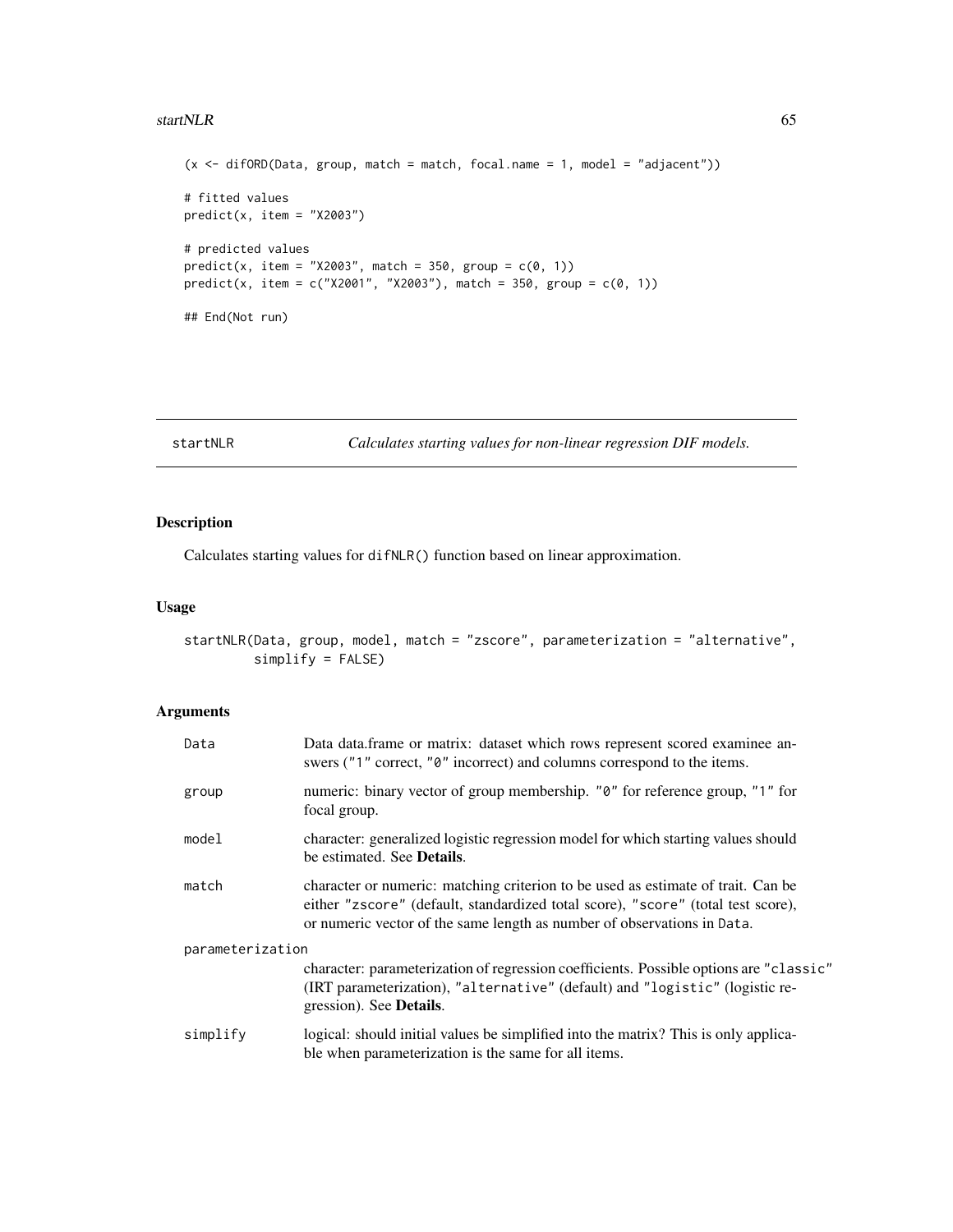#### Details

The unconstrained form of 4PL generalized logistic regression model for probability of correct answer (i.e.,  $y = 1$ ) is

 $P(y = 1) = (c + cDif * g) + (d + dDif * g - c - cDif * g)/(1 + exp(-(a + aDif * g) * (x - b - bDif * g))),$ 

where  $x$  is by default standardized total score (also called Z-score) and  $q$  is a group membership. Parameters a, b, c, and d are discrimination, difficulty, guessing, and inattention. Terms  $aDif$ ,  $bDiff$ ,  $cDiff$ , and  $dDiff$  then represent differences between two groups (reference and focal) in relevant parameters.

The model argument offers several predefined models. The options are as follows: Rasch for 1PL model with discrimination parameter fixed on value 1 for both groups, 1PL for 1PL model with discrimination parameter fixed for both groups, 2PL for logistic regression model, 3PLcg for 3PL model with fixed guessing for both groups, 3PLdg for 3PL model with fixed inattention for both groups, 3PLc (alternatively also 3PL) for 3PL regression model with guessing parameter, 3PLd for 3PL model with inattention parameter, 4PLcgdg for 4PL model with fixed guessing and inattention parameter for both groups, 4PLcgd (alternatively also 4PLd) for 4PL model with fixed guessing for both groups, 4PLcdg (alternatively also 4PLc) for 4PL model with fixed inattention for both groups, or 4PL for 4PL model.

Three possible parameterization can be specified in "parameterization" argument: "classic" returns IRT parameters of reference group and differences in these parameters between reference and focal group. "alternative" returns IRT parameters of reference group, the differences in parameters "a" and "b" between two groups and parameters "c" and "d" for focal group. "logistic" returns parameters in logistic regression parameterization.

# Value

A list containing elements representing items. Each element is a named numeric vector of length 8 with initial values for generalized logistic regression model.

#### Author(s)

Adela Hladka (nee Drabinova) Institute of Computer Science of the Czech Academy of Sciences Faculty of Mathematics and Physics, Charles University <hladka@cs.cas.cz>

Patricia Martinkova Institute of Computer Science of the Czech Academy of Sciences <martinkova@cs.cas.cz>

#### References

Drabinova, A. & Martinkova, P. (2017). Detection of differential item functioning with nonlinear regression: A non-IRT approach accounting for guessing. Journal of Educational Measurement, 54(4), 498–517, doi: [10.1111/jedm.12158.](https://doi.org/10.1111/jedm.12158)

Hladka, A. (2021). Statistical models for detection of differential item functioning. Dissertation thesis. Faculty of Mathematics and Physics, Charles University.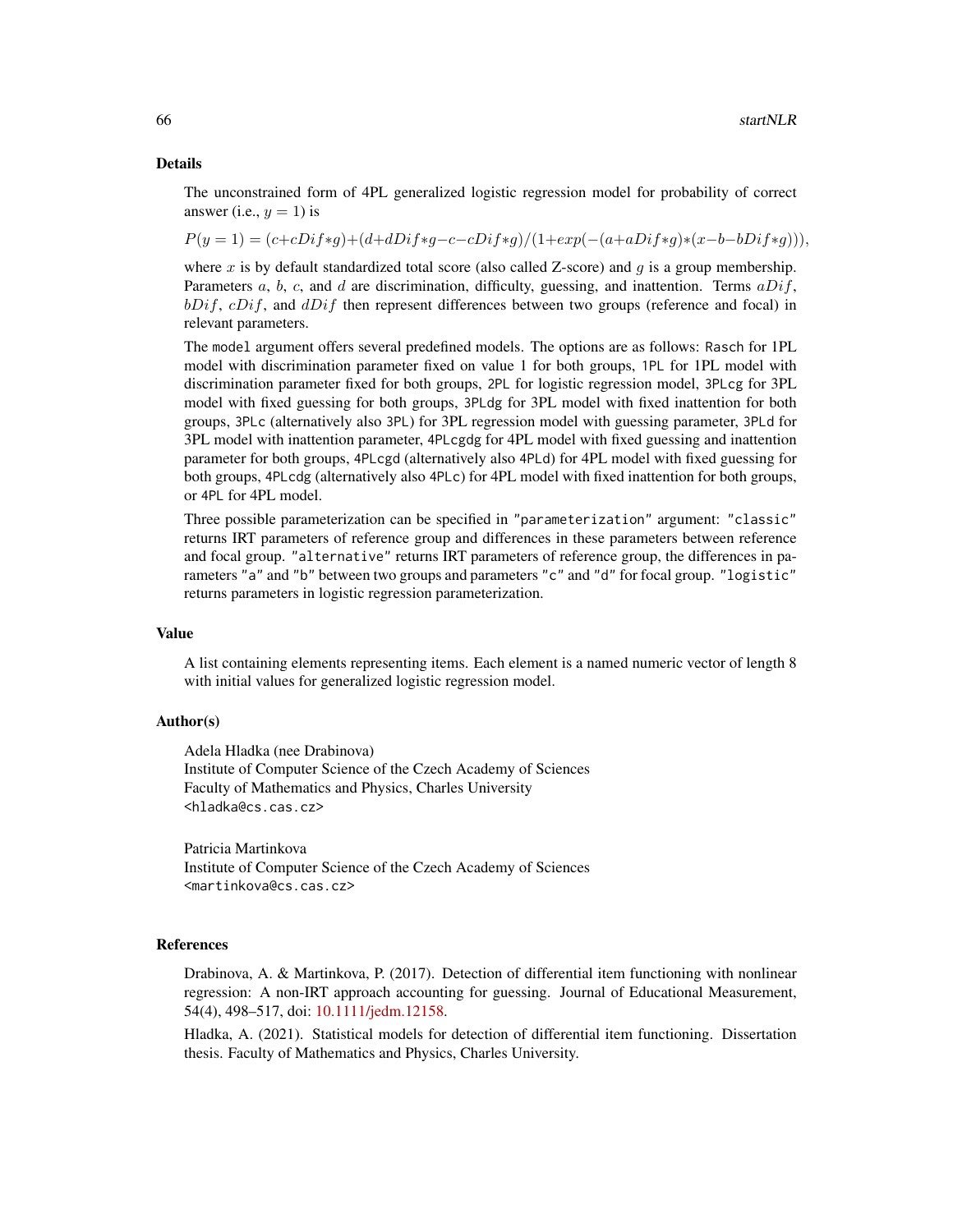#### <span id="page-66-0"></span>startNLR 67

# See Also

[difNLR](#page-12-1)

# Examples

```
# loading data
data(GMAT)
Data <- GMAT[, 1:20] # items
group <- GMAT[, "group"] # group membership variable
# starting values for 3PL model
startNLR(Data, group, model = "3PL")
# starting values for 3PL model
# simplified into single table
startNLR(Data, group, model = "3PL", simplify = TRUE)
# starting values for 3PL model
# with score as matching criterion
startNLR(Data, group, model = "3PL", match = "score")
# starting values for model specified for each item
startNLR(Data, group,
 model = c(rep("1PL", 5), rep("2PL", 5),
   rep("3PL", 5), rep("4PL", 5)
 )
\mathcal{L}
```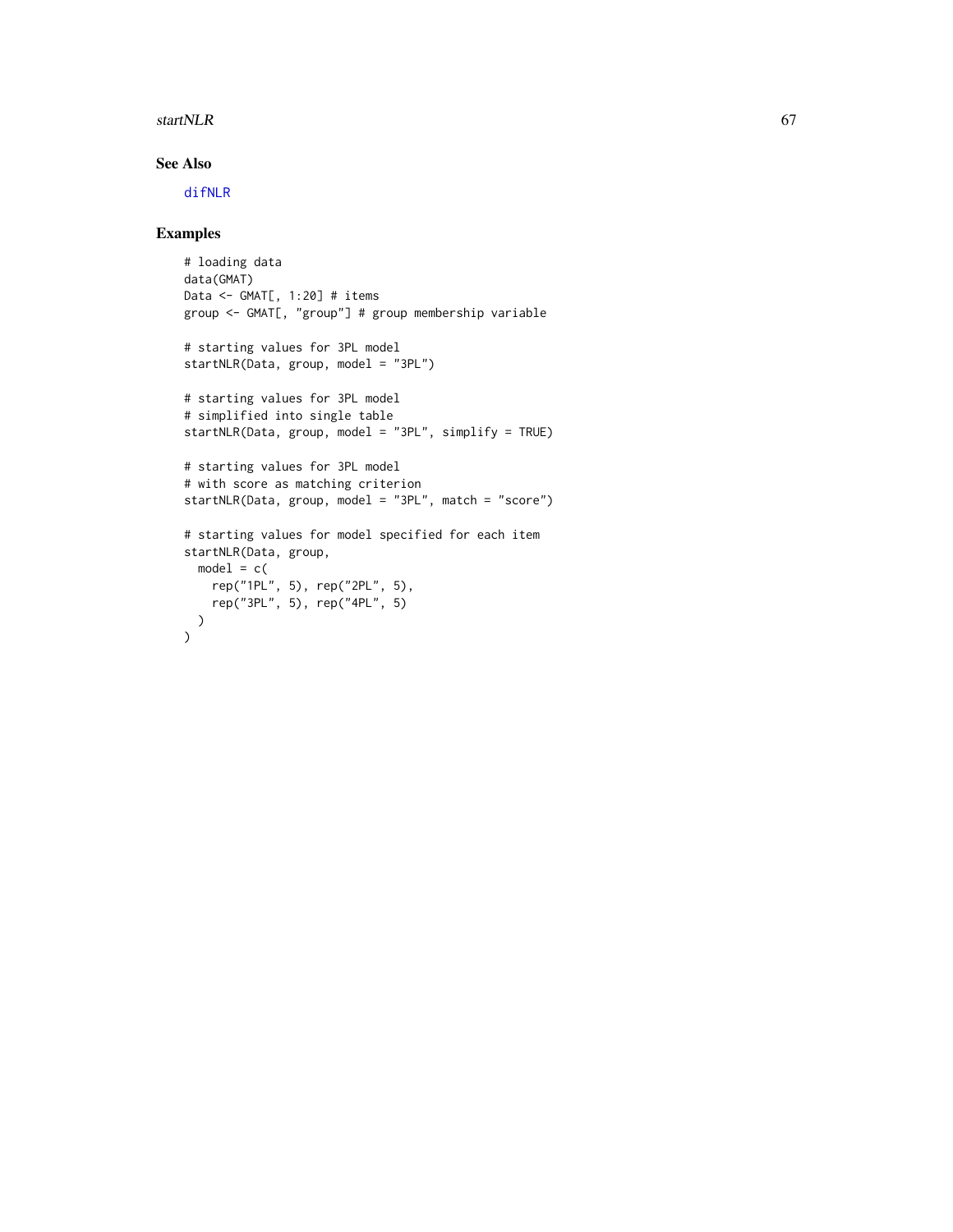# <span id="page-67-0"></span>Index

∗ DDF ddfMLR, [9](#page-8-0) MLR, [42](#page-41-0) ∗ DIF difNLR, [13](#page-12-0) difORD, [19](#page-18-0) estimNLR, [23](#page-22-0) NLR, [48](#page-47-0) ORD, [52](#page-51-0) ∗ datasets GMAT, [31](#page-30-0) GMAT2, [33](#page-32-0) GMAT2key, [34](#page-33-0) GMAT2test, [35](#page-34-0) GMATkey, [36](#page-35-0) GMATtest, [37](#page-36-0) MSATB, [45](#page-44-0) MSATBkey, [46](#page-45-0) MSATBtest, [47](#page-46-0) \_PACKAGE *(*difNLR-package*)*, [2](#page-1-0) AIC, *[39,](#page-38-0) [40](#page-39-0)*, *[42](#page-41-0)* AIC.ddfMLR, *[12](#page-11-0)* AIC.ddfMLR *(*logLik.ddfMLR*)*, [38](#page-37-0) AIC.difNLR, *[17](#page-16-0)* AIC.difNLR *(*logLik.difNLR*)*, [39](#page-38-0) AIC.difORD, *[22](#page-21-0)* AIC.difORD *(*logLik.difORD*)*, [41](#page-40-0) BIC.ddfMLR, *[12](#page-11-0)* BIC.ddfMLR *(*logLik.ddfMLR*)*, [38](#page-37-0) BIC.difNLR, *[17](#page-16-0)* BIC.difNLR *(*logLik.difNLR*)*, [39](#page-38-0) BIC.difORD, *[22](#page-21-0)* BIC.difORD *(*logLik.difORD*)*, [41](#page-40-0) coef, *[5](#page-4-0)*, *[7,](#page-6-0) [8](#page-7-0)* coef.ddfMLR, [4,](#page-3-0) *[10](#page-9-0)*, *[12](#page-11-0)*, *[43](#page-42-0)* coef.difNLR, [6,](#page-5-0) *[17](#page-16-0)*

coef.difORD, [7,](#page-6-0) *[20](#page-19-0)*, *[22](#page-21-0)*, *[53](#page-52-0)*

coefficients.ddfMLR *(*coef.ddfMLR*)*, [4](#page-3-0) coefficients.difNLR *(*coef.difNLR*)*, [6](#page-5-0) coefficients.difORD *(*coef.difORD*)*, [7](#page-6-0)

ddfMLR, *[3](#page-2-0)*, *[5](#page-4-0)*, [9,](#page-8-0) *[29](#page-28-0)*, *[31](#page-30-0)*, *[39](#page-38-0)*, *[56](#page-55-0)*, *[61](#page-60-0)* difNLR, *[3](#page-2-0)*, *[7](#page-6-0)*, [13,](#page-12-0) *[26](#page-25-0)*, *[29](#page-28-0)*, *[31](#page-30-0)*, *[40](#page-39-0)*, *[58](#page-57-0)*, *[62](#page-61-0)*, *[67](#page-66-0)* difNLR-package, [2](#page-1-0) difORD, *[3](#page-2-0)*, *[8](#page-7-0)*, [19,](#page-18-0) *[29](#page-28-0)*, *[31](#page-30-0)*, *[42](#page-41-0)*, *[59](#page-58-0)*, *[64](#page-63-0)*

estimNLR, *[3](#page-2-0)*, [23](#page-22-0)

fitted, *[26](#page-25-0)* fitted.difNLR, *[17](#page-16-0)*, [25](#page-24-0) formulaNLR, *[3](#page-2-0)*, [27](#page-26-0)

genNLR, [29](#page-28-0) ggplot, *[56](#page-55-0)*, *[58,](#page-57-0) [59](#page-58-0)* glm, *[24](#page-23-0)* GMAT, *[3](#page-2-0)*, [31,](#page-30-0) *[36](#page-35-0)*, *[38](#page-37-0)* GMAT2, *[3](#page-2-0)*, [33,](#page-32-0) *[34](#page-33-0)*, *[36](#page-35-0)* GMAT2key, *[33](#page-32-0)*, [34,](#page-33-0) *[35,](#page-34-0) [36](#page-35-0)* GMAT2test, *[33,](#page-32-0) [34](#page-33-0)*, [35](#page-34-0) GMATkey, *[32](#page-31-0)*, [36,](#page-35-0) *[37,](#page-36-0) [38](#page-37-0)* GMATtest, *[32](#page-31-0)*, *[36](#page-35-0)*, [37](#page-36-0)

logLik, *[39,](#page-38-0) [40](#page-39-0)*, *[42](#page-41-0)* logLik.ddfMLR, *[12](#page-11-0)*, [38](#page-37-0) logLik.difNLR, *[17](#page-16-0)*, [39](#page-38-0) logLik.difORD, *[22](#page-21-0)*, [41](#page-40-0)

MLR, *[3](#page-2-0)*, [42](#page-41-0) MSATB, *[3](#page-2-0)*, [45,](#page-44-0) *[47,](#page-46-0) [48](#page-47-0)* MSATBkey, *[46](#page-45-0)*, [46,](#page-45-0) *[48](#page-47-0)* MSATBtest, *[46,](#page-45-0) [47](#page-46-0)*, [47](#page-46-0) multinom, *[10](#page-9-0)*, *[12](#page-11-0)*, *[43,](#page-42-0) [44](#page-43-0)*

NLR, *[3](#page-2-0)*, [48](#page-47-0) nls, *[17](#page-16-0)*, *[24](#page-23-0)*

optim, *[24](#page-23-0)* ORD, *[3](#page-2-0)*, [52](#page-51-0)